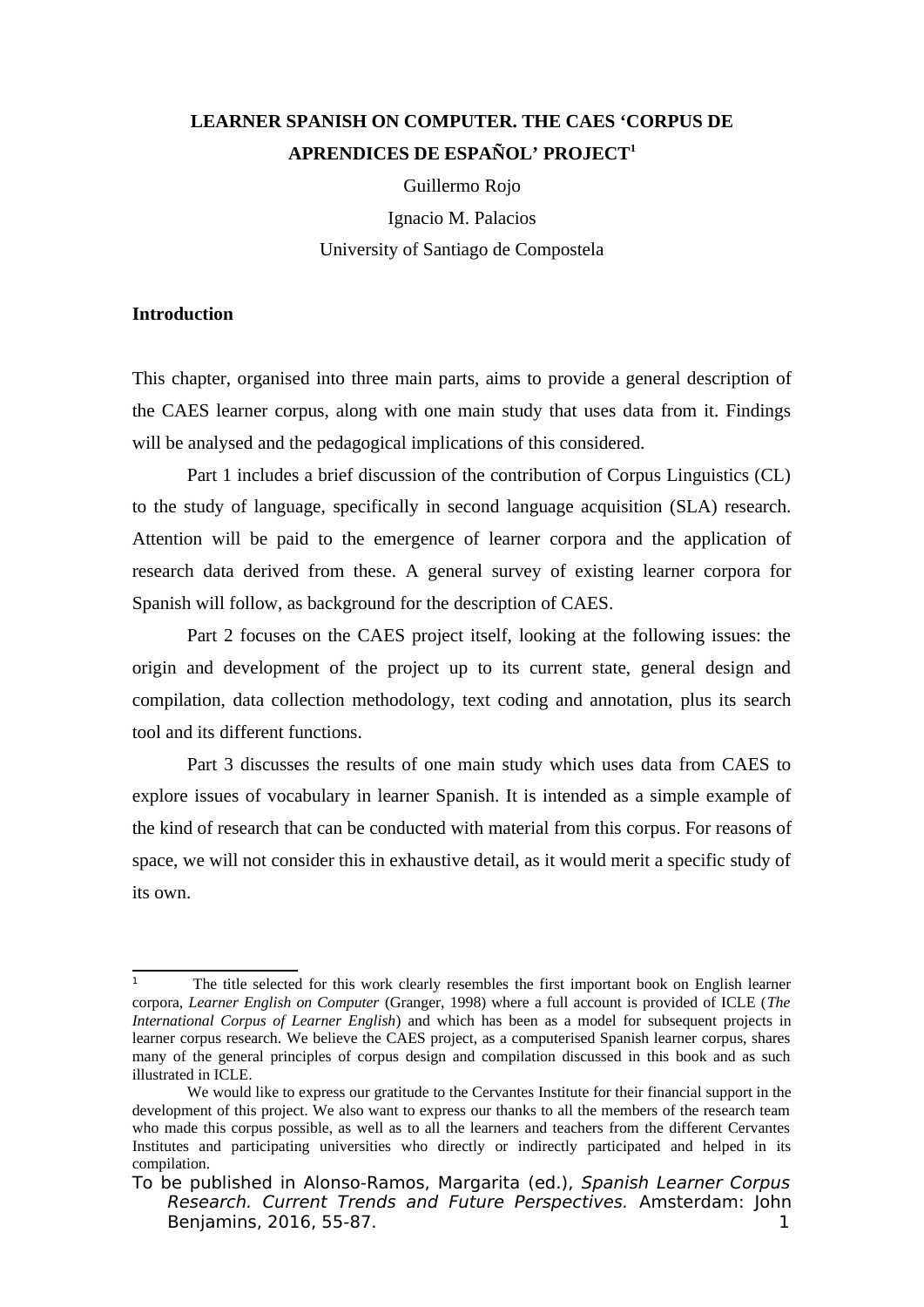The chapter will conclude with some reflections on questions arising in previous sections, and with the identification of issues for further research. These may be of particular interest to teachers of Spanish as a second/foreign language, SLA researchers, language testers, teacher trainers, Spanish language teaching materials producers and developers, and any professional connected directly or indirectly with the teaching of Spanish.

#### **Part 1: CL, general learner corpora and Spanish learner corpora**

*1.1. Brief overview of the importance of CL, the emergence of learner corpora and their applications*

The emergence of CL has heralded a new approach to the study of language, one in which it is possible to work with real data and to describe the working of language in close detail. It has thus facilitated linguists the access to real examples of the language used in a given context (Adolphs 2008, Lüdeling and Kytö 2008, McEnery and Hardie 2012). According to Biber, Conrad and Reppen (1998: 4), the main characteristics of corpus-based analysis can be described as follows:

(i) It is empirical, in that the analysis and collection of data are required. Attention is paid to patterns of use in natural texts. In Leech's terms (1992: 105), Computer Corpus Linguistics (CCL) is focused on performance rather than on competence;

(ii) It is based on samples of text or a 'corpus', compiled with a particular aim in mind and conceived as representing a particular language;

(iii) Computers are mainly used for the analysis; both automatic and interactive techniques and tools may be used; and,

(iv) Qualitative and quantitative techniques may be applied to reach definite conclusions. Note that corpus data are generally characterised by their flexibility as they allow for multiple approaches and analyses.

Apart from these four features, Leech (1992: 105) also points out that CCL is more heavily focussed on linguistic description than on language universals. All of the

To be published in Alonso-Ramos, Margarita (ed.), Spanish Learner Corpus Research. Current Trends and Future Perspectives. Amsterdam: John Benjamins, 2016, 55-87.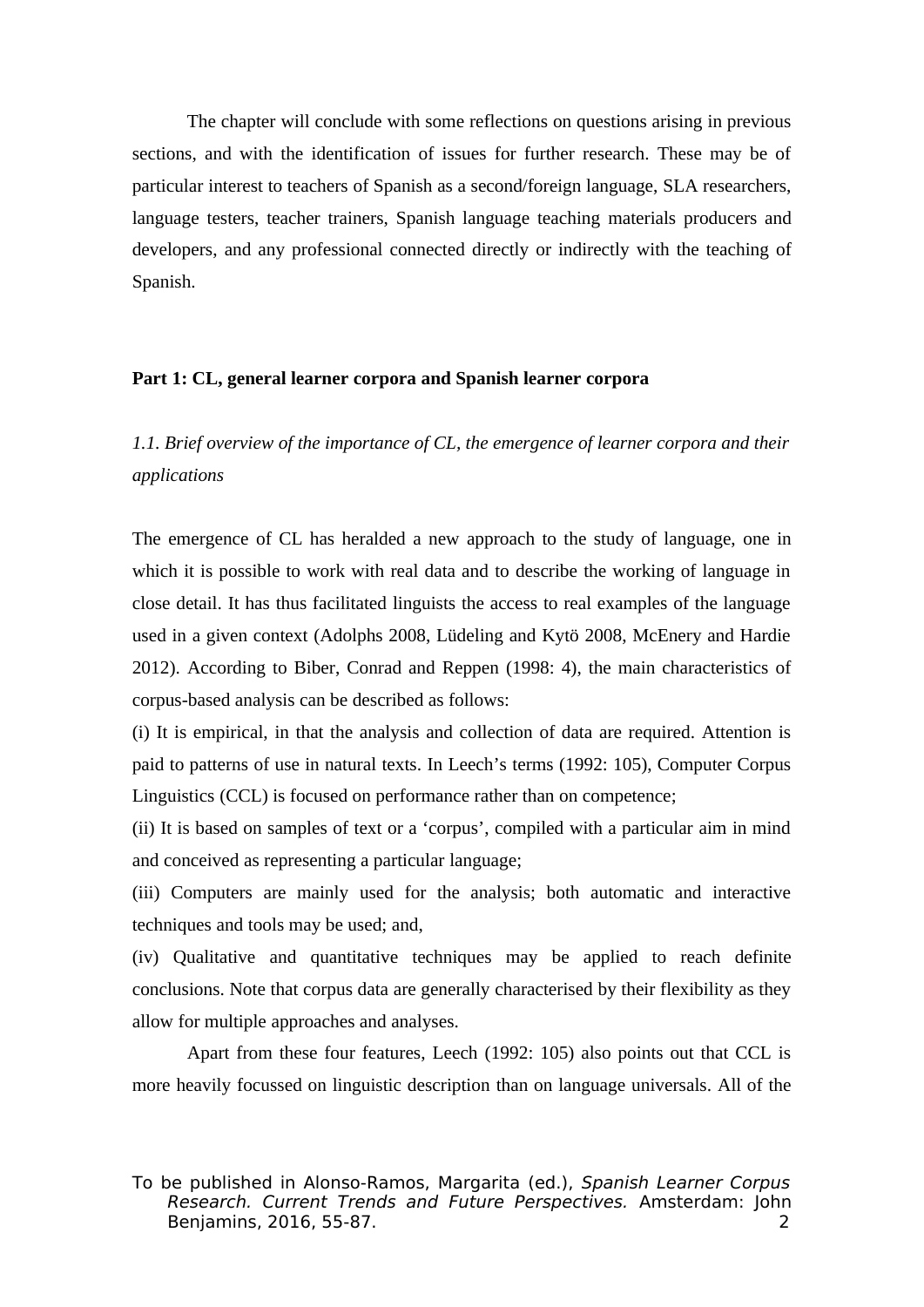above can be applied to the acquisition or learning of a second language.<sup>[2](#page-2-0)</sup> By doing so with learner corpora—that is, corpora compiled and created according to explicit design criteria for a particular SLA purpose, with samples of written and/or spoken language produced by the learners of a second or foreign language (Granger 1998, 2008)―we obtain information on how students learn the target language, and this is likely to be of practical relevance in language teaching. The starting assumption here is that it is not possible to know how learners learn a language unless we discuss and analyse data provided by them. It is true that learner corpora are not the only instruments available for obtaining data on SLA; Ellis (2004: 673-674) also mentions in this context metalinguistic judgments, that is, learners' judgments on the grammaticality of different L2 structures and patterns, and self-report data, which can be both spoken and written and which are generated by students themselves. However, learner corpora have a clear advantage over these two methods of data collection in being based on language in use, and thus are more direct and spontaneous, and less artificial. Learner corpora studies may also have a wider range of applications (Braun, Kohn and Mukherjee 2006, Aijmer 2009, Lombardo 2009, Reppen 2010, Römer 2011). Some of the most important of these are:

(i) Computer-Aided Error analysis. By examining learner data we may obtain information on those areas of the target language which seem to be most difficult for students. Thus it is possible to know, for example, those grammar points learners of one level or of a particular L1 have most problems with. Although teachers and learners may have assumptions and intuitions about what causes learning difficulties, "this intuition needs to be borne out by empirical data from learner corpora", as Granger (2002: 23) notes.

In some cases learner corpora include an error tag system which clearly facilitates the errors and types of mistakes made by the learners. In line with this, it may be useful to investigate the linguistic features in the target language which L2 learners use significantly more often ("overuse") or less frequently ("underuse") than native

<span id="page-2-0"></span><sup>&</sup>lt;sup>2</sup> Although some scholars such as Krashen (1988) make a clear distinction between "acquisition" (more closely related to the first language (L1), being mainly a spontaneous and natural process) and "learning" (more directly connected with the second language (L2), where some kind of effort to learn is typically required), for the purposes of this study, the concepts "acquisition" and "learning" will be used interchangeably. The same will apply to the distinction between "second" versus "foreign" language, which will also be here used as synonyms. Notice, however, that in the case of the CAES project the students were on the whole students of Spanish as a foreign language. The number of participants as second language learners is very limited indeed.

To be published in Alonso-Ramos, Margarita (ed.), Spanish Learner Corpus Research. Current Trends and Future Perspectives. Amsterdam: John Benjamins, 2016, 55-87. 3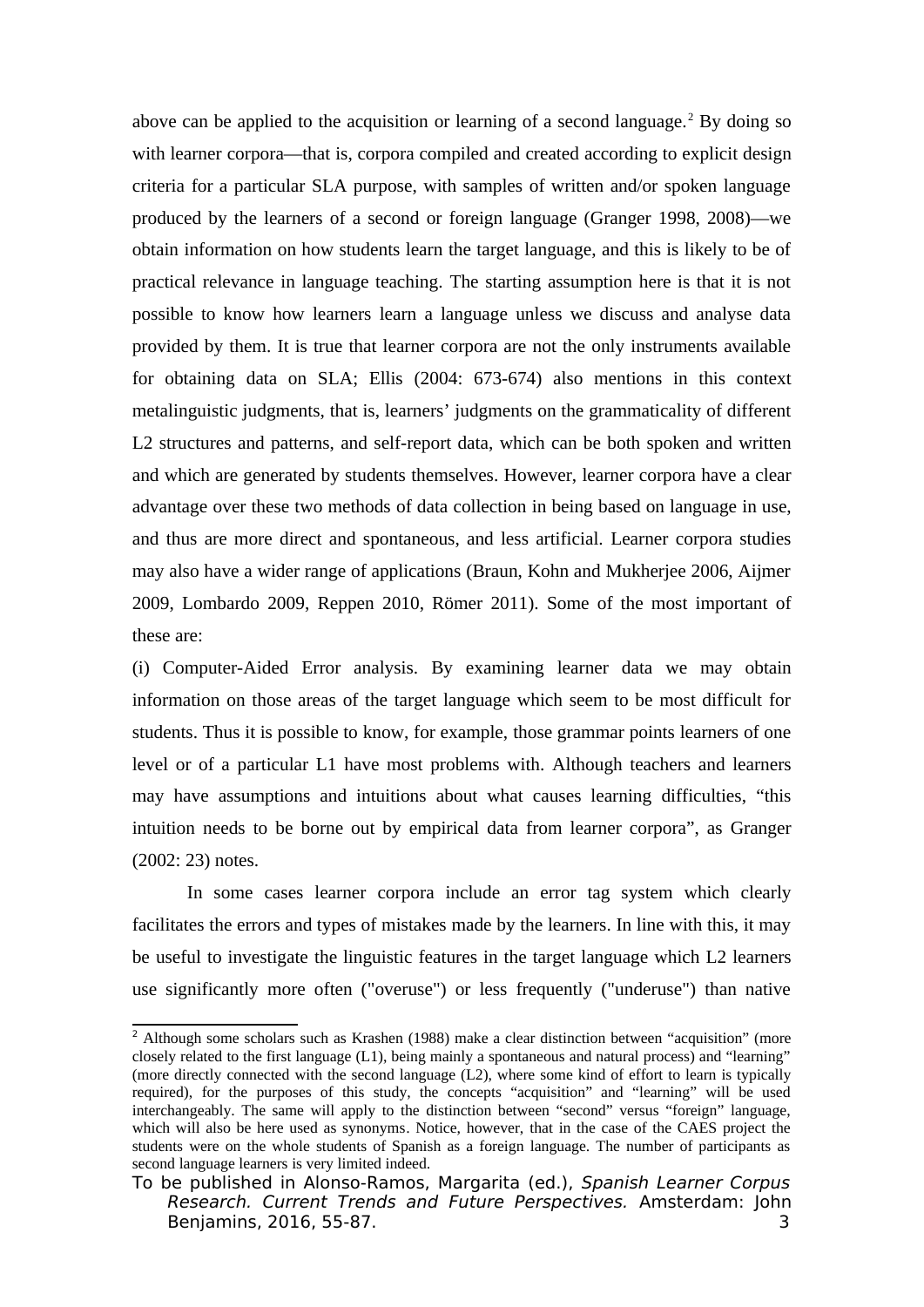speakers. This is what Granger (1998: 12, 2008: 267) refers to as "Contrastive Interlanguage Analysis", usually abbreviated to CIA. Such an approach may involve two main types of comparisons: a) comparison of native language and interlanguage, for instance, native Spanish versus the interlanguage of Spanish produced by a group of Chinese learners with respect to a particular linguistic aspect, such as discourse markers, the use of verbal tenses, tags, prepositions (*para* versus *por*), *ser* versus *estar*, etc.; b) comparison of different types of learner languages, namely comparisons between students of Spanish from different language backgrounds; as an example, we might investigate the extent to which the difficulties which Arabic speaking students face with prepositions in a specific L2 are similar to those experienced by Portuguese students leaning the same language. $3$ 

(ii) L2 materials design. Data derived from learner corpora may assist authors and scholars in the production of pedagogical grammars, dictionaries, glossaries, textbooks, workbooks, videos and CDs, teaching guides, etc.<sup>[4](#page-3-1)</sup> It is clear that L2 learners have special needs, and it is logical that publishers want to address their needs as effectively as possible. In spite of all this, all seems to indicate, as Römer (2011: 206) rightly notes that "there is still a lack of awareness of corpora and, in some cases, resistance toward corpora from students, teachers and material writers".

(iii) Computer tools that may help students in the learning of an L2, such as error recognition programs and hypertext on on-line grammars (Granger 2008).

(iv) Language testing and classroom methodology. Learner corpora can provide useful information for both the design of language tests and for the statement of (reference) levels. Furthermore, several scholars (Seidlhofer 2002, Pérez Paredes and Cantos Gómez 2004, O' Keefe, McCarthy and Carter 2007) have made interesting proposals to integrate data derived from (learner) corpora into classroom techniques and activities.

<span id="page-3-0"></span><sup>&</sup>lt;sup>3</sup> For a selection of research studies using this kind of approach, see the learner corpus bibliography of the Centre for English Corpus Linguistics, Catholic University of Louvain, which can be freely accessed at <http://www.uclouvain.be/en-cecl-lcbiblio.html.>. It contains c. 1,100 references, updated on a regular basis. In September 2013 the Learner Corpus Association (LCA) was created whose website also provides interesting information on resources, events and forums on learner corpora research: <http://www.learnercorpusassociation.org/>.

<span id="page-3-1"></span><sup>4</sup> In English there are innumerable materials of this nature. The *Cambridge Learner's Dictionary*, The *Collins Cobuild Series* (grammar, dictionary, English guides), *Oxford Learner's Dictionaries*, *Oxford Learner's Grammar*, *Macmillan Dictionary for Advanced Learners*, *Longman Dictionary of English Online, Longman Advanced Learner's Grammar* are just a few. In Spanish fewer such materials are available, although among these we might cite *Gramática básica del estudiante de español* (Difusión), *Gramática práctica del español actual* (SGEL) and *Diccionario de colocaciones del español* (DiCE).

To be published in Alonso-Ramos, Margarita (ed.), Spanish Learner Corpus Research. Current Trends and Future Perspectives. Amsterdam: John Benjamins, 2016, 55-87. 4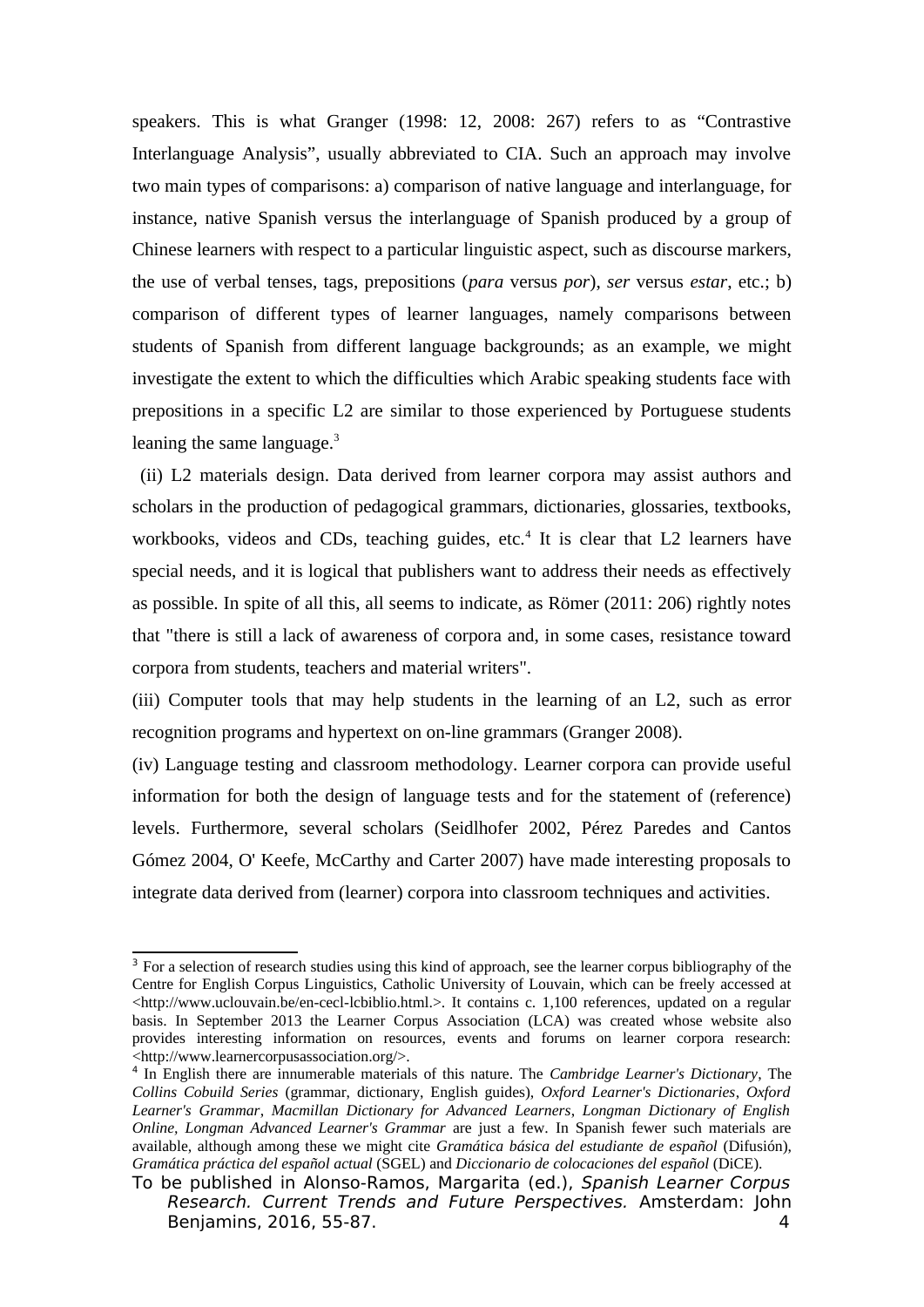(iv) Syllabus and course design. Learner corpora materials may help in the design of syllabuses and general language curricula, in that they can enhance the pedagogical and practical dimensions of these by yielding useful data for the selection, structuring and grading of teaching content (Granger 2002: 22).

(v) Planning and implementation of teacher training and teacher development modules. It is not unusual that learner corpora identify weaknesses in the language learning process that are closely related to the structure and contents of the teacher training programme followed by L2 instructors.

Although CL and learner corpora together, in other words, Corpus Learner Research (CLR) can make an important contribution to the study of language and to the language learning process in general, we should also be aware of some of its limitations, such as:

(i) The problem of representativity and the overgeneralisation of findings have always been controversial issues. A learner corpus, no matter how large and varied, can ultimately be representative only of its own data. The generalisation of findings to the whole language and to all the learners of different levels and backgrounds should be done with care.

(ii) Not everything can be studied with learner corpora; for instance, pragmatic features, the speaker's communicative intention, paralinguistic traits typical of spoken discourse, etc. are beyond the scope of most of the existing learner corpora (De Cock, 1998) although it is true that in the last few years new multimodal learner corpora have been compiled (Adolphs and Carter, 2013). That is the case of MULCE (Multimodal Learning and Teaching Corpora) and LETEC (Multimodal Learner Corpus Exchange).<sup>[5](#page-4-0)</sup>

(iii) It is not enough with the retrieval of examples or tokens and with a brief description of the data obtained. It is necessary to discuss and analyse that information in close detail and explore the reasons underpinning those findings. At a subsequent stage it will be important to examine the pedagogical implications that are derived from them.

(iv) In spite of the high accuracy of automatic taggers such as CLAWS (the Constituent Likelihood Automatic Word Tagging System), used for version 2 of the British National Corpus, which are quite effective and serve to fulfill their main objective, corpus tagging (Lüdeling and Kytö, 2009) is not always completely correct. On some

<span id="page-4-0"></span><sup>&</sup>lt;sup>5</sup> Further information can be found at the following website: < http://mulce-doc.univbpclermont.fr/?lang=fr>.

To be published in Alonso-Ramos, Margarita (ed.), Spanish Learner Corpus Research. Current Trends and Future Perspectives. Amsterdam: John Benjamins, 2016, 55-87. 5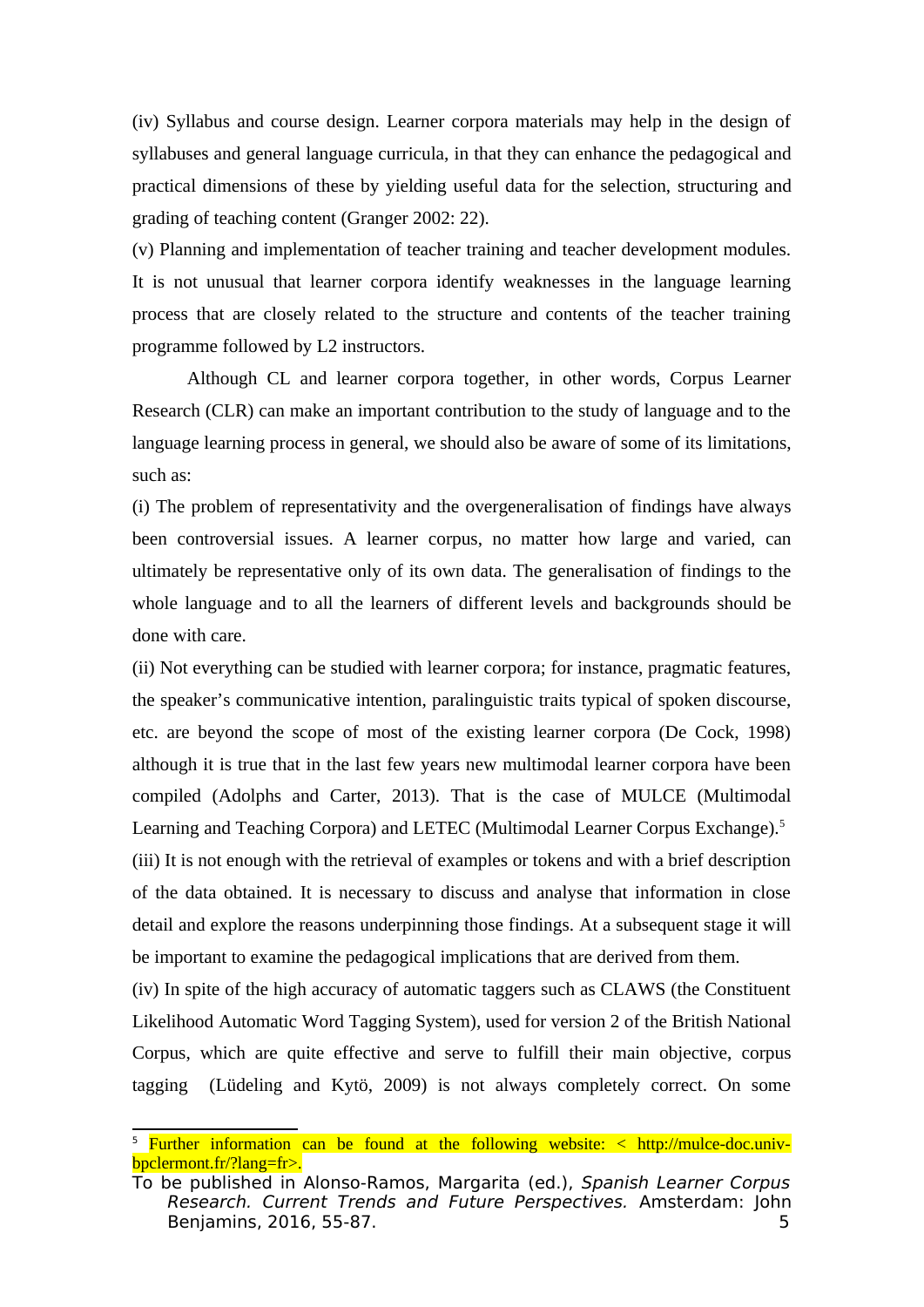occasions, it is necessary to revise the tagging provided by these automatic systems and disregard the irrelevant information because it is not totally accurate or it is not relevant to the study to be conducted.

(v) In the transcription of data, particularly spoken, problems often arise owing to the difficultly in achieving high quality recordings of speakers, especially in oral interactions. Being aware of this, recent oral learner corpora have tried hard to cater for this limitation.

(vi) Close attention needs to be paid in terms of how we apply linguistic findings to language teaching. This could be more a question of ethics rather than a limitation of LCR itself since it is derived from the application of the data. However, data should be carefully considered before any learner corpus-based changes are made in our teaching practices.

#### *1.2. General review of the existing learner corpora in Spanish*

There are now at least three other major ongoing corpora which can be regarded as similar in purpose to the CAES project. The first is the "Corpus para el análisis de errores de aprendices de E/LE", that is, the *University of Alcalá Error Analysis Corpus*, containing data on Spanish L2 learners (Cestero et al. 2001). It was officially presented at the 2000 general conference of ASELE (Spanish Association of Teachers of Spanish as a Second Language). This corpus contains only written materials and has been specifically conceived to encode each of the errors found in the corpus, with the aim of exploiting the data for pedagogical purposes. The samples themselves were produced by foreign students of the University of Alcalá, based on controlled compositions and guided written essays. The database includes three main sources of information: the first reflecting participants' personal data (age, nationality, mother tongue, foreign language skills, studies in Spanish, proficiency level, etc.); the second contains the compositions written by participants; and the third lists the mistakes made by these students according to a coding system. The samples, collected in 2001, were from over 320 students of elementary, intermediate and advanced levels with different mother tongues, mainly Japanese, English, German, French, Swedish and Italian.

The second major project is also a written corpus of Spanish as an L2. The "Corpus Escrito del Español L2" (CEDEL2) is designed and compiled by Cristóbal

To be published in Alonso-Ramos, Margarita (ed.), Spanish Learner Corpus Research. Current Trends and Future Perspectives. Amsterdam: John Benjamins, 2016, 55-87. 6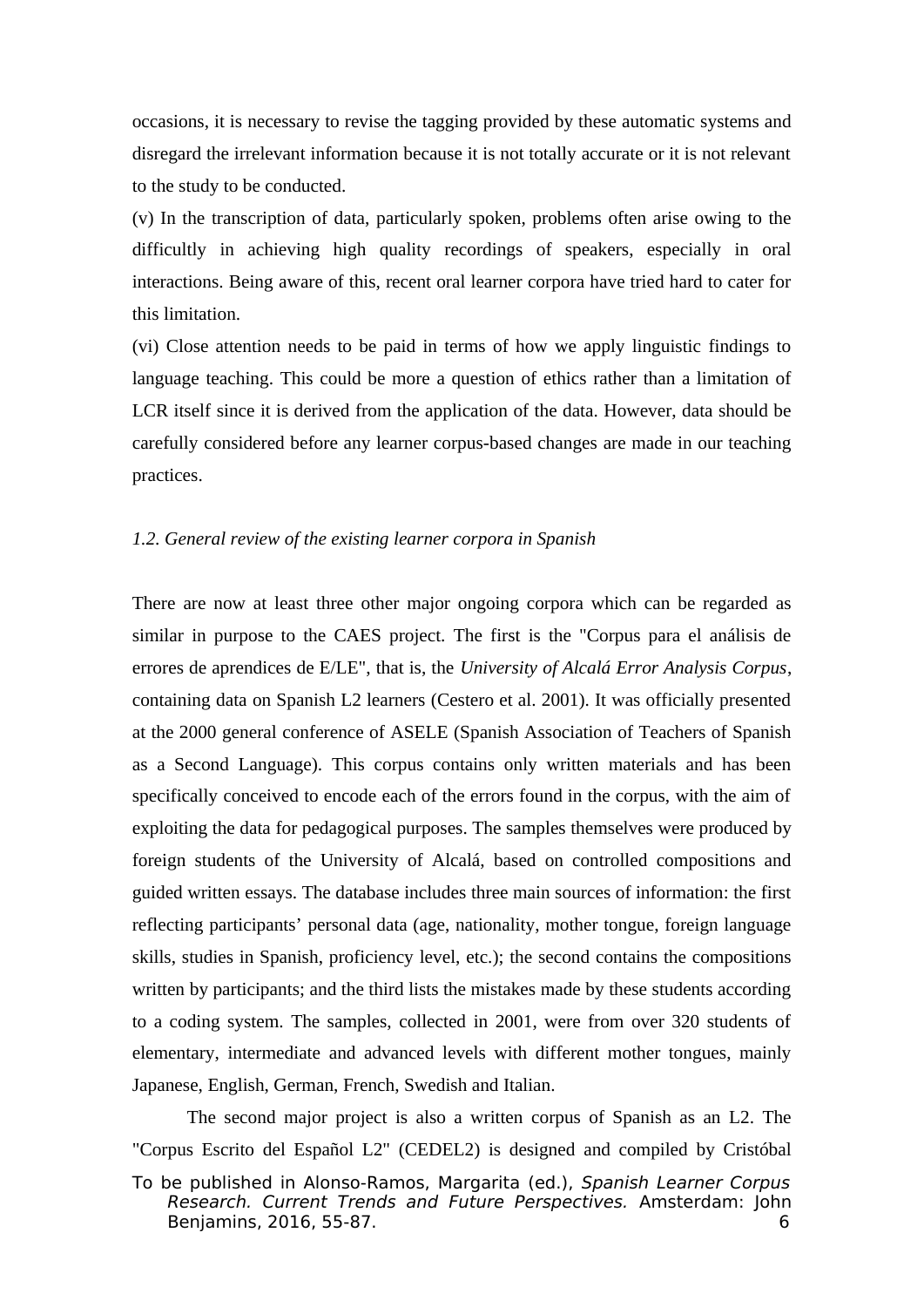Lozano from the University of Granada (Lozano 2009, Lozano and Mendikoetxea 2013). It is itself part of a larger project known as WOSLAC (Word Order in Second Language Acquisition Corpora), directed by Amaya Mendikoetxea from the Autonomous University of Madrid. CEDEL2 currently contains over 730, 000 words from 1,750 English students of Spanish and also from 660 Spanish learners of English. Data collection was done online, after students had been classified into different levels of language proficiency according to the results of the University of Wisconsin's (1998) placement test. For the collection of the data, participants completed an essay on a topic they could select from a list of twelve. These included issues like the description of a famous person, a summary of what they had done over the weekend, their future plans, their opinions on the new Spanish anti-smoking law, the legalisation of marijuana, the problem of immigration, etc. This corpus is expected to reach one million words at the end of the project, and allows for contrasts between students of several levels of language proficiency and between native and non-native speakers, as well as including a subcorpus of native speakers of Spanish. The tagging of the data in XML format was done with the UAM Corpus Tool, developed by Mick O'Donnell (2008).

Whereas the previous two corpora focus exclusively on written language, the *Spanish Learner Language Oral Corpus* (SPLLOC) is an exclusively oral corpus, containing only spoken samples of English-speaking students of L2 Spanish, from beginners to advanced level. Currently this project brings together two related initiatives, SPLLOC1 and SPLLOC2, which began in April 2008 and was completed in January 2010 (Mitchell, Domínguez, Arche, Myles and Marsden 2008). In order to conduct contrastive studies, oral samples of speakers of Spanish as L1 were also compiled. The data collection instruments were basically stories told by the participants themselves, plus interviews and photograph descriptions. The final database contains samples of the oral production of Spanish students in different types of discourse genres, accompanied by written transcripts following the CHILDES format.

In addition to the above, there are some other Spanish learner corpora of a more limited size and representation. Among these we might mention: the "Corpus of Academic Texts", containing the production of foreign university students and compiled by Álvarez López (2005), and consisting of 62 samples of 40 college students who were studying different courses at the Faculty of Philology of the University of Alcalá during the 2000-2001 academic year; the corpus of conversations of Spanish as a foreign

To be published in Alonso-Ramos, Margarita (ed.), Spanish Learner Corpus Research. Current Trends and Future Perspectives. Amsterdam: John Benjamins, 2016, 55-87. 7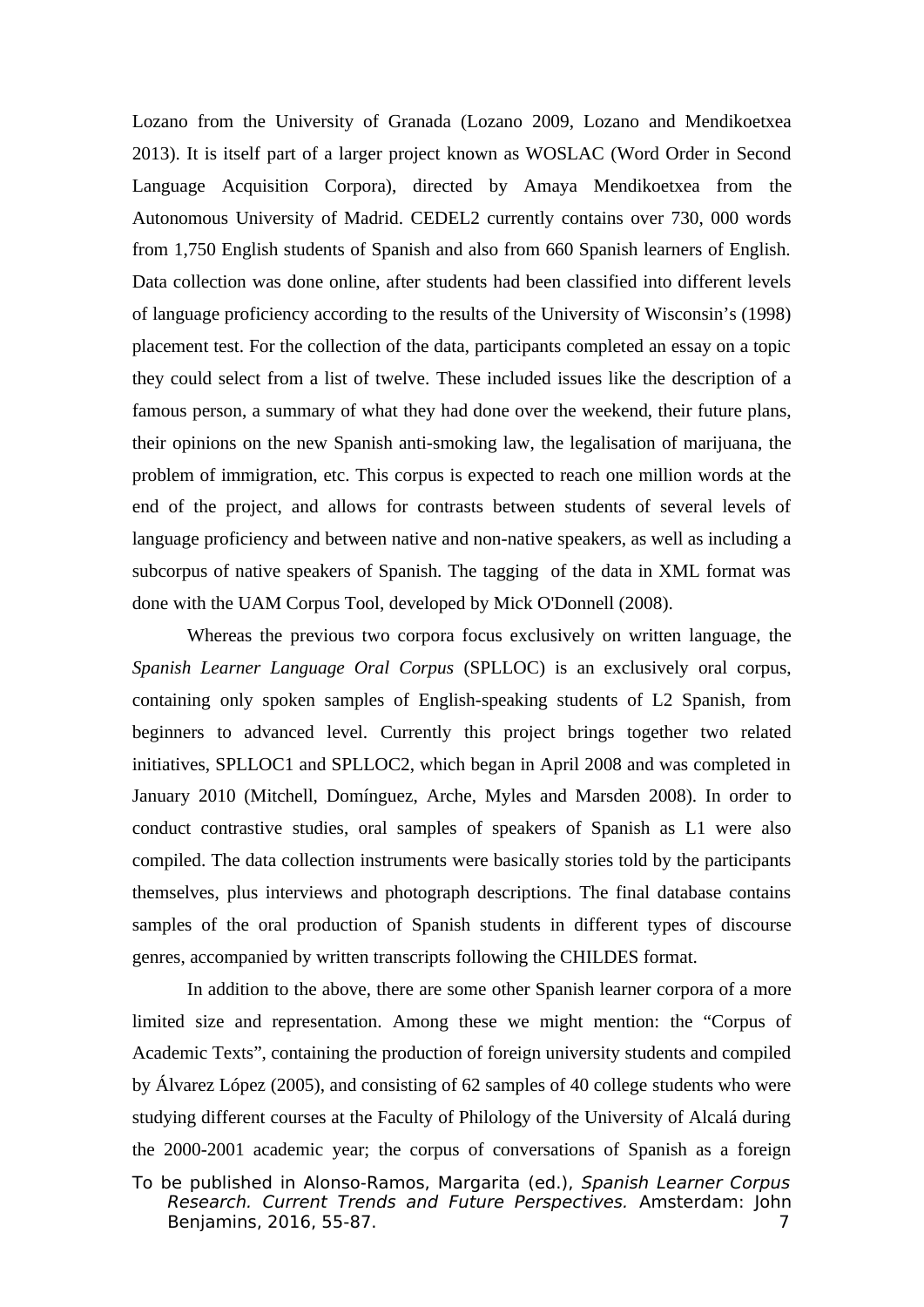language (García 2005), which includes the interactions of 11 students from 3 different levels of language proficiency; the corpus of texts by Italian university students of Spanish as foreign language (Gutiérrez Quintana 2005), involving 44 Italian informants who were completing the degree of Foreign Languages and Literatures at the University of Sassari; and, the corpus of written texts produced by Spanish Taiwanese college students (Tzu-Ju 2005), consisting of 185 essays completed by students of Spanish at Providence University in Taiwan whose L1 is Mandarin Chinese. Furthermore, the Spanish Learner Oral Corpus (*Corpus Oral de Español como Lengua Extranjera*) contains spoken samples of 40 learners of A2 and B1 levels up to a total of 50,000 words. It was compiled by Campillos Llanos (2014) as part of his doctoral thesis and it aims to improve the teaching of Spanish to foreign students by considering the errors and difficulties of learners with the same L1. Finally, within this group we can include the longitudinal Spanish Corpus of Italian Learners (SCIL) which consists of 457 compositions written by a total of 43 informants, whose proficiency levels range from A1 to B2. It was developed by Bailini (2013) at the Università Cattolica del Sacro Cuore. To this list we can add the *Anglia Polytechnic University Learner English Corpus*, the *Aprescrilov* initiative, the *Díaz Corpus* based at the University Pompeu Fabra in Barcelona, the *Japanese Learner Corpus of Spanish* (University of Birmingham) and the *Spanish Corpus Proficiency Level Training* (University of Texas). The following table provides an overview of the most important features of the principal Spanish leaner corpora:

To be published in Alonso-Ramos, Margarita (ed.), Spanish Learner Corpus Research. Current Trends and Future Perspectives. Amsterdam: John Benjamins, 2016, 55-87.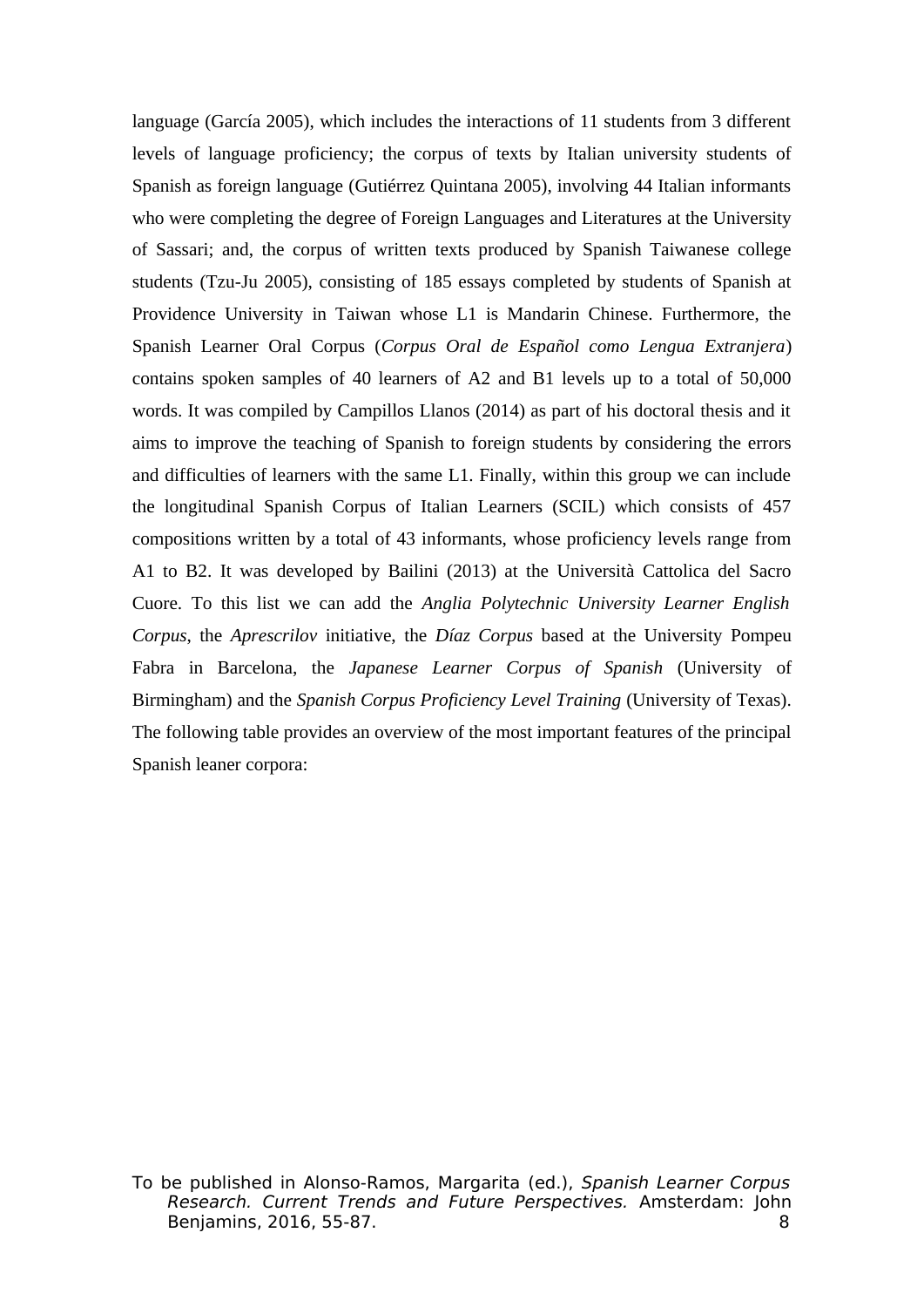|  |  | Table 1: Main Spanish Learner Corpora |  |
|--|--|---------------------------------------|--|
|  |  |                                       |  |

| <b>Corpus name</b> | <b>Compilers</b>                                                                                                   | Participants'    | Compilation | <b>Size</b> | <b>Text types</b> | <b>Observations</b>         |
|--------------------|--------------------------------------------------------------------------------------------------------------------|------------------|-------------|-------------|-------------------|-----------------------------|
|                    |                                                                                                                    | native language  | date        |             |                   |                             |
| Corpus para el     | U. of Alcalá (Cestero et al.)                                                                                      | English,         | 2000        |             | guided essays     | Focussed<br>learners'<br>on |
| análisis<br>de     |                                                                                                                    | German, French,  |             |             |                   | errors                      |
| de<br>errores      |                                                                                                                    | Swedish,         |             |             |                   |                             |
| aprendices de E/   |                                                                                                                    | Portuguese,      |             |             |                   |                             |
| LE (CORANE)        |                                                                                                                    | $\&$<br>Japanese |             |             |                   |                             |
|                    |                                                                                                                    | Italian          |             |             |                   |                             |
| Escrito<br>Corpus  | U. of Granada (Lozano)                                                                                             | English          |             | 730,000     | essays            | It includes a subcorpus of  |
| del Español L2     | Autonomous Univ. Madrid (Mendikoetxea)                                                                             |                  |             | words       |                   | speakers<br>native<br>of    |
| (CEDEL2)           | <https: <="" proyectosinv="" td="" www.uam.es=""><td></td><td></td><td>from</td><td></td><td>Spanish</td></https:> |                  |             | from        |                   | Spanish                     |
|                    | woslac/cedel2.htm>                                                                                                 |                  |             | over        |                   |                             |
|                    |                                                                                                                    |                  |             | 1,700       |                   |                             |
|                    |                                                                                                                    |                  |             | students    |                   |                             |
| Spanish Learner    | Southhampton, York & Newcastle<br>of<br>U.                                                                         | English          | 2008-2010   |             | spoken            | It follows the CHILDES      |
| Oral<br>Language   | (Marsden, Mitchell, Myles, Domínguez)                                                                              |                  |             |             | samples           | transcription model. It     |
| Corpus 1 & 2       | <http: www.splloc.soton.ac.uk=""></http:>                                                                          |                  |             |             |                   | also includes samples of    |
| (SPLLOC)           |                                                                                                                    |                  |             |             |                   | spoken Spanish produced     |
|                    |                                                                                                                    |                  |             |             |                   | by native speakers          |
| de<br>Corpus       | U. of Alcalá (Alvarez López)                                                                                       | English, French, | 2000-2001   | 62          | from<br>essays    | Academic writing            |
| <b>Textos</b>      |                                                                                                                    | Italian, Dutch   |             | samples,    | exams             |                             |
| Académicos         |                                                                                                                    |                  |             | 49,045      |                   |                             |
|                    |                                                                                                                    |                  |             | words       |                   |                             |
| Corpus<br>de       | U. de Alcalá (García)                                                                                              | German, French,  | 2005        |             | conversations     | tries<br>elicit<br>It<br>to |
| Conversaciones     |                                                                                                                    | Serbian          |             |             |                   | spontaneous language        |
| del<br>español     |                                                                                                                    |                  |             |             |                   |                             |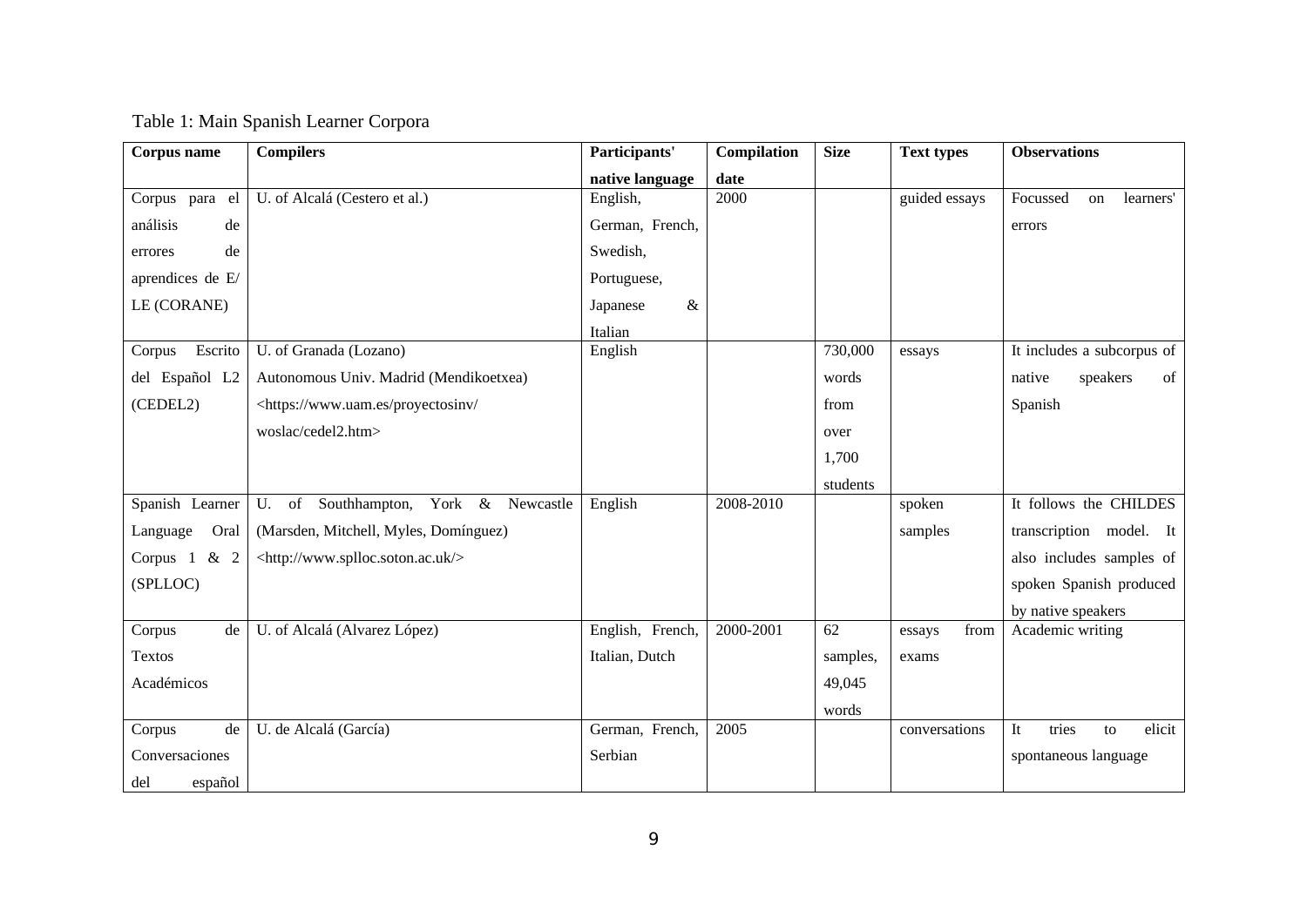| lengua<br>como    |                                                                  |                   |           |                    |               |                                |
|-------------------|------------------------------------------------------------------|-------------------|-----------|--------------------|---------------|--------------------------------|
| extranjera        |                                                                  |                   |           |                    |               |                                |
| escrito<br>Corpus | Gutiérrez Quintana (U. of Sassari)                               | Italian           | 2000-2001 | 10,000             | essays        |                                |
| estudiantes<br>de |                                                                  |                   |           | words              |               |                                |
| italianos de EL/E |                                                                  |                   |           |                    |               |                                |
| of<br>Corpus      | Tzu-Ju                                                           | Mandarin          | 1999-2001 |                    | written texts | on problematic<br>Focused      |
| written texts of  | Providence University (Taiwan)                                   | Chinese           |           |                    |               | for<br>Chinese<br>issues       |
| Taiwanese         |                                                                  |                   |           |                    |               | students                       |
| of<br>students    |                                                                  |                   |           |                    |               |                                |
| Spanish           |                                                                  |                   |           |                    |               |                                |
| Corpus Oral de    | Campillos Llanos (Autonomous U. of Madrid)                       | different<br>nine | 2010-2012 | more               | semi-         | Focused mainly on error        |
| Español<br>como   | <http: cartago.lllf.uam.es="" corele="" home_es.html=""></http:> | languages         |           | than               | spontaneous   | of<br>analysis<br>oral         |
| Lengua            |                                                                  | represented       |           | 50,000             | interviews,   | production.                    |
| Extranjera        |                                                                  |                   |           | words              | narrative and |                                |
|                   |                                                                  |                   |           |                    | descriptive   |                                |
|                   |                                                                  |                   |           |                    | tasks         |                                |
| Spanish<br>Corpus | Bailini                                                          | Italian           | 2012-2013 | 124,186            |               | allows<br>both<br>It<br>cross- |
| Italian<br>of     | Università Cattolica del Sacro Cuore                             |                   |           | tokens             |               | sectional and longitudinal     |
| Learners (SCIL)   |                                                                  |                   |           |                    |               | studies.                       |
| The<br>Anglia     | <b>Anne Ife</b>                                                  | various           |           | 120,000            | written       |                                |
| Polytechnic       | Anglia Ruskin University, UK                                     |                   |           | words              |               |                                |
| University        |                                                                  |                   |           |                    |               |                                |
| (APU) Learner     |                                                                  |                   |           |                    |               |                                |
| Spanish Corpus    |                                                                  |                   |           |                    |               |                                |
| Aprescrilov       | <b>Kris Buyse</b>                                                | Dutch             | 2005-2011 | $\mathbf{1}$<br>C. | written       | Error-annotated                |
| ("Aprender<br>a   | KU Leuven, Belgium                                               |                   |           | million            |               |                                |
| Escribir<br>en    |                                                                  |                   |           | words,             |               |                                |
| Lovaina")         |                                                                  |                   |           | 2,700              |               |                                |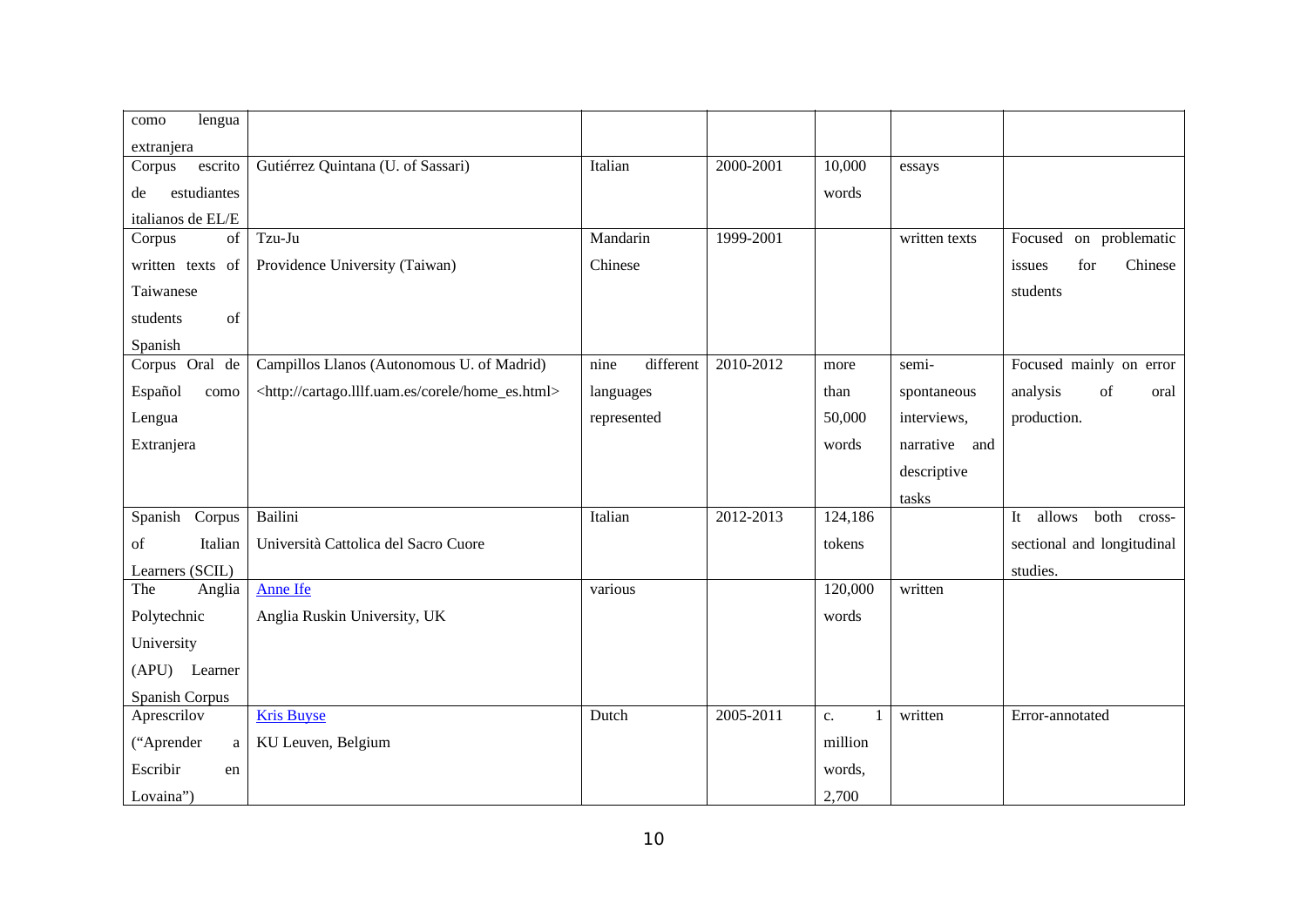|                              |                                                |                  |           | texts  |                 |                             |
|------------------------------|------------------------------------------------|------------------|-----------|--------|-----------------|-----------------------------|
|                              |                                                |                  |           |        |                 |                             |
| The Díaz Corpus              | U. Pompeu Fabra (Díaz García)                  | German           |           |        | spoken          |                             |
|                              |                                                | Swedish          |           |        | semi-           |                             |
|                              |                                                | Icelandic        |           |        | spontaneous     |                             |
|                              |                                                | Korean           |           |        | (structured     |                             |
|                              |                                                | Chinese          |           |        | interviews) &   |                             |
|                              |                                                |                  |           |        | experimental    |                             |
|                              |                                                |                  |           |        | (structured     |                             |
|                              |                                                |                  |           |        | questionnaires) |                             |
| The<br>Japanese              | Yoshihito Kamakura, U. of Birmingham, UK       | Japanese         |           | 83,400 | written         |                             |
| Learner Corpus               |                                                |                  |           | words  | (student        |                             |
| of Spanish                   |                                                |                  |           |        | essays)         |                             |
| <b>Spanish</b><br><b>The</b> | U. of Texas (Dale Koike)                       | English<br>and   | 2010-2011 |        | spoken          | Transcripts are provided    |
| Corpus                       | <http: spt="" www.laits.utexas.edu=""></http:> | Spanish heritage |           |        | (dialogues      | for each of the videos.     |
| Proficiency                  |                                                | language         |           |        | about a given   | Conceived for multiple      |
| Training<br><u>Level</u>     |                                                | learners         |           |        | set of topics)  | purposes: teacher training, |
| (SPT)                        |                                                |                  |           |        |                 | self-<br>research,          |
|                              |                                                |                  |           |        |                 | improvement of Spanish      |
|                              |                                                |                  |           |        |                 | classroom<br>and            |
|                              |                                                |                  |           |        |                 | assignments.                |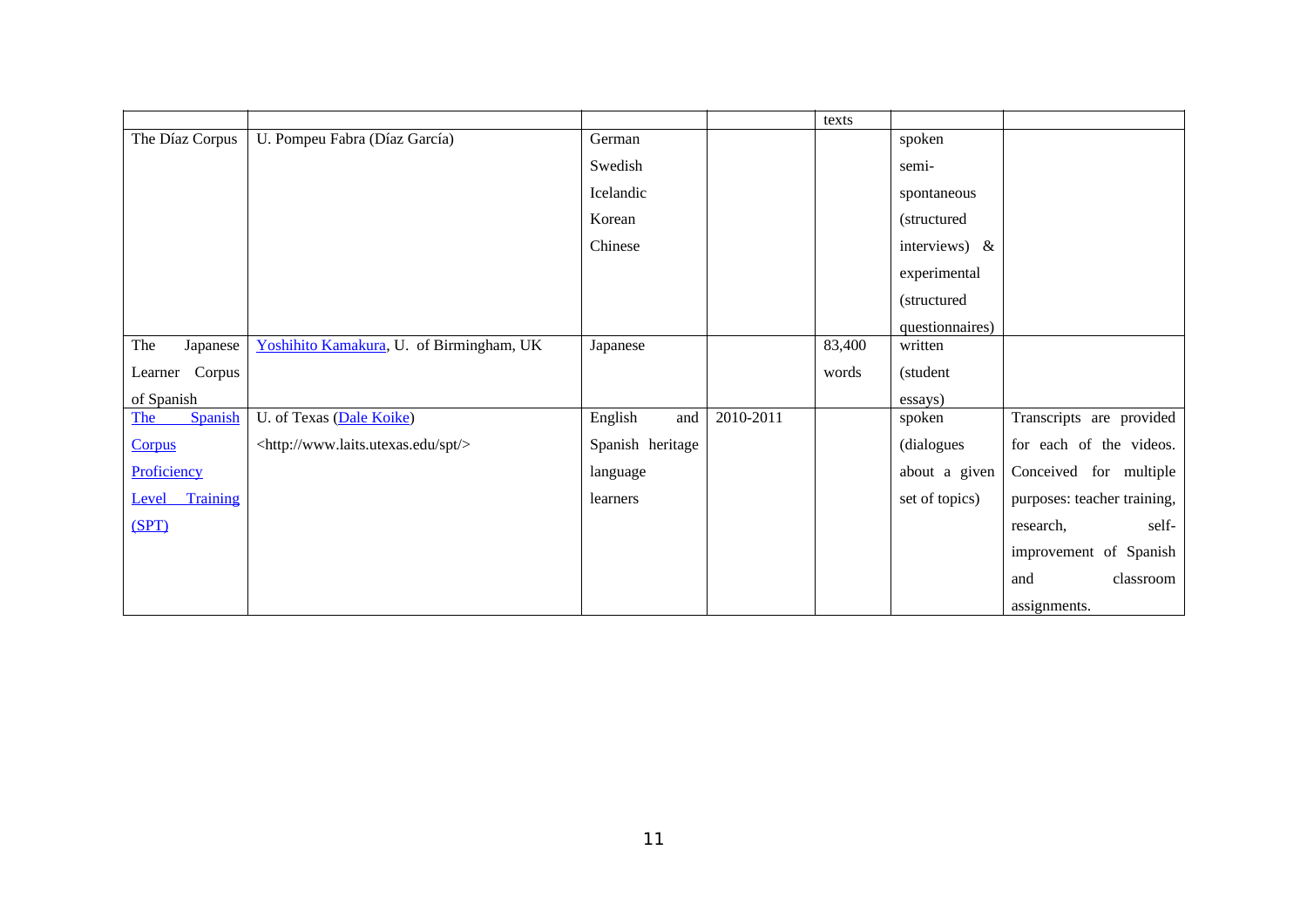#### **PART 2: The CAES (Corpus de Aprendices de Español) Project**

#### *2.1. Origin and development of the project up to its current state*

This project was wholly financed by the Cervantes Institute (CI) and carried out by a research team from the University of Santiago.<sup>[6](#page-11-0)</sup> At the end of 2011 a proposal was submitted by the main researchers to the CI for the compilation and completion of the corpus, drawing attention to the importance this tool could have for the different sectors of the teaching of Spanish as a foreign language community. Once the proposal was approved, the first steps were taken for the design and creation of a computer program which could be used for entering the data by students themselves at CI centres across the world in a simple but reliable way. Thus the project would benefit from the CI international network of centres, and problems with the transcription of data would be avoided as the participants themselves were the ones who entered all primary data in the program, rendering all manner of intermediate agency unnecessary. This guaranteed that the data corresponded faithfully to the original, in that no subsequent interpretation or transcription took place. This is important in any corpus, but especially so in the case of learner corpora, where it is common to find samples with misspellings, inaccuracies and mistakes as the result of an incomplete command of the target language.

At this stage it was important to design a corpus which could be computerised, was representative of the language to be represented, that is, Spanish, and which was also well-organised, user-friendly and reflected participants' level of L2 and their L1. These two variables were particularly important because they would allow us to draw comparisons across levels of proficiency and according to learners' L1s. However, it also meant that a bespoke application had to be designed by an expert in CL technology.

The piloting of this application, created specifically for the collection of data, was conducted with three groups of students of different levels and language backgrounds from the Universities of Santiago, Vigo and do Minho (Portugal), that is, with groups of subjects with a similar profile to those of the final participants in the

<span id="page-11-0"></span><sup>6</sup>

The project members and their roles were as follows: Directors, Guillermo Rojo and Ignacio Palacios; computer programmer (collection and search programs), Mario Barcala; team members in charge of the manual disambiguation of the data, Marlén González González and Alba Fernández Sanmartín; team member responsible for the design and application of the tagging system, María Paula Santalla del Río; and, finally, Susana Sotelo Docío, team member responsible for the automatic annotation. The corpus can be freely accessed at the following website:

<sup>&</sup>lt;http://www.cervantes.es/lengua\_y\_ensenanza/tecnologia\_espanol/caes.htm>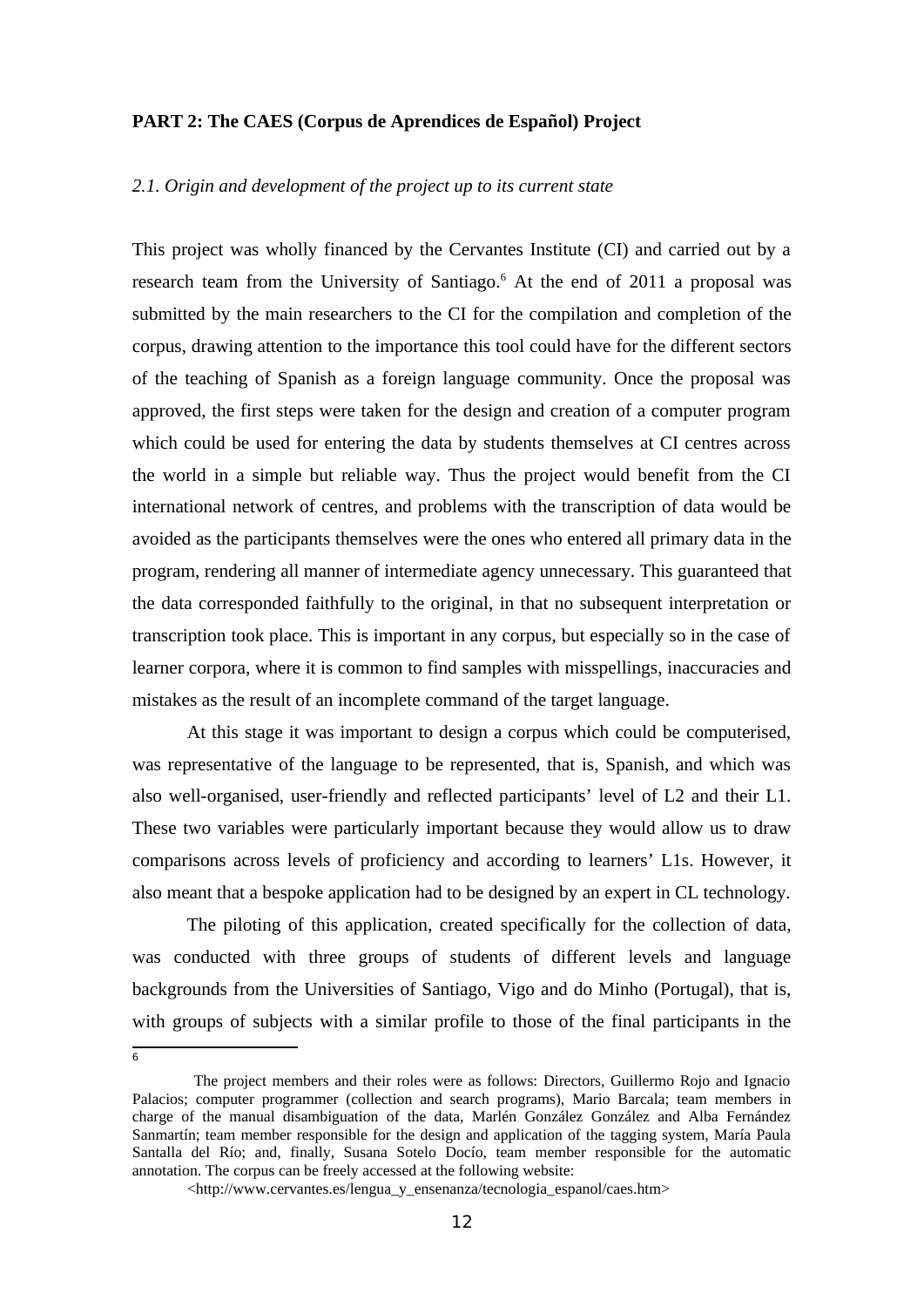project. This preliminary process served to identify possible weaknesses in the procedures. Adjustments were made where necessary, such as tweaking the task instructions, which were at times not easy to understand or had not been reworded clearly enough. There were also some technological details that required attention. By September 2012 a broader, general data collection was conducted with the participation of over 28 CI centres and 8 universities from 15 different countries.<sup>[7](#page-12-0)</sup> At a previous stage all the participating institutions had been contacted and briefed about the project. A data collection protocol was prepared with exact instructions to be followed at each stage. The teachers at each of the CI centres also had to fill in a report form detailing the number of students participating in the data collection as well as the number of samples obtained. This report form would serve as back-up information in case any technical or other issues arose during the reception of the samples.

Students of English, French, Arabic and Portuguese took part in this first part of the project. The second stage, which began one year later, incorporated participants of two more L1s, Russian and Mandarin Chinese. The main objective was to expand and refine the samples already collected. All the data retrieved were stored on a server of the University of Santiago while the bespoke application capable of facilitating search and retrieval of the data according to different variables was being designed and tested (cf. section 2.5). This whole process, which involved a number of pilot sessions, also included the tagging, annotation and disambiguation of corpus samples.

#### *2.2. General design and compilation*

As mentioned above, CAES is a collection of written texts produced by students of Spanish as a foreign language of different levels, from A1 to C1, according to the Common European Framework of Reference. Samples from C2 level were not included because, as also noted, students had to certify a particular level of the above when completing the tasks. For C2 students, since at the time of the general data collection they were still in the middle of their courses, the (very high) C2 level of proficiency had

<span id="page-12-0"></span><sup>&</sup>lt;sup>7</sup> The whole list of CI centres and universities participating in the project is: Amman CI, Beirut CI, Brasilia CI, Brussels, CI, Bordeaux CI, Casablanca CI, Chicago CI, Curitiba CI, Damascus CI, Dublin CI, Cairo CI, Fez CI, Lyon CI, Marrakech CI, Moscow CI, New York CI, Oran CI, Paris CI, Beijing CI, Porto Alegre CI, Recife CI, Río de Janeiro CI, Salvador de Bahía CI, Sao Paulo CI, Sidney CI, Tétouan CI, Tangier CI, Tunisia CV, Univ. of Alcalá, Univ. of León, Univ. of Salamanca, Univ. of Santiago de Compostela, Univ. of Vigo, Univ. of Manchester, Univ. do Minho (Portugal) and Univ. of Washington (Seattle, USA).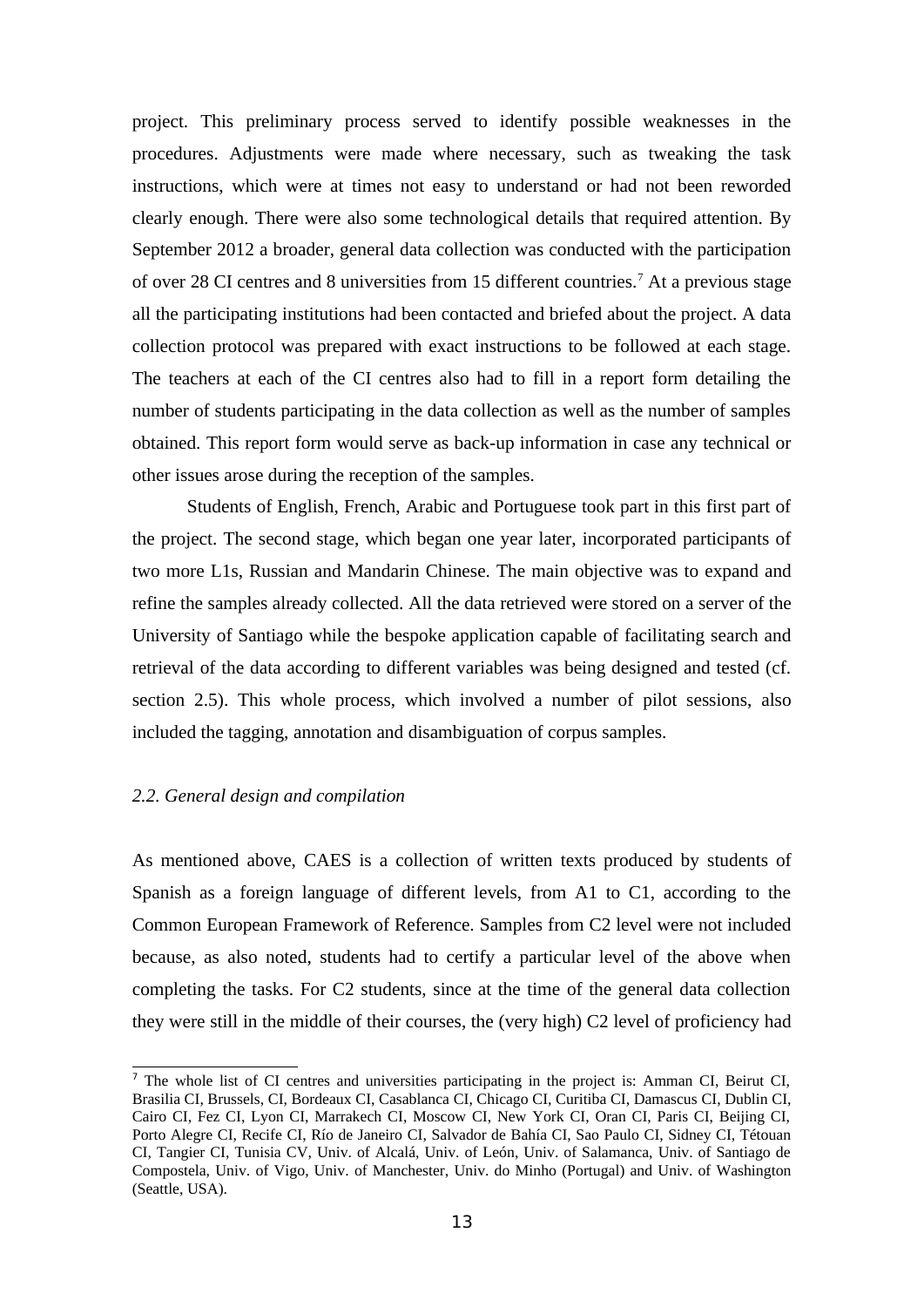not yet been attained. Subjects of six native or L1 languages are represented: Arabic, Mandarin Chinese, French, English, Portuguese and Russian. In its current form the corpus contains a total of over 570,000 words, including data from participants of all levels and L1s. The original data had to be carefully filtered since there were samples of students with a different L1 to those considered, as well as other potential participants whose data were deemed invalid for a variety of reasons (incomplete or unclear tasks, difficulty in certifying level of proficiency, no understanding of the tasks to be done, etc.). $8$  The current CAES version contains samples produced by 1,423 students of Spanish as a foreign language who wrote two or three texts in keeping with their level; this led to a total of 3,881 written tasks integrated in 1,423 samples.

See Table 2 below. Further tables are also provided in appendix 1 with supplementary information regarding the participants' general profile and the total number of sample units collected according to different variables.

<span id="page-13-0"></span><sup>&</sup>lt;sup>8</sup> This was particularly so in the case of the universities since the groups of students were most often multilingual, hence making the control of the L1 variable difficult.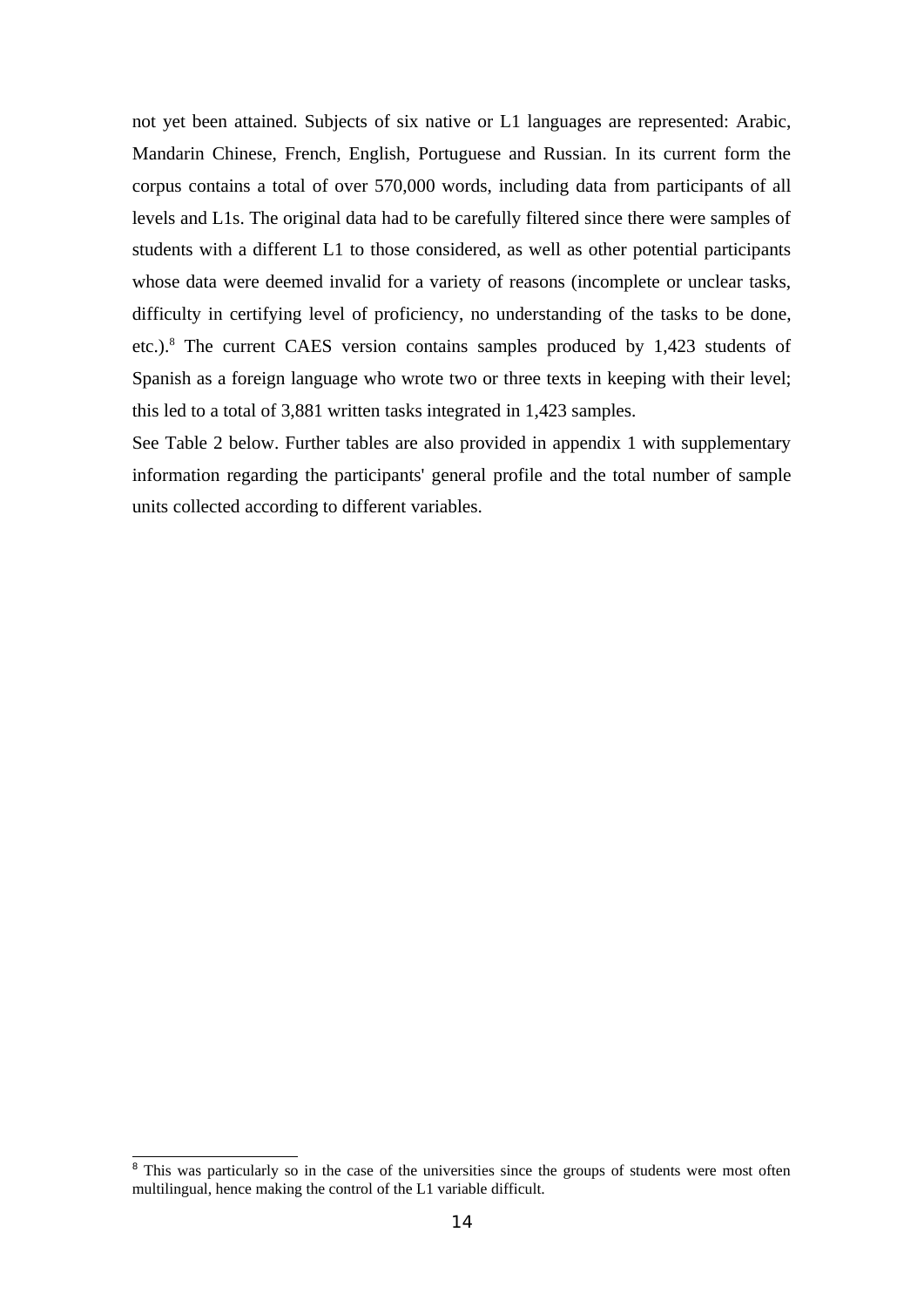| Table 2: Main Features of the CAES Project |  |
|--------------------------------------------|--|
|--------------------------------------------|--|

| <b>Compilers</b> | <b>Participants'</b> |     | Participants' |     |                | Participants' | Participants'<br><b>Participants'</b> |           |            |     | Participants' age |     | <b>Size</b> | <b>Text types</b> |     |  |  |
|------------------|----------------------|-----|---------------|-----|----------------|---------------|---------------------------------------|-----------|------------|-----|-------------------|-----|-------------|-------------------|-----|--|--|
|                  | native language      |     | gender        |     | level          |               | main                                  | countries | studies    |     |                   |     |             |                   |     |  |  |
|                  |                      |     |               |     |                |               | represented                           |           | completed  |     |                   |     |             |                   |     |  |  |
| University       | Arabic               | 497 | male          | 521 | A1             | 526           | <b>Brazil</b>                         | 319       | University | 908 | $15 - 21$         | 498 | 570,000     | essays            | and |  |  |
| of Santiago      |                      |     |               |     |                |               |                                       |           |            |     |                   |     | words       | guided            |     |  |  |
| de               | Portuguese           | 361 | female        | 902 | A2             | 421           | Morocco                               | 312       | Primary    | 205 | 22-30             | 466 |             | writing           |     |  |  |
| Compostela       |                      |     |               |     |                |               |                                       |           |            |     |                   |     |             | tasks             | in  |  |  |
| (Rojo,           | English              | 227 |               |     | B1             | 252           | <b>USA</b>                            | 139       | Secondary  | 127 | $31 - 40$         | 196 |             | keeping           |     |  |  |
| Palacios,<br>et  |                      |     |               |     |                |               |                                       |           |            |     |                   |     |             | with              | the |  |  |
| al.).<br>See     | French               | 143 |               |     | B <sub>2</sub> | 162           | China                                 | 127       | Other      | 183 | 41-60             | 198 |             | students'         |     |  |  |
| note 5.          |                      |     |               |     |                |               |                                       |           |            |     |                   |     |             | proficiency       |     |  |  |
|                  | Mandarin             | 128 |               |     | C <sub>1</sub> | 62            | France                                | 92        |            |     | $+61$             | 65  |             | level             |     |  |  |
|                  | Chinese              |     |               |     |                |               |                                       |           |            |     |                   |     |             |                   |     |  |  |
|                  |                      |     |               |     |                |               | Siria                                 | 70        |            |     |                   |     |             |                   |     |  |  |
|                  | Russian              | 67  |               |     |                |               |                                       |           |            |     |                   |     |             |                   |     |  |  |
|                  |                      |     |               |     |                |               | Russia                                | 62        |            |     |                   |     |             |                   |     |  |  |
|                  |                      |     |               |     |                |               |                                       |           |            |     |                   |     |             |                   |     |  |  |
|                  |                      |     |               |     |                |               | Afghanistan                           | 52        |            |     |                   |     |             |                   |     |  |  |
|                  |                      |     |               |     |                |               |                                       |           |            |     |                   |     |             |                   |     |  |  |
|                  |                      |     |               |     |                |               | Ireland                               | 38        |            |     |                   |     |             |                   |     |  |  |
|                  |                      |     |               |     |                |               |                                       |           |            |     |                   |     |             |                   |     |  |  |
|                  |                      |     |               |     |                |               | Algeria                               | 32        |            |     |                   |     |             |                   |     |  |  |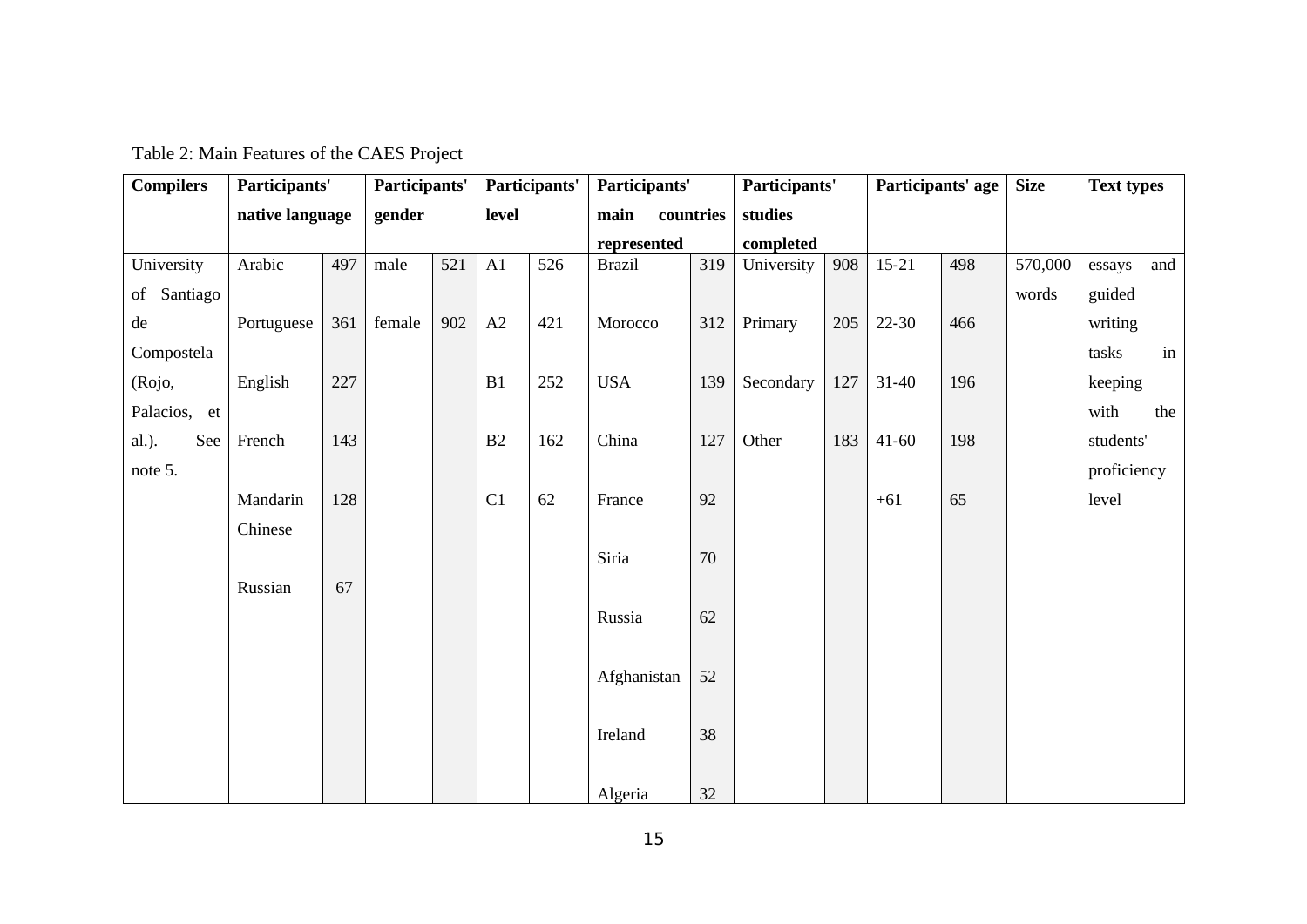|  |  |  | Portugal | 31 |  |  |  |
|--|--|--|----------|----|--|--|--|
|  |  |  | Lebanon  | 26 |  |  |  |
|  |  |  | Jordan   | 21 |  |  |  |
|  |  |  | Tunisia  | 16 |  |  |  |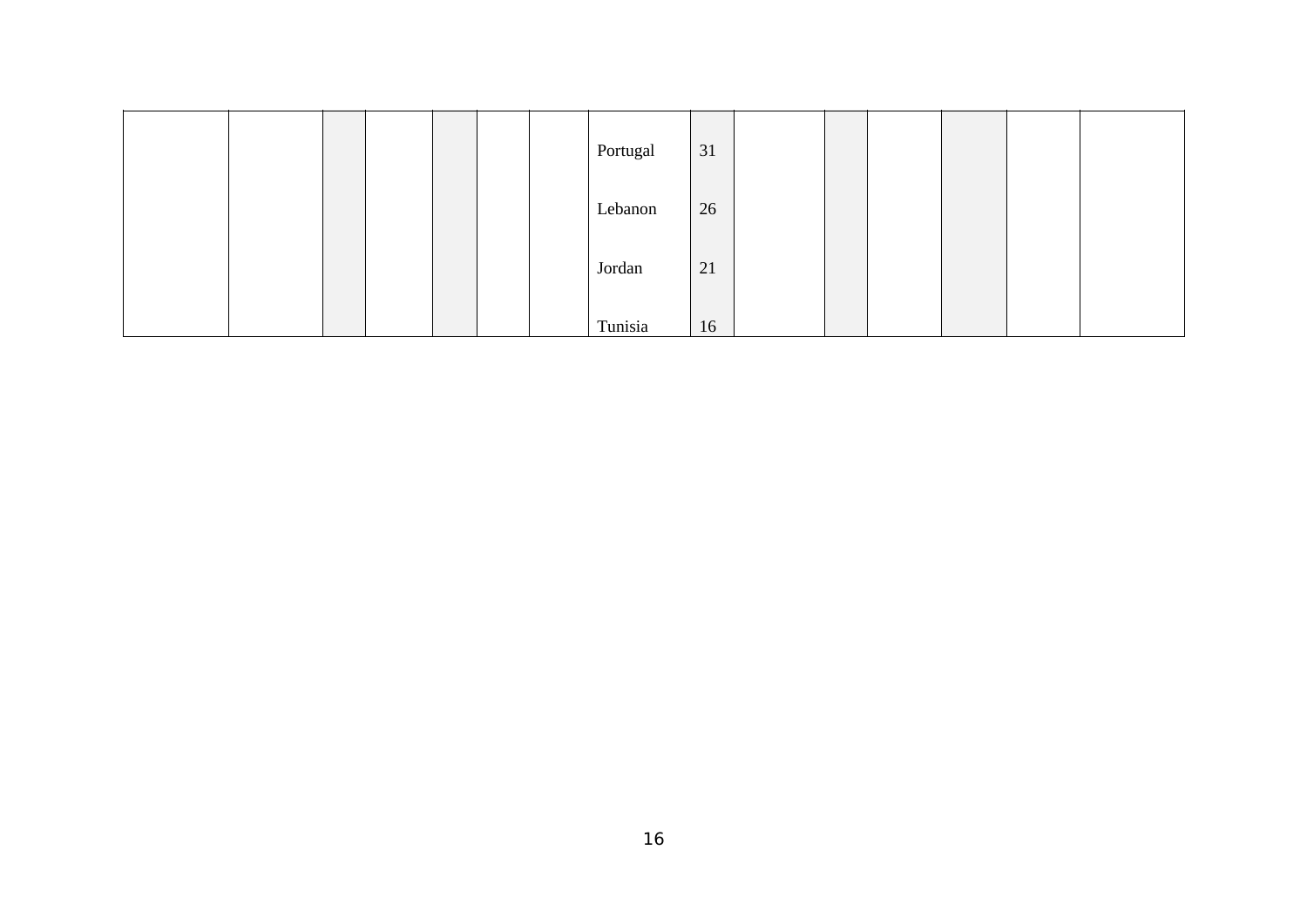# *2.3. Tasks devised for each of the levels considered and description of the sample collection method*

Participants had to complete a number of written tasks in keeping with their previously certified level of Spanish (cf section 2.2). These tasks were the same for all the students, independently of their country of origin and of the place where learners completed them. This guaranteed the comparability of the learner samples. The variable of level (language proficiency) was tightly controlled, since it was important to make sure that the students were classified correctly. These written tasks were designed according to the Common European Framework descriptors for each of the levels (Council of Europe, 2001) and following the guidelines provided by the CI regarding the DELE tests ("Diplomas de Español como Lengua Extranjera", General Certificate of Spanish as a Foreign Language) for each of the three levels (beginner, intermediate and advanced), as well as in accordance with the CI's General Curricular Document.<sup>[9](#page-16-0)</sup>

Clear instructions were provided for each of the tasks, indicating the number of words required, and with examples given when necessary. Thus, for instance, students of A1 level were asked to complete two writing exercises of 75-100 words and one of 30-40 words while C1 learners had to write a critical review and an email, both of 400- 500 words. An effort was made to make these writing activities resemble authentic or real life tasks as much as possible. Thus, tasks included writing emails to friends and relatives, applying for a job, composing notes and messages, booking a hotel room, writing a postcard to friends, telling a funny story, making a complaint, filling in a form, writing a film review, writing an argumentative essay, etc. Participants did not have access to any reference materials during their writing and had one hout to complete the whole process.

Information on the project was provided to all the CI centres around the world encouraging them to participate (cf. section 2.2). Detailed information was then given by the corpus compilers to each of the teachers responsible for the different groups of students. As explained above, a computer tool was created so that participants could enter their personal details (age, sex, knowledge of foreign languages, stays in Spanishspeaking countries, L1, starting age for the study of Spanish) and complete the

 $\alpha$ 

<span id="page-16-0"></span>Further information can be found at the following website links:

<sup>&</sup>lt;http://cvc.cervantes.es/ensenanza/biblioteca\_ele/marco/>, <http://diplomas.cervantes.es/> and <http://cvc.cervantes.es/ensenanza/biblioteca\_ele/plan\_curricular/default.htm>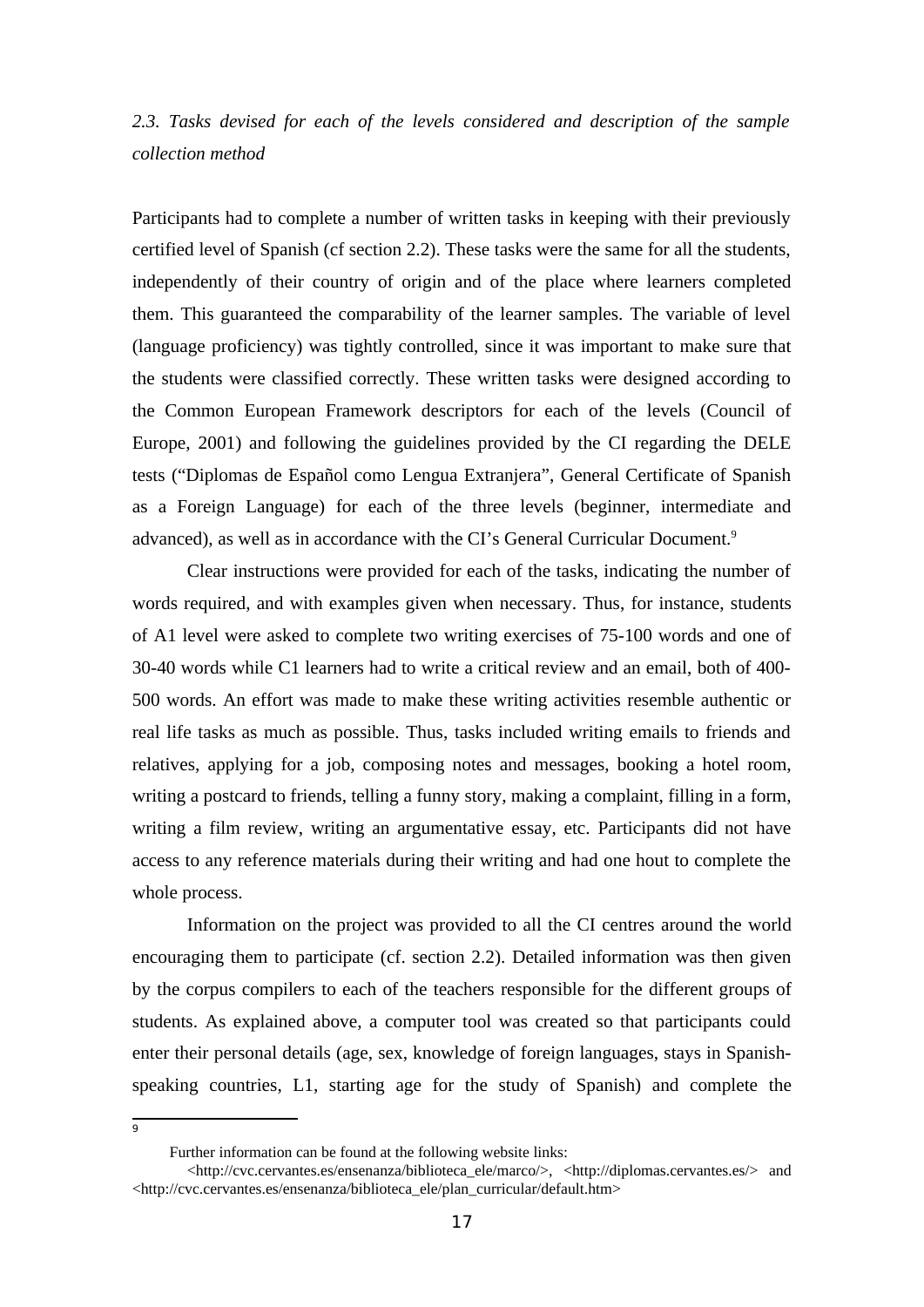appropriate writing tasks for their level of Spanish. Immediately prior to this, they were asked to fill in a consent form giving their permission for the use of the data for research purposes.

| Instituto m                                                                                                                                                                                                                | <b>Cervantes</b>                                                                                                                                                  | Corpus de aprendices de español L2 (CAES)            |  |  |  |  |  |  |
|----------------------------------------------------------------------------------------------------------------------------------------------------------------------------------------------------------------------------|-------------------------------------------------------------------------------------------------------------------------------------------------------------------|------------------------------------------------------|--|--|--|--|--|--|
|                                                                                                                                                                                                                            |                                                                                                                                                                   | <b>Datos personales</b>                              |  |  |  |  |  |  |
| Nombre:                                                                                                                                                                                                                    |                                                                                                                                                                   | $15 \times$<br>Edad:                                 |  |  |  |  |  |  |
| Apellidos:                                                                                                                                                                                                                 |                                                                                                                                                                   | Hombre V<br>Sexo:                                    |  |  |  |  |  |  |
| Dirección 1                                                                                                                                                                                                                |                                                                                                                                                                   | Dirección<br>electrónica:                            |  |  |  |  |  |  |
| Dirección 2:                                                                                                                                                                                                               |                                                                                                                                                                   | País de<br>$\checkmark$<br>Afganistán<br>nacimiento: |  |  |  |  |  |  |
| Lengua<br>familiar:                                                                                                                                                                                                        | Arabe<br>$\check{~}$                                                                                                                                              | Estudios<br>Primaria<br>$\checkmark$<br>que realiza: |  |  |  |  |  |  |
| Conocimientos<br>de otras<br>lenguas:                                                                                                                                                                                      | Afrikaans<br>$\vee$<br>añadir                                                                                                                                     |                                                      |  |  |  |  |  |  |
|                                                                                                                                                                                                                            | Edad de inicio en el estudio del español: 1                                                                                                                       | $\checkmark$                                         |  |  |  |  |  |  |
|                                                                                                                                                                                                                            | Número de meses en países de habla española: 0                                                                                                                    | $\checkmark$                                         |  |  |  |  |  |  |
|                                                                                                                                                                                                                            | Número de meses estudiando español: 0                                                                                                                             | $\checkmark$                                         |  |  |  |  |  |  |
|                                                                                                                                                                                                                            | Contactos personales en países de habla española: No                                                                                                              | $\checkmark$                                         |  |  |  |  |  |  |
|                                                                                                                                                                                                                            |                                                                                                                                                                   | Pruebas escritas (Nivel A1)                          |  |  |  |  |  |  |
|                                                                                                                                                                                                                            | Complete las siguientes tareas escritas. Cuando termine, pinche, por favor, en el botón "Enviar" que se encuentra al final de la página.                          |                                                      |  |  |  |  |  |  |
| En los próximos meses se va a cambiar de lugar de trabajo o de centro de enseñanza, escriba un correo electrónico a sus nuevos compañeros de trabajo o de centro con el fin de presentarse. En<br>este debe:<br>· Saludar. |                                                                                                                                                                   |                                                      |  |  |  |  |  |  |
| · Decir quién es.<br>• Despedirse.                                                                                                                                                                                         | · Describirse fisicamente.<br>· Hablar de sus aficiones y de las cosas que le gustan y le disgustan (deportes, música, libros, comidas, lugares, películas, etc.) |                                                      |  |  |  |  |  |  |
|                                                                                                                                                                                                                            |                                                                                                                                                                   |                                                      |  |  |  |  |  |  |

#### Figure 1: CAES general interface for data collection

Due to the design of the procedure, students' progress could be conveniently monitored, and the corpus team were able to deal with problems which arose during the whole process. Once all the data were entered in the computer, the participants themselves clicked on the screen command to send their materials. The information was stored on a University of Santiago server.

As described above (cf. section 2.1), the process had been piloted beforehand with three groups of students to find out if the tasks proposed were suitable for each level and whether the computer programme actually worked effectively.

#### *2.4. Text encoding and annotation,*

The texts integrated into CAES adopt the format of XML documents from the start. All the necessary data for the identification of the values in each of the tasks completed, and those data which correspond to the features considered for purposes of classification, are found in the header; the written text, however, occurs in the body of the document in each case. This means that all the documents can be processed and stored together in a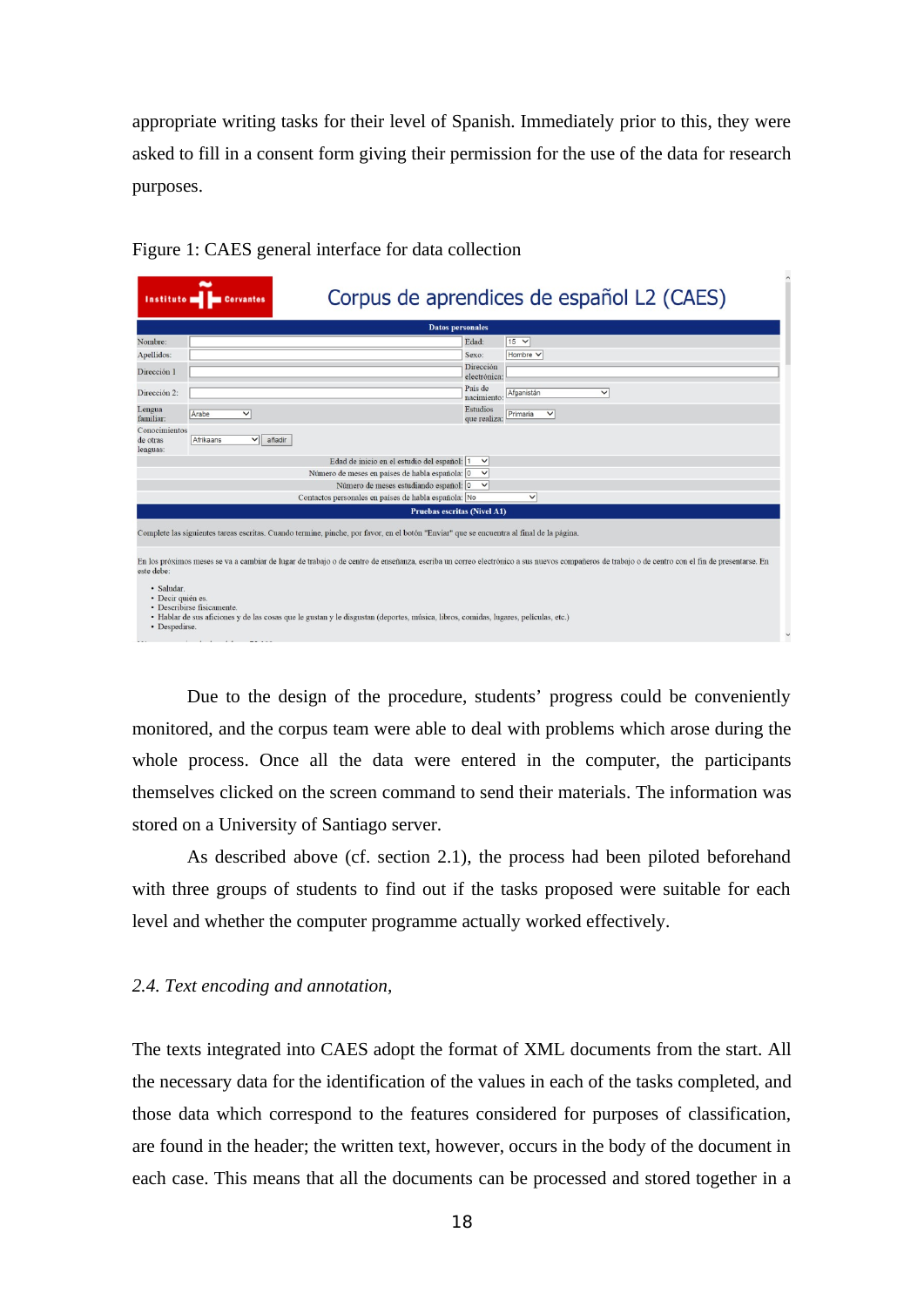database from which it is possible to extract tokens of a particular expression, applying filters according to one or more of the parameters considered (L1, proficiency level, etc.). However, the design of the project was much more ambitious and also anticipated the annotation and lemmatization of each of the forms contained in the corpus, as well as the construction of a search tool capable of retrieving considerably more refined data.

Automatic annotation (and lemmatization) is a complex and delicate process, and even among specialists there is sometimes a lack of agreement as to the appropriate description of a particular element. The first problem, of course, concerns the determining of the tagging system to be used. Here, a balance has to be kept between two opposite perspectives. On the one hand, there must be a general theoretical adequacy, so that it is not excessively biased towards a certain perspective and thus that it is suitable for different types of analysis. On the other hand, it should have a sufficient degree of detail and clarity so as to allow researchers to find the lexical elements and the grammatical phenomena that are of interest to them. The second problem concerns the reliability of the disambiguation process, which is especially difficult here due to the enormous number of homographs existing in Spanish. Finally, an issue arising when annotating any text, but which has added significance with these materials, is the lack of conformity to standard orthographic rules (those that determine the lexicon) and, more especially, the morphological and lexical features that are likely to occur in very large numbers in texts written by subjects with an incomplete command of the language.

The tagging system used in this project is an adapted version of the one generally employed in tasks of this nature by members of the Spanish Grammar Research Team at the University of Santiago de Compostela. In its final version, and for this first stage of the CAES project, it consists of 702 different tags.<sup>[10](#page-18-0)</sup> This is a high figure, no doubt, but we believe there is a good reason for it. Considering that this is a general purpose corpus, we anticipated that a wide range of morphological and lexical features would potentially be present in the many different searches to be conducted, given the very different purposes and objectives of those using the corpus. The option of

<span id="page-18-0"></span><sup>&</sup>lt;sup>10</sup> The whole list of categories and subcategories can be found at the CAES project homepage: <[http://galvan.usc.es/caes>](http://galvan.usc.es/caes). The main ones are: *Abreviatura* (acronym), Adj. (adjective), Adv. (adverb), *Número* (number), Conj. (conjunction), Det. (determiner), *Fecha* (date), *Fórmula* (formulae), *Hora* (time), Interj. (interjection), *Onomatopeya* (onomatopeia), Prep. (preposition), Pron. (Pronoun), *Símbolo* (symbol), Sust. (noun), verb. (verb), Punt. (direct speech), *Sigla* (alphabetism). The main categories (noun, verb, adjective, adverb, pronoun and determiner) are in their turn subdivided into subcategories; thus, for instance, wihin the adverb group we find Tiem. (time adverb), Mod. (manner adverb), Quant. (quantity adverb), Int. (interrogative adverb), Rel. (relative adverb).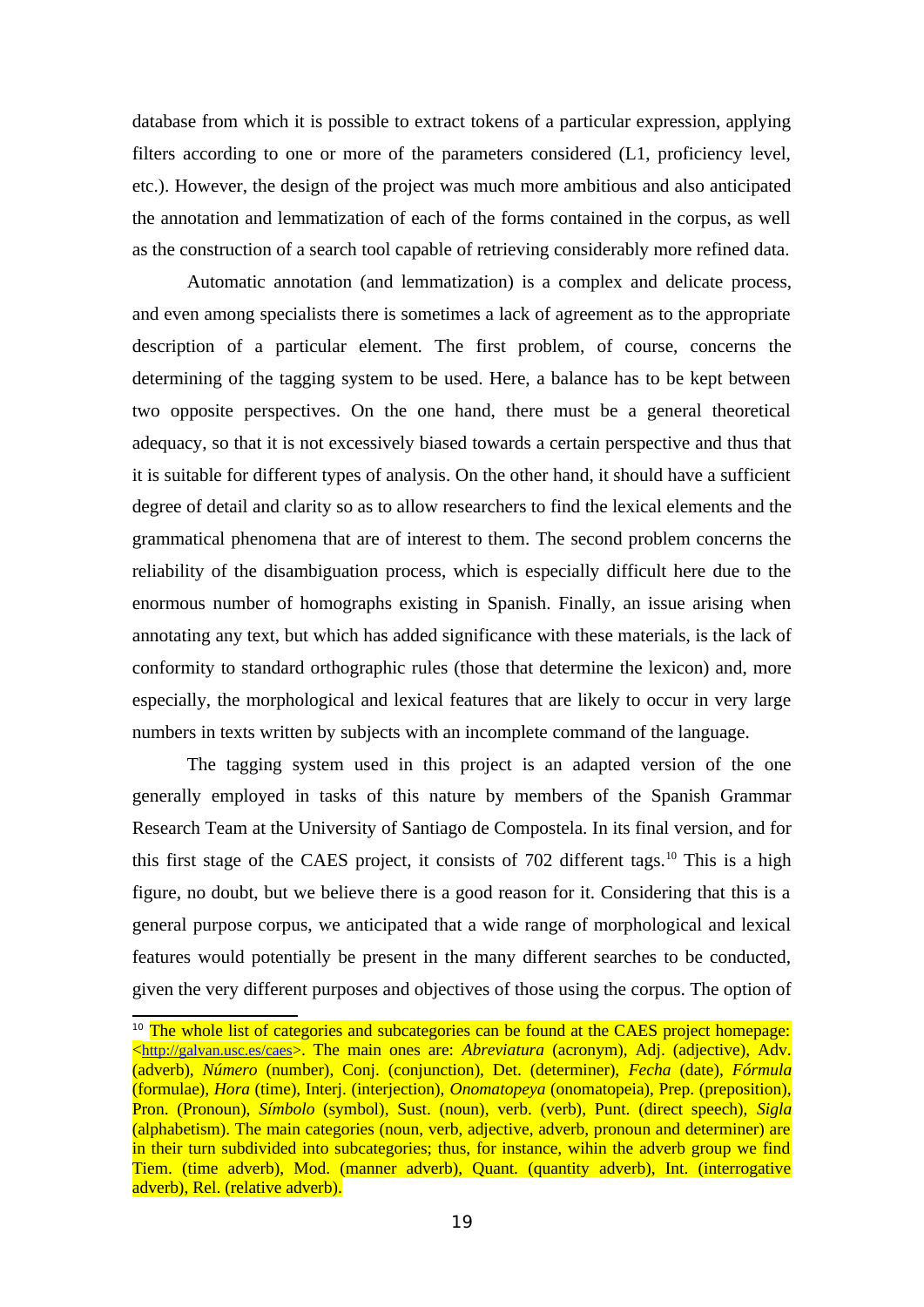retrieving elements defined in close detail seems to be basic to us. Furthermore, we also kept in mind from the beginning that automatic annotation and disambiguation would resolve a limited number of elements and therefore most of the work would have to be done manually by specialists in the field, thus avoiding in great measure the problems found when using a very wide tagging system in the automatic disambiguation processes. Finally, the design of the research tool had already anticipated a hierarchised system going from the general to the particular in such a way that corpus users would not need to be acquainted with all the complexity of the tagging system and could arrive easily at the level they required.

As the linguistic features of the CAES texts were quite different from those observed in native speakers of Spanish, and also differed greatly from one to another depending on the learner's L1, it seemed to make little sense to spend a long time creating a pilot corpus, or perhaps as many pilot corpora as L1 involved and to extract from these the necessary statistical data to disambiguate automatically the rest of the texts. We therefore decided to use FreeLing (Padró & Stanilovsky 2012), an open source language analysis tool suite, and later on to make, through typical substitution routines, the necessary adjustments of the equivalences between the FreeLing tagging system and the one our team intended to use. This obviously solved the problem of the conversion of tags in those cases in which one tag was equivalent to another individual tag, or when several tags were equivalent to a single one; however, this was not the case when one tag was equivalent to several of them. The existence of a large number of unknown elements was an additional problem here. As a result of all this, we created a program so that human experts could carry out the disambiguation process manually by associating every element to any of the tags attributed by FreeLing (not necessarily one selected by the program) or to any other tag not considered by the program. As expected, this was a long and tiring process, although the result was a corpus of almost 600,000 words properly annotated and controlled through several revision processes. This was undoubtedly the stage of the whole process which demanded the highest working load; however, it was worthwhile, not only in terms of the final product, the CAES project, but also because we now have a number of texts that we could use as pilot corpora for all the L1s present in the corpus.

#### *2.5. The search tool*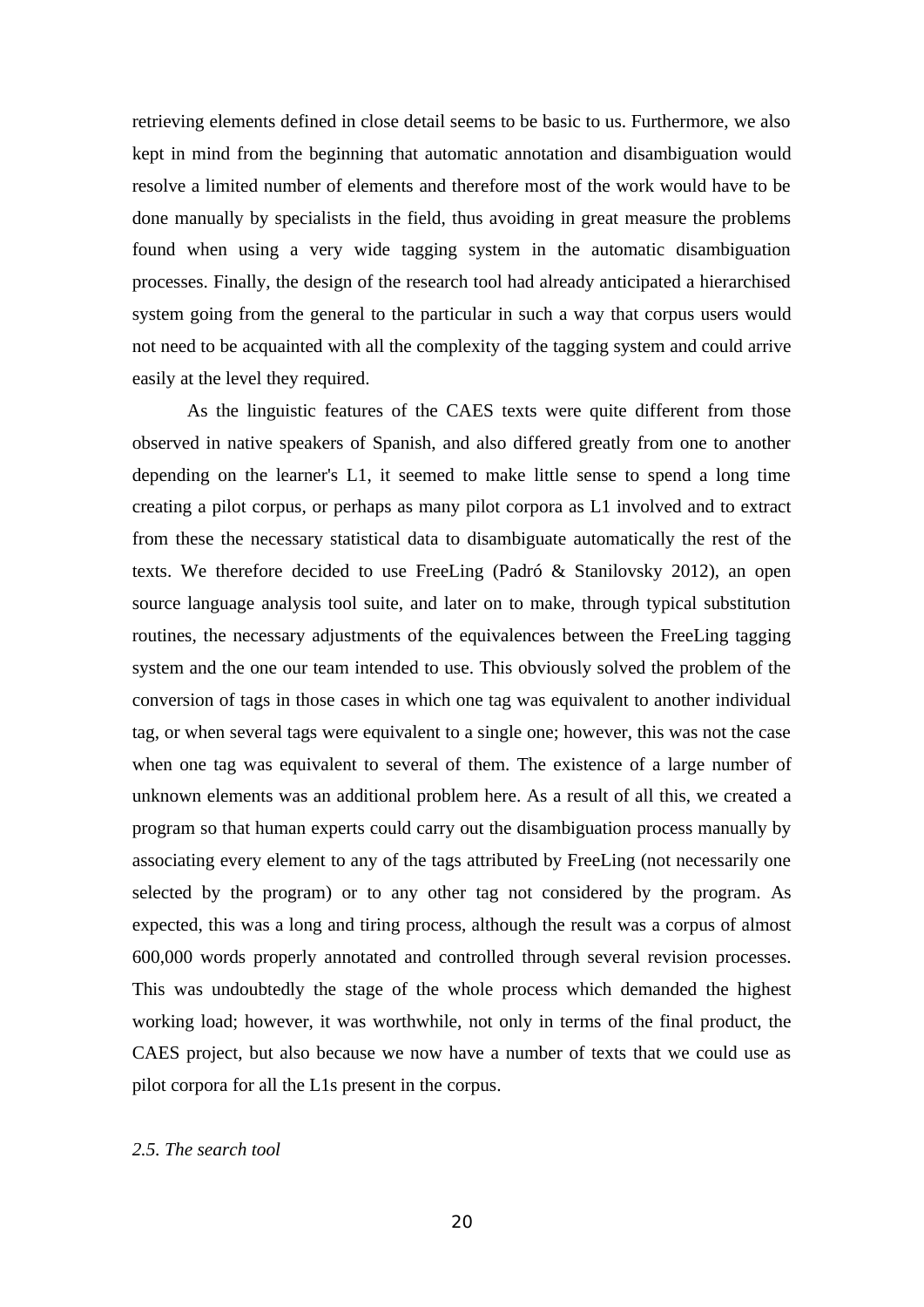In keeping with the enormous effort made in the manual disambiguation process, the search tool created needed to be wide and flexible enough so that researchers could easily obtain the maximum amount of data from CAES. Overall, the tool developed allows researchers to retrieve statistical information and textual examples of elements, lemmas, word classes and grammatical categories with filters on the parameters that make up the corpus (basically, the learner's L1 and level of proficiency in Spanish, but also age, sex and country of origin). Furthermore, it gives us the possibility of distinguishing between lower and higher case words, accented or non-accented, as well as allowing searches based on the co-occurrence of several elements in specific relative positions.

The first line of the data retrieval is the statistical analysis. It is possible to obtain the overall frequency of any lemma, element or grammatical subcategory, that which corresponds to a number of parameters (a particular L1 or proficiency level), or all of them at the same time.

Figure 2: CAES screenshot providing information on the overall frequency of the postpreterite data

|           |                                |                                                                                               |       | <b>p [g ♥ Go ♥ Co</b> ? [p ? [n ? [p ? [ex ? gui ] [pr E [Te                                |                              | $\circ$<br>L            |                                                                                                                      |                  |                               |       |                     |
|-----------|--------------------------------|-----------------------------------------------------------------------------------------------|-------|---------------------------------------------------------------------------------------------|------------------------------|-------------------------|----------------------------------------------------------------------------------------------------------------------|------------------|-------------------------------|-------|---------------------|
| U         |                                |                                                                                               |       | Corpus de aprendices de español (CAES) - Mozilla Firefox                                    |                              |                         |                                                                                                                      |                  |                               |       | $=$ $\Box$ $\times$ |
|           | Corpus de aprendices d *<br>÷  |                                                                                               |       |                                                                                             |                              |                         |                                                                                                                      |                  |                               |       |                     |
| €         |                                |                                                                                               |       | ) @ galvan.usc.es/caes/search?utf8= √ &level=Cualquiera&mother_tongue=Cualquiera&counti v @ |                              |                         | $8 \times$ Google                                                                                                    | $\alpha$<br>☆    | 自                             | $y_2$ | $\equiv$            |
|           | Most Visited v Getting Started |                                                                                               |       |                                                                                             |                              |                         |                                                                                                                      |                  |                               |       |                     |
| Cervantes | caes                           | Nivel de español: Cualquiera <sup>+</sup><br><b>Edad entre:</b><br>Mayúsculas: 0<br>elemento: |       | L1: Cualquiera<br>y:<br>Acentos: 0<br>etiqueta: VMIC*                                       |                              | $\hat{\div}$<br>? lema: | Corpus de aprendices de español (CAES)<br>País: Cualquiera<br>Sexo: Cualquiera :<br>$\begin{array}{c} + \end{array}$ | $\blacktriangle$ | (Versión: 1.0 - octubre 2014) |       |                     |
|           |                                |                                                                                               |       | Resultado: Estadística completa 1 Ordenación: Elemento                                      |                              | Ej./pág.: 50            | Proximidad: 0                                                                                                        | Limpiar          | <b>Buscar</b>                 |       |                     |
|           |                                | <b>Nivel de español</b>                                                                       |       | Se han encontrado 1 128/573 718 elementos en 512/1 423 pruebas.                             | L1                           |                         | <b>Sexo</b>                                                                                                          |                  |                               |       |                     |
|           |                                | <b>Elementos Pruebas</b>                                                                      |       |                                                                                             | <b>Elementos Pruebas</b>     |                         | <b>Elementos Pruebas</b>                                                                                             |                  |                               |       |                     |
|           |                                | A1 67/155 458 50/526                                                                          |       |                                                                                             | Árabe 212/168 231 114/497    |                         | Hombre 443/207 992 187/521                                                                                           |                  |                               |       |                     |
|           |                                | A2 321/178 834 149/421                                                                        |       | Chino mandarín 67/53 163                                                                    |                              | 28/128                  | Mujer 685/365 726 325/902                                                                                            |                  |                               |       |                     |
|           |                                | B1 313/116 520 146/252                                                                        |       |                                                                                             | <b>Francés</b> 162/59 412    | 65/143                  |                                                                                                                      |                  |                               |       |                     |
|           |                                | B2 372/80 556 139/162                                                                         |       |                                                                                             | Inglés 245/106 968 97/227    |                         |                                                                                                                      |                  |                               |       |                     |
|           |                                | C1 55/42 350                                                                                  | 28/62 |                                                                                             | <b>Portugués 415/165 231</b> | 196/361                 |                                                                                                                      |                  |                               |       |                     |
|           |                                |                                                                                               |       |                                                                                             | Ruso 27/20 713               | 12/67                   |                                                                                                                      |                  |                               |       |                     |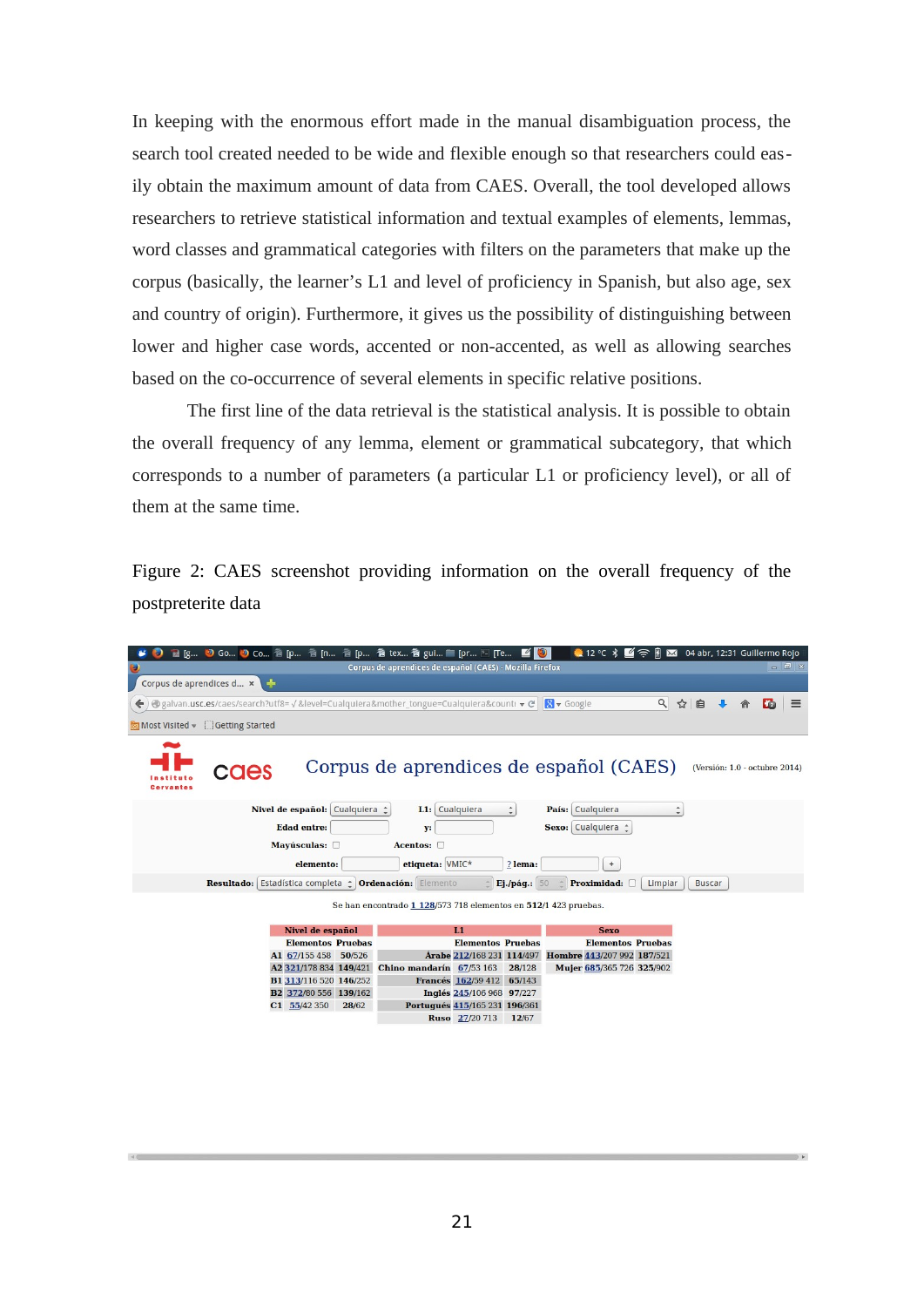As Figure 2 shows, we are provided with the number of tokens for each of the variables considered, together with the number of tasks (*pruebas*) where they are found. The total figures are also presented so that it is easy to find the normalised frequency of the element, lemma or grammatical category in question and compare it with others. Table 3 shows the figures according to the variables of proficiency level and  $L1$ .<sup>[11](#page-21-0)</sup>

Table 3: General and normalised frequencies of the postpreterite according to the variables of learner's L1 and level of proficiency.

Source: CAES [<http://galvan.usc.es/caes>](http://galvan.usc.es/caes)

|                      | tokens | elements total | norm. freq. |
|----------------------|--------|----------------|-------------|
| A <sub>1</sub>       | 67     | 155,458        | 430.98      |
| A <sub>2</sub>       | 321    | 178,834        | 1794.96     |
| B1                   | 313    | 116,520        | 2686.23     |
| B <sub>2</sub>       | 372    | 80,556         | 4617.91     |
| C <sub>1</sub>       | 55     | 42,350         | 1298.70     |
|                      |        |                |             |
| <b>Arabic</b>        | 212    | 168,231        | 1260.17     |
| <b>Mand. Chinese</b> | 67     | 53,163         | 1260.28     |
| French               | 162    | 59,412         | 2726.72     |
| <b>English</b>       | 245    | 106,968        | 2290.40     |
| <b>Portuguese</b>    | 415    | 165,231        | 2511.64     |
| <b>Russian</b>       | 27     | 20,713         | 1303.53     |
|                      |        |                |             |

The second line provides the specific texts where a particular element, lemma or grammatical category is found. The sequences are presented in regular columns and also include information on the learner's L1 and proficiency level. In addition, if we move the mouse cursor to the different areas of each line, we can obtain further information about each set of data. This basic information, which can be reorganised if necessary, together with the context provided by the search program, may be enough for most analyses. However, it is possible to retrieve more data if required. Thus if we click on the example number, we move to a second screen which provides relevant information on the leaner who wrote the text (sex, age, native language, country, educational level, proficiency level, number of years devoted to the study of Spanish, personal contacts for the learning of Spanish and, according to their own self-assessment, proficiency skills in other foreign languages) together with the following:

<span id="page-21-0"></span> $\frac{11}{11}$  From the data presented in Table 3, we gather that there is a clear increase in the use of these forms as the learner's proficiency level progresses. C1 is an exception to this general tendency which may be related to the types of texts learners had to write. As regards a possible correlation with the different L1s, two clear groups can be observed: the highest frequencies are found with students of L1 French, English and Portuguese while the lowest ones correspond to those students with L1 Arabic, Mandarin Chinese and Russian.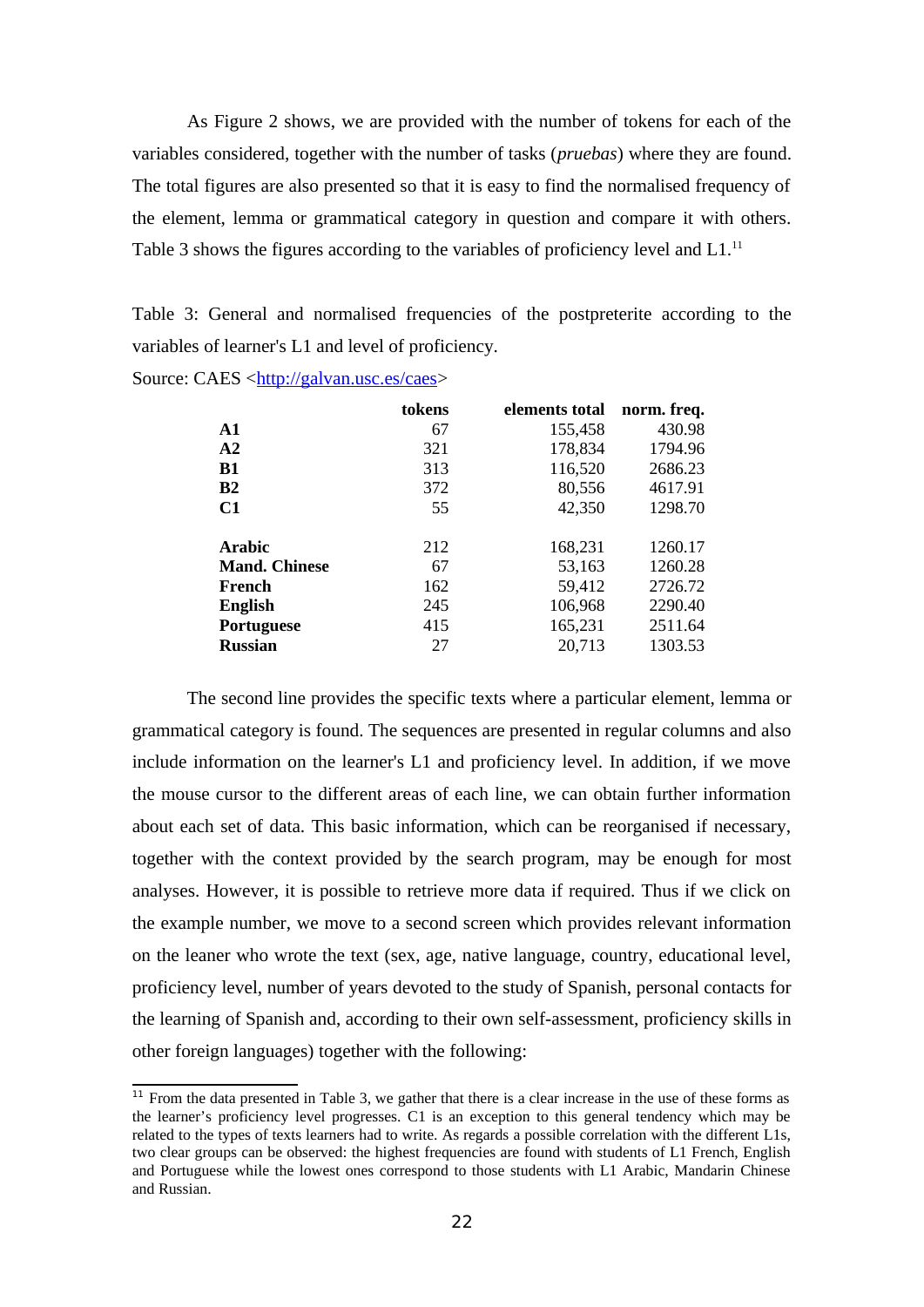- full sentence where the retrieved form was found, as in the original, since no changes were made;

- lexical items present in the sentence;

- morphosyntactic tags corresponding to each of these elements, and, finally,

- lemmas to which they belong.

Figure 3: CAES screenshot with full information on one particular use of the postpreterite



sentence where the element retrieved was found. If necessary, it is possible to expand the context before and after by clicking the windows with the '+' and '-' signs located at the top and bottom. All these searches can clearly be refined through the selection of the different options included in the general parameters; to continue with the same example, this would allow us to retrieve all cases of a postpreterite form corresponding to female B1 learners with L1 Mandarin Chinese.

It is also possible to retrieve fine-grained searches through the use of regular expressions that in combination with the grammatical properties associated with each of the elements may return significant results. Given that the corpus is lemmatised, the best way to retrieve all the uses of a particular verbal form belonging to a paradigm is not by using a regular expression (i.e. *lleg*\*) to simulate the corresponding morphological structure; it is faster and more efficient to select the lemma *llegar*. However, on other occasions the use of regular expressions may be more suitable. Thus, for example, it is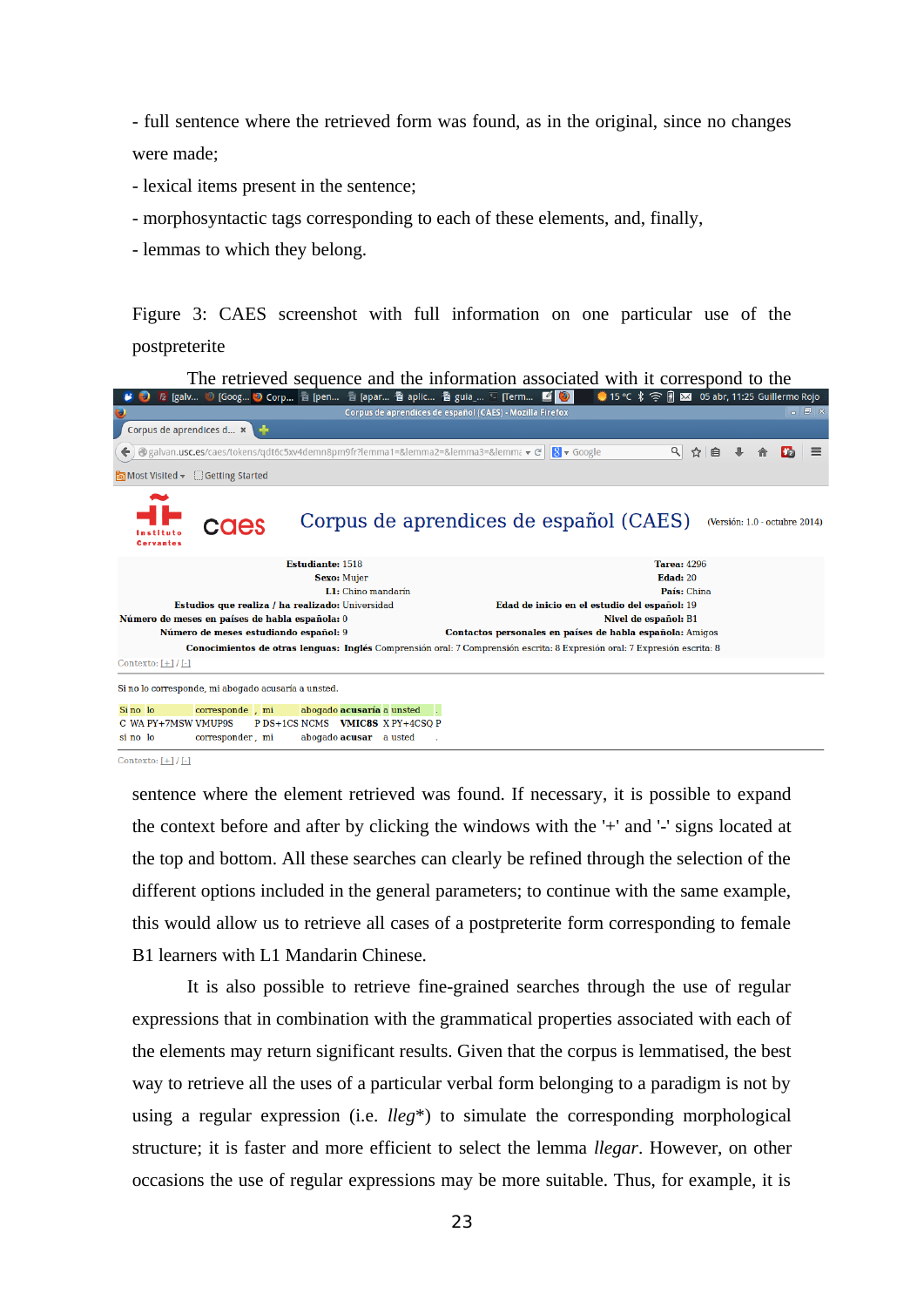possible to retrieve those cases of lemmas ending in -*ción* (singular or plural) by entering \**ción* in lemma and noun in tag, which will return all nouns (masculine and feminine, singular and plural) that show this formal structure.

The manual disambiguation tasks carried out in the corpus allows us to retrieve, for example, all forms that a learner associates with a particular verb without any kind of limitations arising from their morphological or spelling features. Thus, for example, the search of the lemma *salir* gives the forms that correspond to the different lemmas that form part of the verb together with other forms used by the learners that are not connected either in terms of spelling or with the standard morphology of the element.

Although the tagging system is formally very complex, the search tool allows us to conduct the search in very simple terms: word classes and categories applied in each case are hierarchised so that the different features occur at the same time as the selection process. This is shown in the figure below:

Figure 4: CAES screenshot showing the gradual selection of features to construct a grammar search

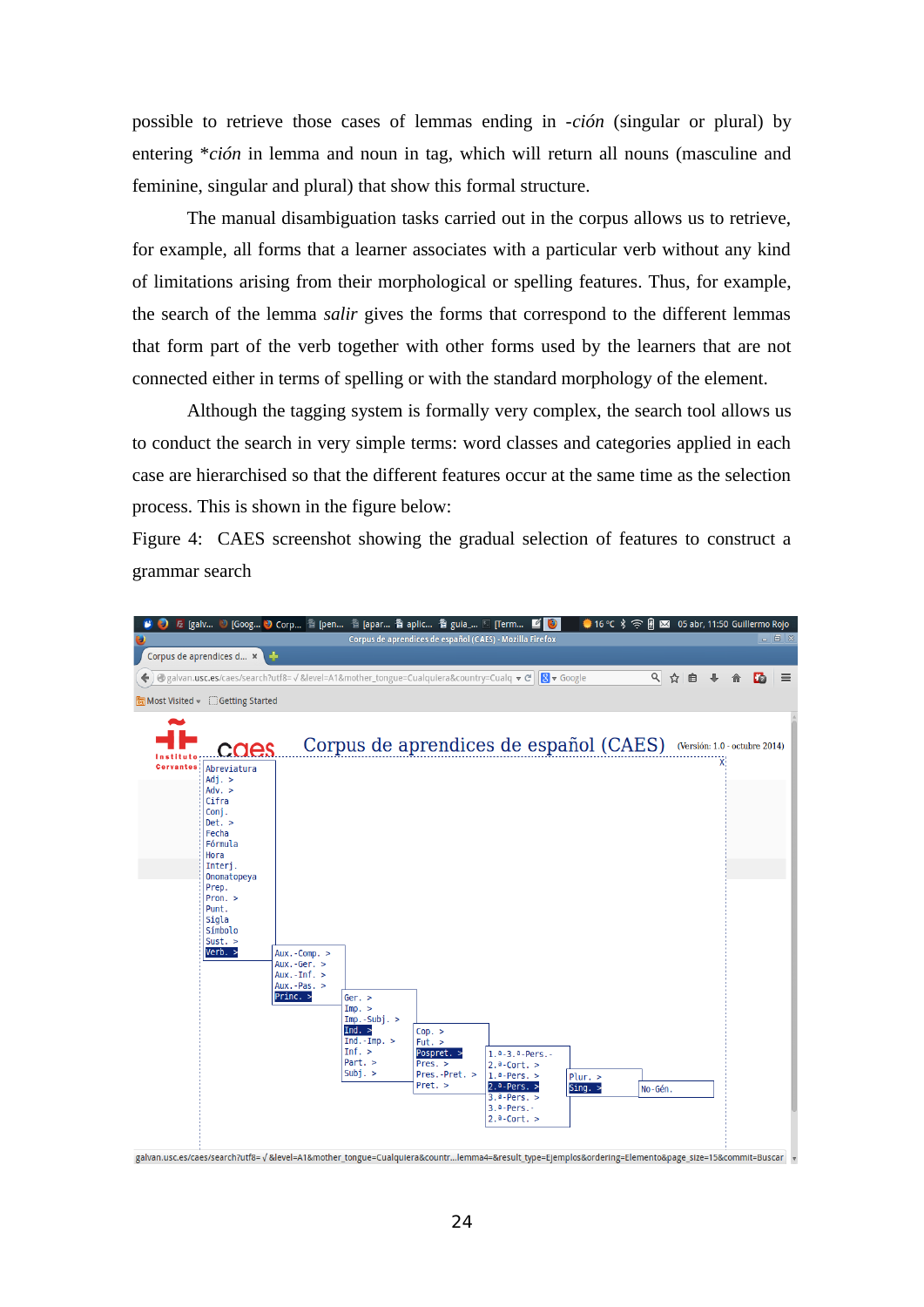Finally, with this search tool it is possible to conduct combined searches of up to four elements, lemmas or tags. Thus, for example, if we select the lemma *llegar* followed by a preposition then followed by a proper name, the expected results are returned, including phrases such as *llegar en Madrid*. By using the right options we can retrieve examples of constructions such as *haber* + participle, *ir* + *a* + infinitive, *dejar* + *de* + infinitive, etc. If we tick on the noun tag window followed by adjective then a second adjective, we retrieve complex cases such as *vida española antigua*, *producción literaria latinoamericana*, *derecho civil ruso*, etc. The lemma *querer* followed by *que* and a verb in the indicative form will show cases of an incomplete knowledge of the arguments governed by this verb in that context, examples such as *quiero que vienes* instead of *quiero que vengas* etc. Apart from searches based on a particular position in the clause, the program also gives the option of using the specific place or situation in a particular context. Thus, for example, if we write *cerca* and *casa* in the two windows for lemma and select 4 as the distance, we obtain all the cases such as *cerca de mi casa*, *cerca de vuestra casa*, etc. This type of search is sensitive to the relative position in such a way that a search under the previous conditions, but with an inverted order of elements (that is, *casa* first and then *cerca*), would return examples such as *casa que está cerca*, *casa con playa cerca*, etc. instead of the ones already mentioned.

As is the case with all text corpora, this research tool is based on the retrieval of cases of a particular expression found in the corpus or indeed in any corpus that can be dynamically built. These searches cannot give us a general outline of the structure of the corpus or of the elements included in it. To fill this gap and to provide general information that could be of use in certain types of project, the CAES team prepared additional information on the corpus, this data presented in the section devoted to supplementary documents.

These documents provide general statistical data with overall information on the CAES elements but are also organised according to the learner's proficiency levels and L1. In another document we have included a list of the CAES lemmas indicating their general and partial frequency, the latter according to the learner's level and L1, as before. This, then, constitutes the general inventory of all the CAES lemmas. The information provided by this document is complemented by the list of elements and lemmas. In the latter, one can observe the connection of elements with lemmas and lemmas with elements, once again with an indication of their partial frequency according to each level and L1. Both are text documents presented in tsv format (tab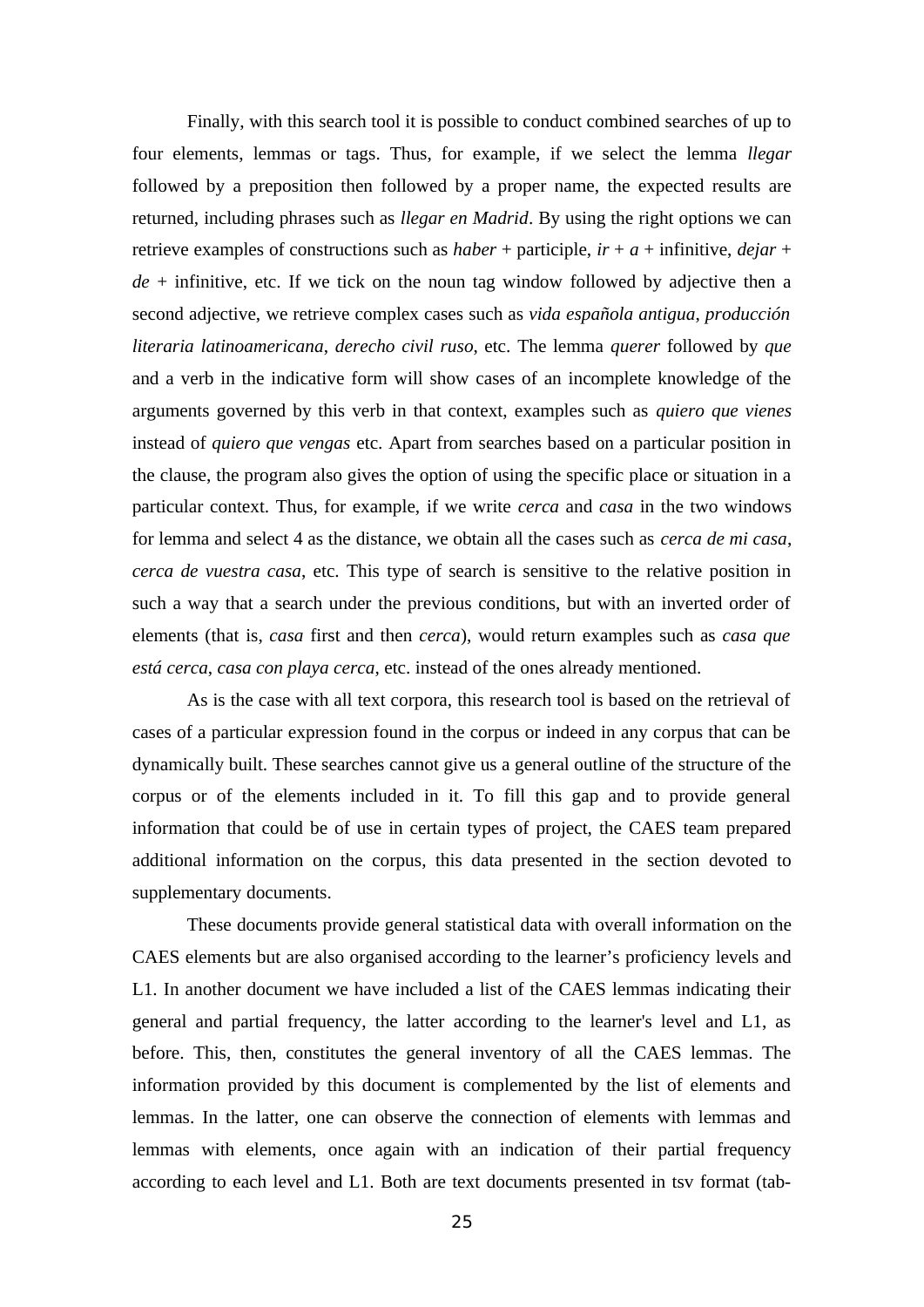separated values) so that they can be entered in any database or spreadsheet. Since they are very large documents, they were compressed.

## **Part 3: Discussion of results obtained from the analysis of data gathered from CAES**

In spite of its limited size, this corpus allows us to investigate different lexical and grammatical aspects which may be of interest to those scholars and professionals involved in the teaching of Spanish as L2. It is also possible to analyse the differences obtained according to the different proficiency levels and the subjects' native languages represented in the corpus. For limitations of space, we restrict ourselves here to an analysis of some of the most frequent false friends found in the different interlanguage samples. This will give us an idea of the problems students have in their learning of the Spanish vocabulary and also of the influences across languages in the learning of the target language.

#### *3.1. False friends*

In learning L2 vocabulary, false friends have always raised serious difficulties since they can be highly deceptive and confusing words. By "false friends" we understand L2 lexical items whose forms are identical or similar to words in the L1 but whose meanings are different (Ortiz, Trives and Heras, 1998, Postigo 2007). False friends have been classified according to different criteria: orthographic, phonetic, semantic and contextual (Chacón Beltrán 2006). For the purpose of this study, we will mainly consider *total* versus *partial* false friends (Prado 2001: 9-14). In the case of the former, the two lexical items are very similar in form in the two languages but with two wholly different meanings. An example of this would be Spanish *librería* (*bookshop/bookstore* in English) versus English *library* (in Spanish, *biblioteca*). In contrast, we deal with *partial* false friends when we find two similar items in the two languages which share a number of denotations but not all of them, since contextual and other factors are here at play. That is the case with the English *circulation* and the Spanish word *circulación*. Both can be used to refer to the circulation of blood, water, money, ideas or the circulation of a newspaper, but while the Spanish *circulación* can also refer to the movement of cars, that is not the case in English, where we would perhaps say "road traffic" or simply "traffic".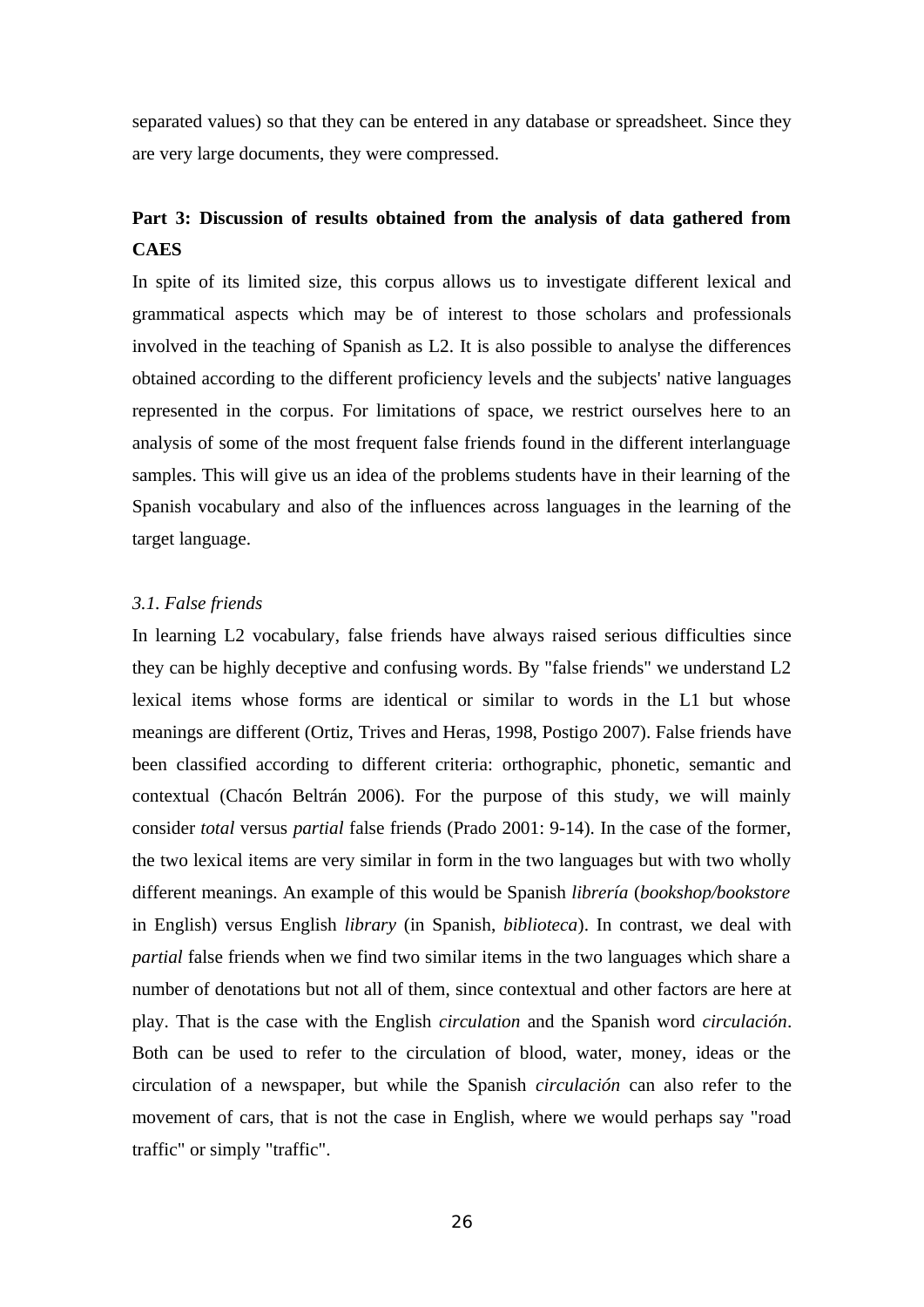In this preliminary study we concentrated mainly on total false friends since they are the most distinctive and the ones that, especially at beginner levels, cause most problems for learners; however, references to partial and highly frequent false friends are also included in the survey since at times the distinction between total and false friends may be quite blurred. We intended, (i) to see the extent to which these lexical items were present in a learner corpus of this size, circa 600,000 words; secondly, (ii) to explore the question of whether they were really problematic or not, that is, if it is true that learners face difficulties and confusion with them; (iii) to investigate how they were actually used and what information we could gather from the corpus material; (iv) to study other phenomena that may be associated with false friends such as the use of a number of communication strategies learner resort to to compensate for their deficiencies in their language system. These include, among other, word coinage and code mixing; finally (iv) to examine how these lexical items varied from one L1 to another considering that although all the learners of the corpus share the same target language, that is, Spanish, they differ as regards L1s, given that the corpus contains samples of learners from six different language backgrounds.

For the purposes of this study, we restricted our analysis to three L1s, English, French and Portuguese. Thus, the tables that follow present a list of false friends selected from the corpus for these three languages, although these lists are not intended to be totally exhaustive. The English/French/Portuguese terms are provided together with the target items in Spanish, $12$  plus corpus example(s) as an illustration, and also an indication of the learner's proficiency level. Thus, for example, in the case of English we include a list of thirteen false friends, all of them quite common in the language and which certainly present problems for learners of Spanish. In the case of French and Portuguese a similar procedure was followed with a selection of ten and eleven false friends, respectively.

The findings confirm our initial assumption that false friends do cause difficulties for the learners of Spanish. Also, although students from the most basic levels (A1, A2) are the ones who tend to confuse them most often, as expected, they are present across all proficiency levels.

From the list of English terms, *move to* and *suburb* are the most frequent in the corpus. *Move to* in English shares with Spanish *mover* the meaning of movement but apart from that general sense it is also used when changing places or plans and even

<span id="page-26-0"></span> $\overline{12}$  European Spanish is the variety of Spanish used as reference for this particular study.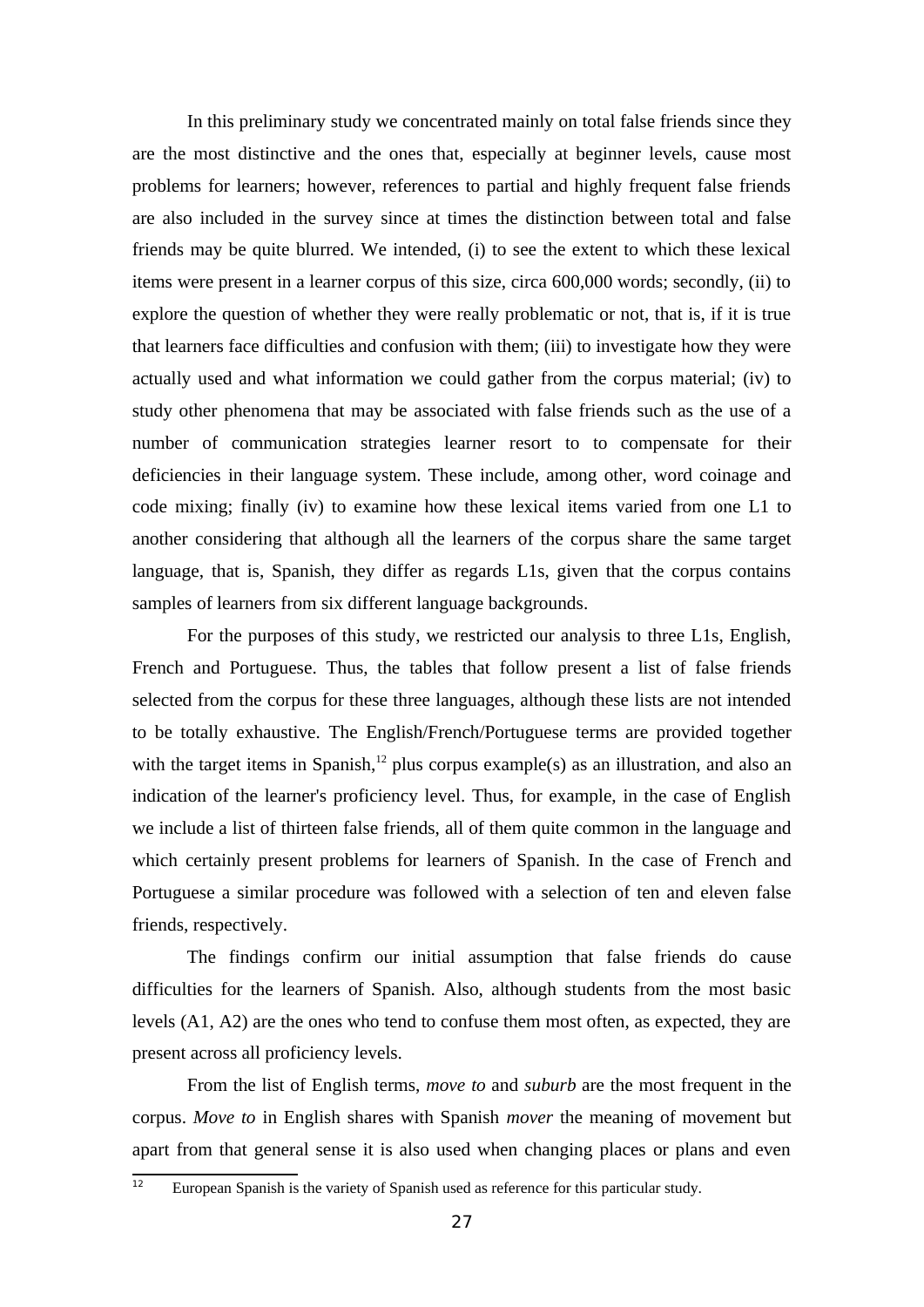such as *mudarse*, *trasladarse*, *conmover*, *enternecer* are used for such meanings. Something similar happens with *suburb*. The two languages share the meaning of a place close or next to a large urban centre, yet whereas in English it is a neutral term, in Spanish it has negative connotations being equivalent to English *slum* or *slums*. In fact, these two lexical items would be partial false friends rather than full ones.

It is also curious to see how in some cases learners actually coin new words, taking as reference either a lexical item in the target language, such as *provienen*, probably from *provenir*, or from the native language, as with *accommodation*. At times learners make up new words by applying overgeneralisation processes; this is the case with *pilota del helicóptero* to refer to a woman helicopter pilot. This phenomenon of *word coinage* has been described in the literature as a type of communication strategy which learners use to overcome problems in their learning process. They are mainly associated with the spoken language although they can also be found in writing and are mostly of a lexical nature.<sup>[13](#page-27-0)</sup> The examples of word coinages recorded in the corpus are numerous: "hermosidad" for "hermosura", "contadora" for "contable", "opinas" for "opiniones", "excepcionarios" y "excepcionista" for "excepcional", "inhibitó" for "habitaba", "hicimos la decisión" for "tomamos la decisión", "seriosa" for "seria", "garantir" for "garantizar", "reservación" for "reserva", "ensolada" por "soleada", "inexpectados" for "inesperados", etc. Some of these items also reveal the highly creative nature of these learners in their use of the target language. Code-switching or code-mixing as a type of communication strategy, that is, the learner's use of the L1 and the L2 or any L3 in the construction of the same sentence, is also very common, more particularly among the learners of the lowest levels. Here are some examples: "Nosotros fuimos a la carnival de el Lago" (A2, English as L1), "Entonces fuimos a la Cloud Forest y hacemos el Zip-line y la Tarzan jump" (A2, English as L1), "Mi madre es un accountant y ella es muy buena en matemáticas (A2, English as L1), "Me trabajo en un agency" (A1, Russian as L1), "a continuar su trabajo en el mundo tercera como un ambassador official de el UN" (A2, English as L1).

Table 4: Examples of English-Spanish false friends identified in the corpus

| <b>English</b> | <b>Spanish</b> | Corpus example                        | Students' |
|----------------|----------------|---------------------------------------|-----------|
|                |                |                                       | level     |
| suburb         | alrededor      | Vivo con mi familia en la suburbia de |           |

<span id="page-27-0"></span> $\frac{13}{13}$  See Ellis (2004: 396-403) for a general overview of research in this area.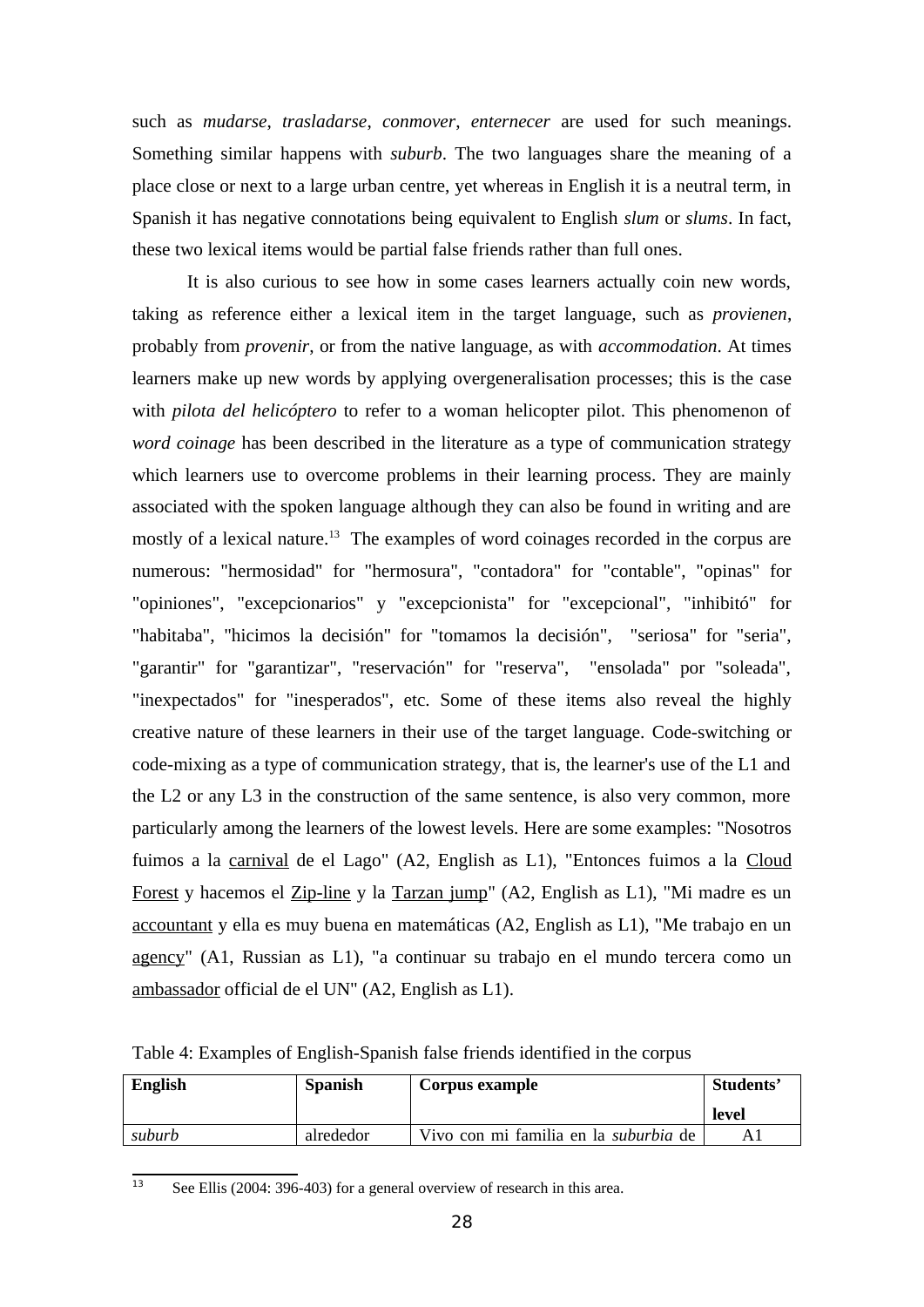|                        |               | Dublín.                                       |                |
|------------------------|---------------|-----------------------------------------------|----------------|
| idiom                  | lengua,       | El habla cuatro idioms (corea, inglés,        | A1             |
|                        | idioma        | español y fortuges).                          |                |
| firm                   | compañía,     | Trabaja en una <i>firma</i> derecha en<br>-la | A1             |
|                        | empresa       | ciudad también.                               |                |
| move                   | trasladarse   | Lawrence nacio en Pincicolla, Florida         | A1             |
|                        |               | en 1975 pero movía a Idaho cuando era         |                |
|                        |               | muy joven.                                    |                |
| determined             | decidido/a,   | Yo<br>la<br>admito<br>ella<br>porque<br>es    | A2             |
|                        | resoluto/a    | determinada, chistosa, amable.                |                |
| involve                | implicar      | Sus deportes favoritos fueron los que         | A2             |
|                        |               | involve la agua.                              |                |
| large                  | grande        | John y los otros hombres que eran en la       | A <sub>2</sub> |
|                        |               | ceremonia llevaron sombreros largos.          |                |
| realise                | darse cuenta  | La comé la comida misteria y realicé          | B1             |
|                        |               | que era pollo!                                |                |
| introduce              | presentar     | Estaba hablando con mi novio<br>V             | B1             |
|                        |               | decidimos ir a Mexico para introducirlo       |                |
|                        |               | a la familia.                                 |                |
| conduct (an interview) | llevar a cabo | Me gustaría reunirnos en el próximo           | B1             |
|                        |               | Viernes para conducir la entrevista.          |                |
| provide                | proporcionar  | ¿Es posible todavía obtener un lugar en       | B <sub>2</sub> |
|                        |               | la resendencia universitaria o pudiese        |                |
|                        |               | aconsejar me con unas agencias que            |                |
|                        |               | provienen acomodación?                        |                |
| accommodation          | alojamiento   | ¿Es posible todavía obtener un lugar en       | B <sub>2</sub> |
|                        |               | la resendencia universitaria o pudiese        |                |
|                        |               | aconsejar me con unas agencias que            |                |
|                        |               | provienen acomodación?                        |                |
| in addition            | además        | En adición, tuve que ir a la casa de mi       | C1             |
|                        |               | hermano.                                      |                |

In the case of speakers of L1 French, the words *campagne* and *se trouver* are most common. French *campagne* generally refers to the countryside or to a political/marketing campaign; the latter meaning, but not the former, is also present in Spanish. *Se trouver*, that is, *to find*/*be*, is frequently used to refer to two or more people meeting for the first time, while in Spanish we would use the verb *conocerse* for these situations. Note how on this occasion most of the examples recorded correspond to A2 learners although we also find examples at the C1 level.

Table 5: Examples of French-Spanish false friends identified in the corpus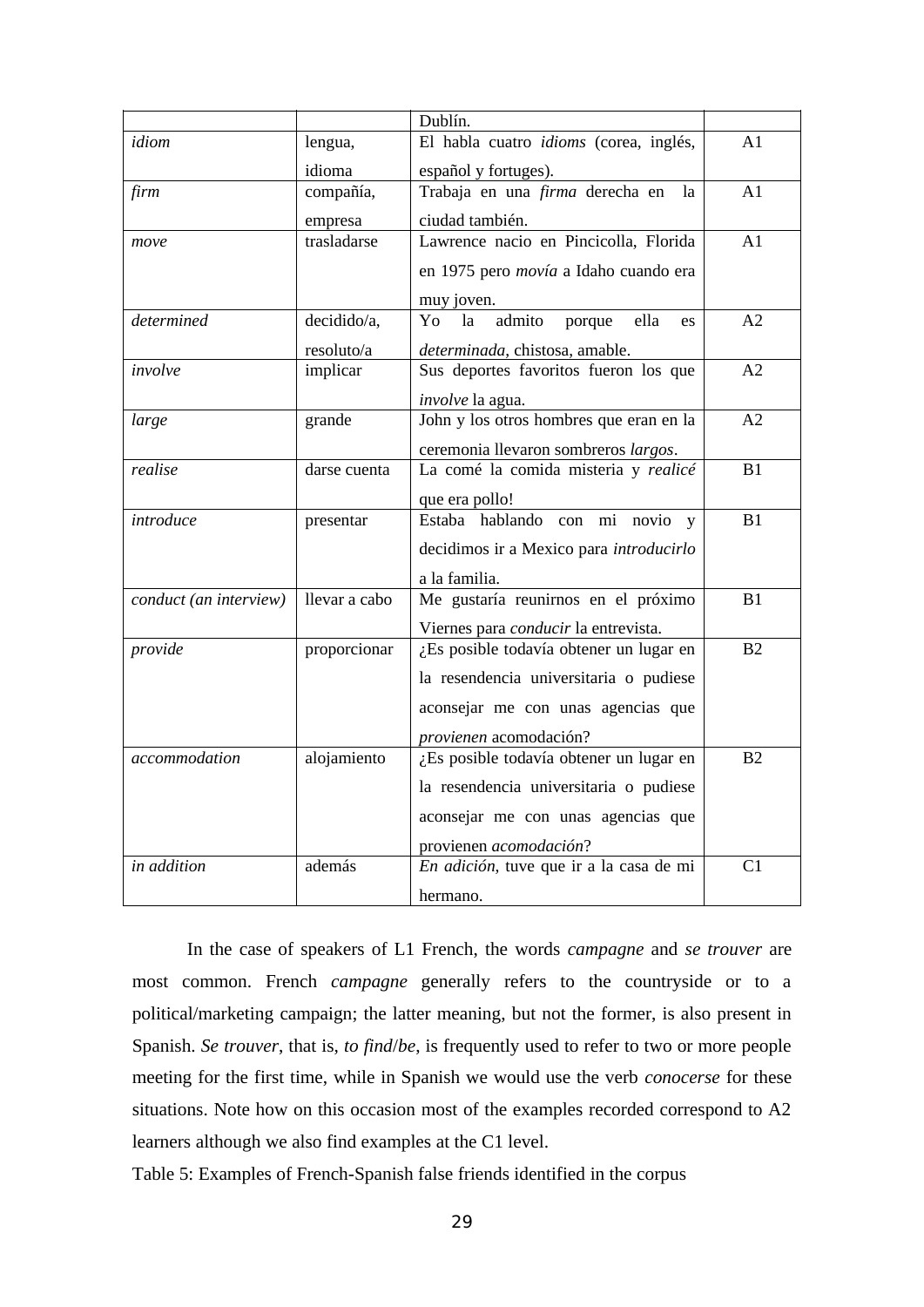| French                   | <b>Spanish</b> | Corpus example                                         | <b>Students' level</b> |
|--------------------------|----------------|--------------------------------------------------------|------------------------|
| campagne                 | campiña,       | Visitamos a Oxford, Dublin y la                        | A2                     |
|                          | campo          | campaña irlandesa.                                     |                        |
| se trouver               | conocerse      | Encontramos en 2001 cuando veni                        | A <sub>2</sub>         |
|                          |                | en Pariz por mis estudios.                             |                        |
| civilisation             | cultura        | Vivir<br><b>Buenos</b><br>Aires<br>en<br><sub>me</sub> | A <sub>2</sub>         |
|                          |                | permitiría también de conocer su                       |                        |
|                          |                | civilización y costumbres.                             |                        |
| faire<br>cuisiner,<br>la | cocinar        | A veces hago la cocina en casa.                        | A <sub>2</sub>         |
| cusine                   |                |                                                        |                        |
| sentiment                | impresión,     | antes de este viaje mama tenia un                      | A <sub>2</sub>         |
|                          | intuición      | sentimiento que vaya a encontrar su                    |                        |
|                          |                | marido alli en paris o en un sitio alli                |                        |
| concours                 | concurso       | Cuando el solo tenía 16 años, fue en                   | A2                     |
|                          |                | la competición de X Factor.                            |                        |
| période, saison          | temporada      | Espero que tiene ja habitaciones                       | A <sub>2</sub>         |
|                          |                | libres porque es la alta perioda.                      |                        |
| large                    | ancho/a        | Mi maleta es muy larga y de                            | B1                     |
|                          |                | plástica roja.                                         |                        |
| succès                   | éxito          | esperé sin suceso la salida de mi                      | B1                     |
|                          |                | bolso a la llegada                                     |                        |
| entendre                 | oir            | Soy madame xxxx habia entendido                        | C1                     |
|                          |                | noticias<br>buenas<br>de<br>vuestra                    |                        |
|                          |                | compañia                                               |                        |

With regard to Portuguese-Spanish false friends, we find quite a long list although our survey has reduced this to a small number; *romance* is clearly the most common in the corpus. It refers to a novel in Portuguese while in Spanish it is associated with a type of poetic composition or a love story.

Table 6: Examples of Portuguese-Spanish false friends identified in the corpus

| <b>Portuguese</b> | <b>Spanish</b> | Corpus example                                                         | Students' level |
|-------------------|----------------|------------------------------------------------------------------------|-----------------|
| romance           | novela         | los buenos libros, siendo<br>mis                                       | A <sub>1</sub>  |
|                   |                | preferidos, los romances<br>V                                          |                 |
|                   |                | biografías.                                                            |                 |
| procurar          | buscar         | Después de estas vacaciones, tengo                                     | A <sub>1</sub>  |
|                   |                | que repor el diñero que he gasto,<br>por eso estoy procurando trabajo. |                 |
| aula              | clase          | Yo tengo <i>aula</i> de espanhol.                                      | A <sub>1</sub>  |
| brincar           | bromear/jugar  | Mi mamá no trabaja y le gusta<br>mucho brincar y pasear con sus        | A <sub>1</sub>  |
|                   |                | nietos.                                                                |                 |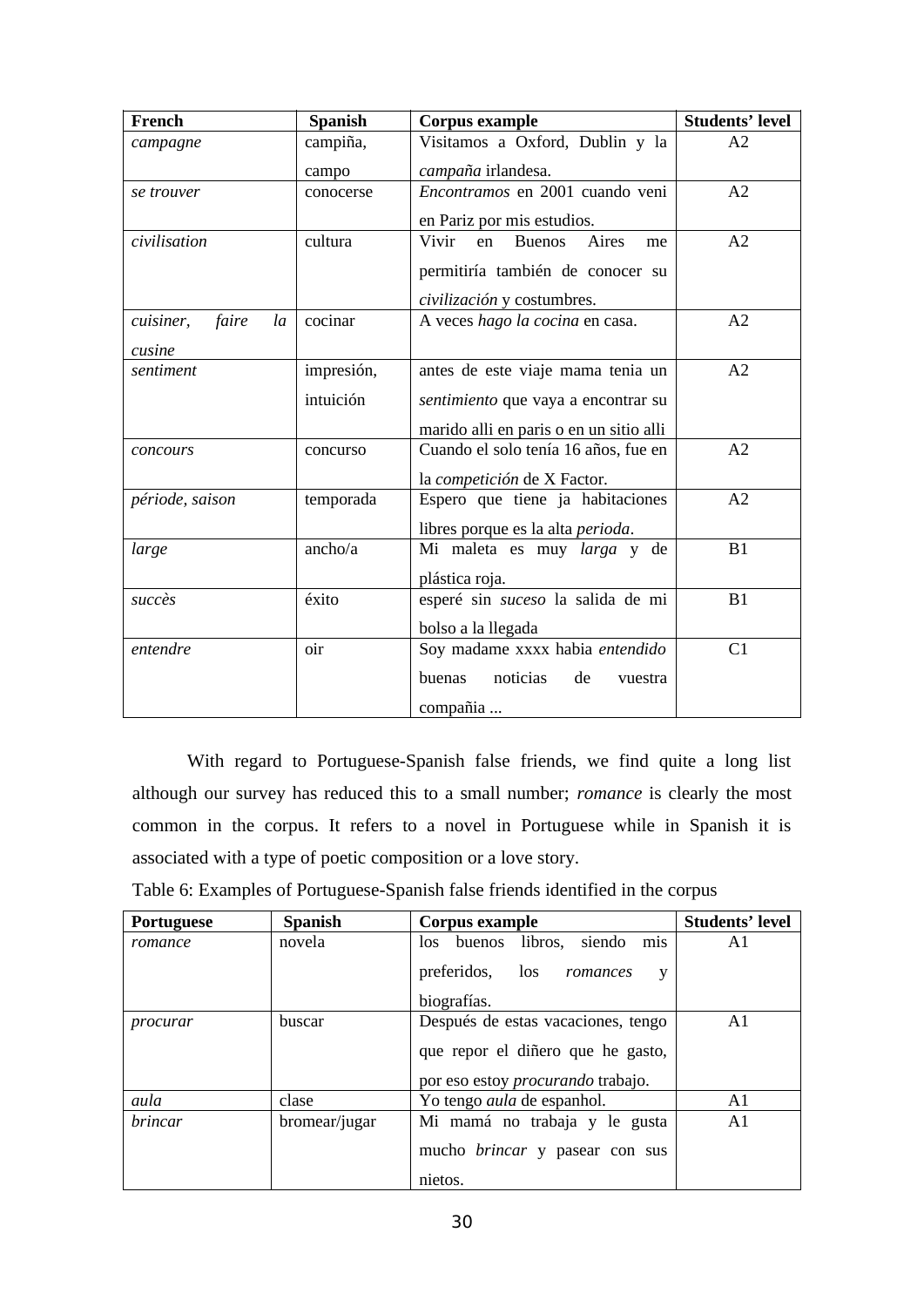| combinar  | quedar, concertar | No puedo llegar la hora combinada.   | A1             |
|-----------|-------------------|--------------------------------------|----------------|
|           |                   | después<br>encontrarme<br>con<br>mis | A <sub>2</sub> |
|           |                   | padres en el lugar combinado.        |                |
| sucesso   | éxito             | Su marido hico muchas músicas de     | A <sub>2</sub> |
|           |                   | suceso en Brasil.                    |                |
| balcâo    | mostrador         | Ya estuve muchas veces en el         | B1             |
|           |                   | balcón de la compañía y no hay       |                |
|           |                   | nada con mi nombre.                  |                |
|           |                   | Hice una queja en el balcón de su    | B1             |
|           |                   | compañía<br>el<br>en<br>aeropuerto   |                |
|           |                   | describiendo el equipaje.            |                |
| contestar | manifestarse,     | Escribo les para contestar sobre mi  | B1             |
|           | protestar         | equipaje que no ha venido junto a    |                |
|           |                   | mí en el viaje.                      |                |
| lecionar  | enseñar, impartir | Quantos professores lecionan en      | B <sub>2</sub> |
|           | clase             | cada curso?                          |                |
| histórico | historial         | Me gradué periodista en la católica  | B <sub>2</sub> |
|           |                   | y tuve un histórico<br>2010<br>en    |                |
|           |                   | universitario lleno de conquistas.   |                |
| passar    | lugar,<br>tener   | pelicula esa se pasa en una barrio   | C1             |
|           | acontecer         | de Salvador de Bahía que nombra la   |                |
|           |                   | película.                            |                |
|           |                   | La historia se pasa en Brasil en     | B1             |
|           |                   | 2012.                                |                |

From a pedagogical perspective, these findings reveal that false friends deserve special attention in the language learning and teaching processes since they may hinder communication and they may even lead to confusion and misundersanding. Furthermore, they may be central in activities where translation processes and/or strategies are involved. Teachers should draw students' attention to the existence of such items, in particular those which seem to be the most common. The corpus provides useful information on how our learners process the language and also shows how they respond to learning difficulties. As mentioned at the beginning of this work, corpora data allow us to see what learners actually do with the language, how they deal with difficulties and their creativity. It would be almost impossible to obtain this kind of information without a resource such as CAES. Corpora examples could also be used as good illustrations and hence as starting-points in dealing with these issues in the classroom or in learning materials, since they are samples of language production which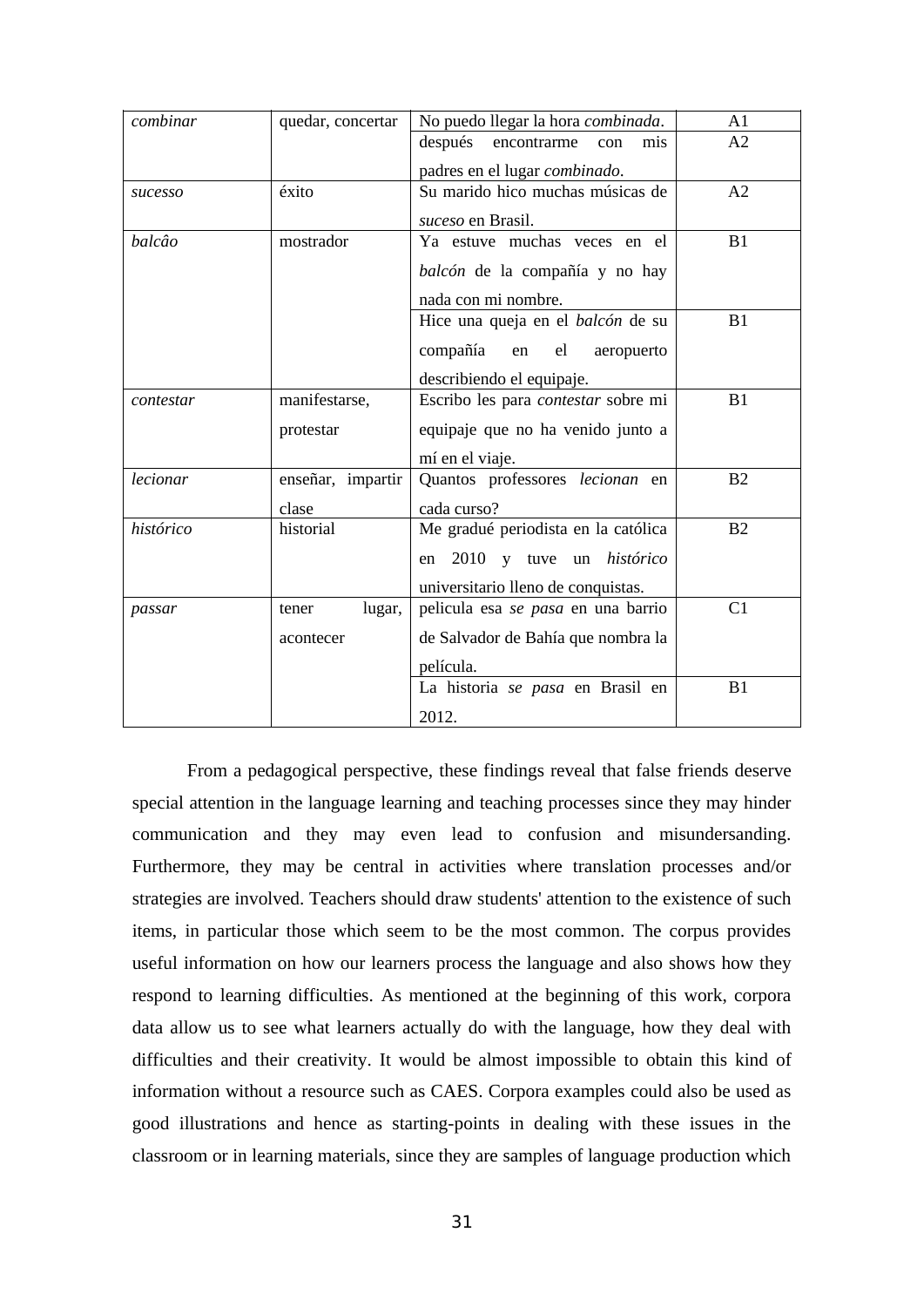has not been adapted or simplified, although teachers could also resort to other pedagogical resources such as visualisations, language games, matching and selfdiscovery activities as effective techniques for the presentation and practice of these particularly troublesome lexical items (Roca Varela 2015). In conclusion, our findings confirm that when teaching vocabulary, second language teachers should pay attention not only to the meaning of the word but also to its spelling, correct pronunciation, collocations, register, context and actual use (Pérez Basanta 1999).

#### **4. Final reflections and questions for further consideration**

This chapter has described the CAES project from its origin to its current state. It has also given an account of the different steps and stages followed for its completion. Attention has also been paid to the problems and difficulties found not only in its design and compilation but also in its annotation and disambiguation, given that this itself might be of use to other scholars engaged in similar tasks. In its initial phase the CAES was conceived as an open corpus, that is, as a dataset that could grow in size, incorporating new samples from more learners and incorporating data from students from more L1s. It is within our plans to endow the corpus with an error tagging system which would allow teachers and researchers to focus on this area, thus offering a great deal of potential pedagogical uses. Also part of future developmental plans is the inclusion of spoken samples to complement the existing written ones, although we are aware of the complexities that this implies in terms of the collection and transcription of data.

The third part of this chapter has focused on applications of CAES, not only for linguistic research but also for the language teaching field. We believe there is still great scope for further development on these lines, since the corpus is not only of potential help to teachers in the planning their lessons and in the search of materials, but might also constitute a rich source of material for those designing and implementing resources for the learning of Spanish as a foreign language. Without underestimating other, similar Spanish learner corpora, we believe CAES has filled an important gap in learner corpus research in line with well-known international projects such as ICLE (International Corpus Learner English Corpus), developed at the Centre for English Corpus Linguistics of the Catholic University of Louvain.

#### **References cited**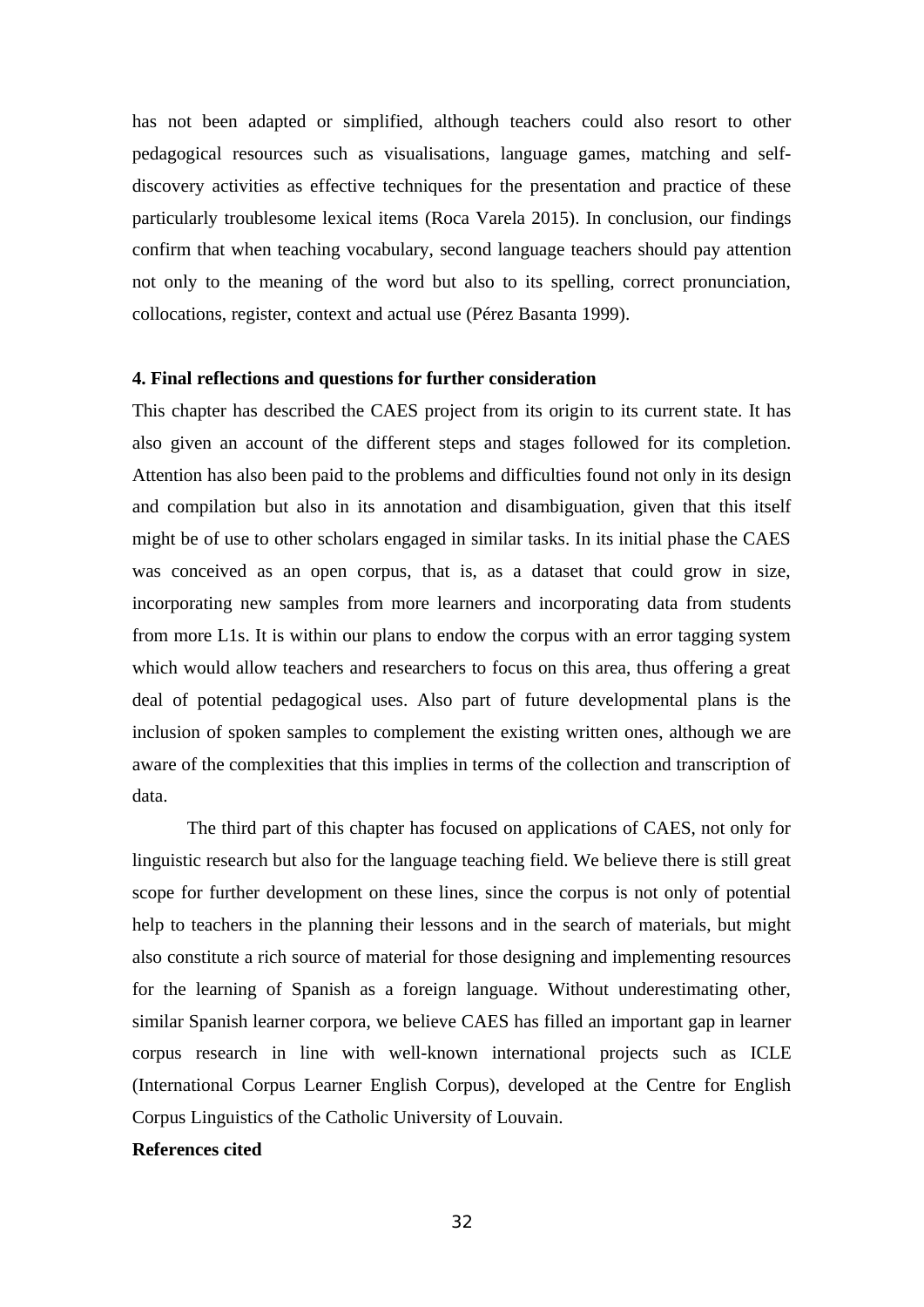- Adolphs, Svenja. 2008. *Corpus and Context. Inestigating Pragmatic Functions in Spoken Discourse*. Amsterdam & Philadelphia: John Benjamins.
- Adolphs, Svenja, Carter, Ronald A. 2013. *Spoken Corpus Linguistics: From Monomodal to Multimodal*. New York: Routledge.
- Aijmer, Karin 2002. Modality in advanced Swedish learners' written interlanguage. In *Computer Learner Corpora, Second Language Acquisition and Foreign Language Teaching,* Sylviane Granger, Joseph Hung and Stephanie Petch-Tyson (eds), 55-76. Amsterdam & Philadelphia: John Benjamins.
- Alvarez López, Fátima. 2005. Corpus de textos académicos producidos por estudiantes universitarios extranjeros. *LINRED (Lingüística en la red)* 3. < http://www.linred.es/informacion\_pdf/informacion6\_18072005.pdf>
- Bailini, Sonia Lucia. 2013. SCIL: A Spanish corpus of Italian learners. *Procedia - Social and Behavioral Sciences* 8: 542-549.
- Biber, Douglas, Conrad, Susan, Reppen, Randi. 1998. *Corpus Linguistics. Investigating Language Structure and Use*. Cambridge: CUP.
- Braun, Sabine, Kohn, Kurt, Mukherjee, Joybrato. (eds.). 2006. *Corpus Technology and Language* Pedagogy. Frankfurt, Germany: Peter Lang.
- Campillos Llanos, Leonardo. 2014. A Spanish oral learner corpus for computer-aided error analysis. *Corpora* 9 (2): 207-238.
- Cestero Mancera, Ana, Penadés Marínez, Inmaculada, Blanco Canales, Ana, Camargo Fernández, Laura, Simón Granda, José. 2001. Corpus para el análisis de errores de aprendices de E/LE (CORANE). In *Actas del XII Congreso de ASELE tecnologías de la información y de las comunicaciones en la enseñanza de la E/ LE*, Ana Gimeno Sanz (coord). Centro Virtual Cervantes, 527-534.
- Chacón Beltrán, Rubén. 2006. Towards a typological classification of false friends (Spanish-English). *Revista Española de Lingüística Aplicada* 19: 29-39.
- Council of Europe. 2001. *Common European Framework of Reference for Languages. Learning, Teaching, Assessment*. Cambridge: CUP.
- De Cock, Sylvie. 1998. A recurrent word combination approach to the study of formulae in the speech of native and non-native speakers of English. *International Journal of Corpus Linguistics* 3(1): 59-80.
- Ellis, Rod. 2004. *The Study of Second language Acquisition*. Oxford: OUP.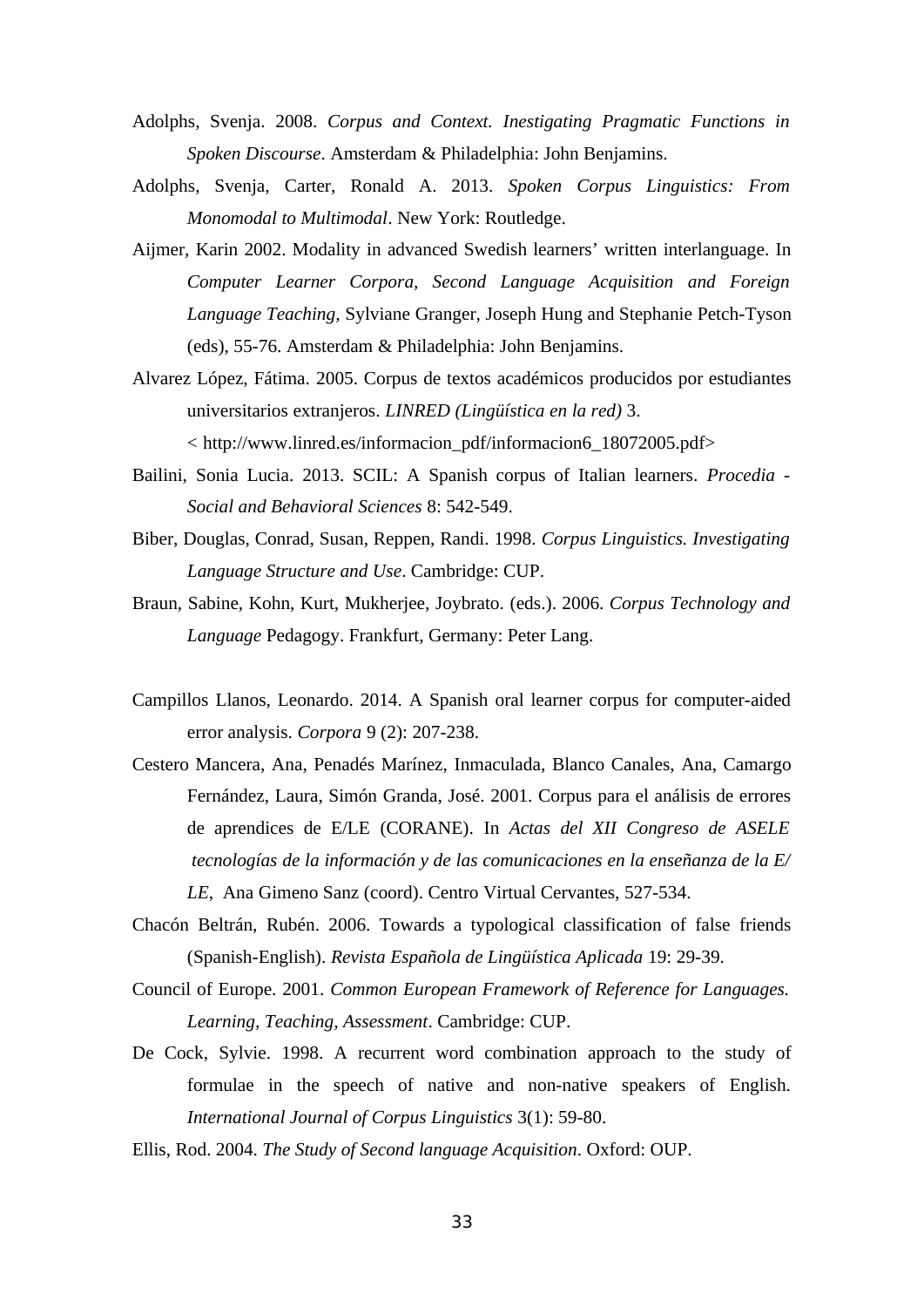García, Marta. 2005. Corpus de Conversaciones en Español como Lengua Extranjera. *LINRED (Lingüística en la red)* 3.

< http://www.linred.es/informacion\_pdf/informacion11\_24012006.pdf>

- Granger, Sylviane. 1998. *Learner English in Computer*. London & New York: Longman.
- Granger, Sylviane. 2002. A Bird's-eye view of learner corpus research. In *Computer Learner Corpora, Second Language Acquisition and Foreign language Teaching,* Sylviane Granger, Joseph Hung and Stephanie Petch-Tyson (eds), 3- 33. Amsterdam & Philadelphia: John Benjamins.
- Granger, Sylviane. 2008. Learner corpora. In *Corpus Linguistics: An International Handbook,* Anke Lüdeling and Merja Kytö (eds), 259-274. Berlin, New York: Mouton de Gruyter.
- Gutiérrez Quintana, Esther. 2005. Análisis de errores en la producción escrita de italianos aprendices de E/LE. *ELUA* 19: 223-242.
- Krashen, Stephen. 1988. *Second Language Acquisition and Second language Learning*. New York: Prentice Hall.
- Leech, Geoffrey. 1992. Corpora and theories of linguistic performance. In *Directions in Corpus Linguistics. Proceedings of Nobel Symposium* 82, Stockholm 4-8 August 1991, Jan Svartvik (ed), 105-122. Berlin & New York: Mouton de Gruyter.
- Lozano, Cristóbal. 2009. [Selective deficits at the syntax-discourse interface: Evidence](http://hdl.handle.net/10481/22165) [from the CEDEL2 corpus.](http://hdl.handle.net/10481/22165) In *Representational Deficits in SLA*, Neal Snape, Yan-kit Ingrid Leung and Michael Sharwood-Smith (eds), 127-166. Amsterdam: John Benjamins.
- Lozano, Cristóbal, Mendikoetxea, Amaya. 2013. Learner corpora and second language acquisition. The design and collection of CEDEL2. In *Automatic Treatment and Analysis of Learner Corpus Data,* Ana Díaz-Negrillo, Nicolas Ballier and Paul Thompson (eds), 65-100. Amsterdam: John Benjamins.
- Lüdeling, Anke, Kytö, Merja. (eds.). 2008. *Corpus Linguistics: An International Handbook*. Berlin, New York: Mouton de Gruyter.
- McEnery, Tony, Hardie, Andrew. 2012. *Corpus Linguistics: Methods, Theory and Practice*. Cambridge: CUP.
- Mitchell, Rosamond, Domínguez, Laura, Arche, María J., Myles, Florence, Marsden, Emma 2008. SPLLOC: A new database for Spanish second language acquisition research. *EUROSLA* 8: 287-304.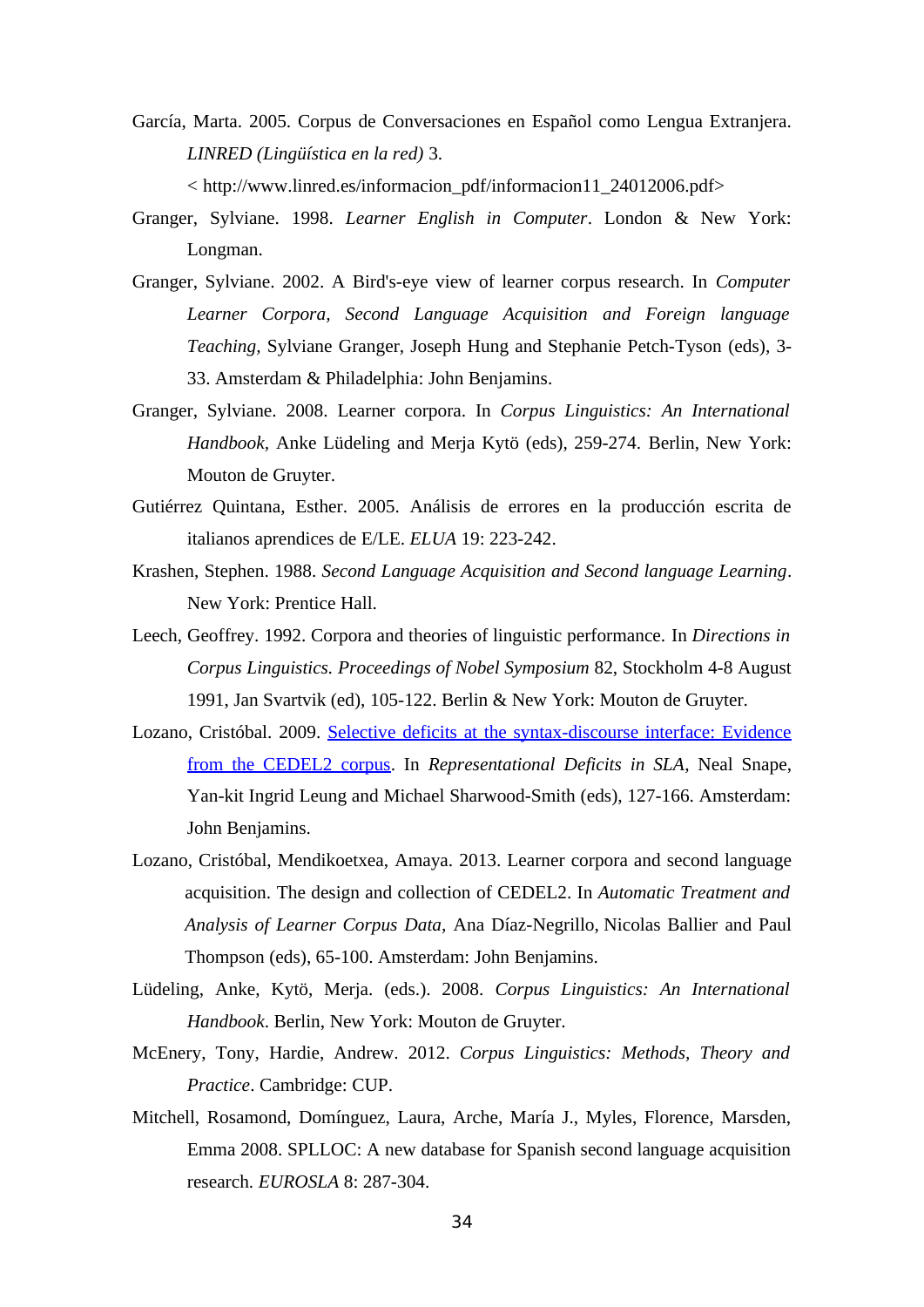- O'Donnell, Mick. The UAM CorpusTool: Software for corpus annotation and exploration. In *Applied Linguistics Now: Understanding Language and Mind/ La Lingüística Aplicada Hoy: Comprendiendo el Lenguaje y la Mente*, Bretones Callegas, Carmen, Fernández, Francisco, Ibáñez, J. Ramón, García, Mª Elena, Cortés, Mª Enriqueta, Salaberri, Mª Sagrario, Cruz, Mª Soledad, Perdú, Nobel, Cantizano, Blasina (eds.),1433-1447. Almería: Universidad de Almería.
- O'Keeffe, Anne, McCarthy, Michael, Carter, Ronald. 2007. *From Corpus to Classroom. Language Use and Language Teaching*. Cambridge: CUP.
- Ortiz de Urbina, Cantera, Trives, J. Ramón, Heras Díez, Francisco. 1998. *Diccionario francés-español de falsos amigos*. Alicante: Universidad de Alicante.
- Padró, Lluis, Stanilovsky, Evgeny. 2012. FreeLing 3.0: Towards wider multilinguality, in *Proceedings of the Language Resources and Evaluation Conference* (LREC 2012) ELRA. Istambul, May 2012.
- Pérez Basanta, Carmen. 1999. La enseñanza del vocabulario desde una perspectiva lingüística y pedagógica. In *Lingüística aplicada a la enseñanza de lenguas extranjeras*, Sagrario Salaberri Ramiro (ed.), 262-306. Almería: Universidad de Almería.
- Pérez Paredes, Pascual, Cantos-Gómez, Pascual. 2004. Some lessons students learn: self-directory and corpora: In *Corpora and Language Leaners*, Guy Aston and Stewart Dominic (eds), 247-257. Amsterdam & Philadelphia: John Benjamins.
- Postigo Pinazo, Encarnación. 2007. *Diccionario de falsos amigos: inglés-español*. Madrid: Verba.
- Prado, Marcial. 2001. *Diccionario de falsos amigos inglés-español*. Madrid: Gredos.
- Reppen, Randi. 2010. *Using corpora in the language classroom*. Cambridge: CUP.
- Roca Varela, María Luisa. 2015. *False Friends in Learner Corpora. A Corpus-Based Study of English False Friends in the Written and Spoken Production of Spanish Learners*. Linguistic Insights Series. Bern: Peter Lang.
- Römer, Ute. 2011. Corpus research applications in second language teaching. *Annual Review of Applied Linguistics* 31: 205-225.
- Seidlhofer, Barbara. 2002. Pedagogy and local learner corpora: Working with learningdriven data. In *Computer Learner Corpora, Second Language Acquisition and Foreign language Teaching,* Sylviane Granger, Joseph Hung and Stephanie Petch-Tyson (eds), 213-234. Amsterdam & Philadelphia: John Benjamins.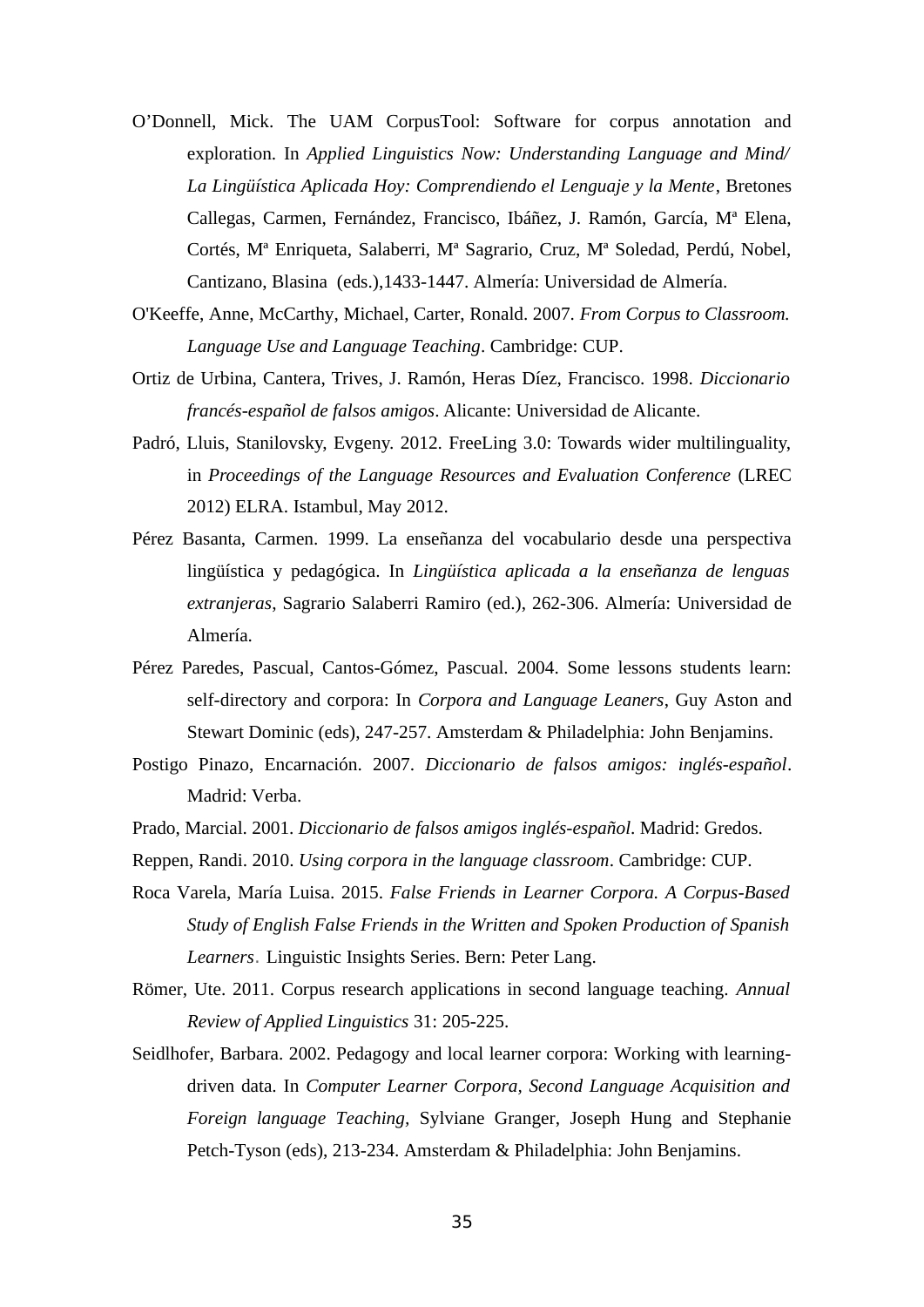- Tracy-Ventura, Nicole. 2008. Spanish Learner Language Oral Corpus Project (SPLLOC1). A New Corpus of Oral L2 Spanish. Avaliable at <http://www.sploc.ac.uk> and at Talkbank <http://www.talkbank.org>
- Tzu-Ju, Lin. 2005. Corpus de textos escritos por universitarios taiwaneses estudiantes de español. *LINRED (Lingüística en la red)* 3.

< http://www.linred.es/informacion\_pdf/informacion7\_13092005.pdf>

WOSLAC Research Group. 2007. Proyecto CEDEL2. Universidad Autónoma de Madrid. Available at <http://www.uam.es/woslac/cedel2.htm>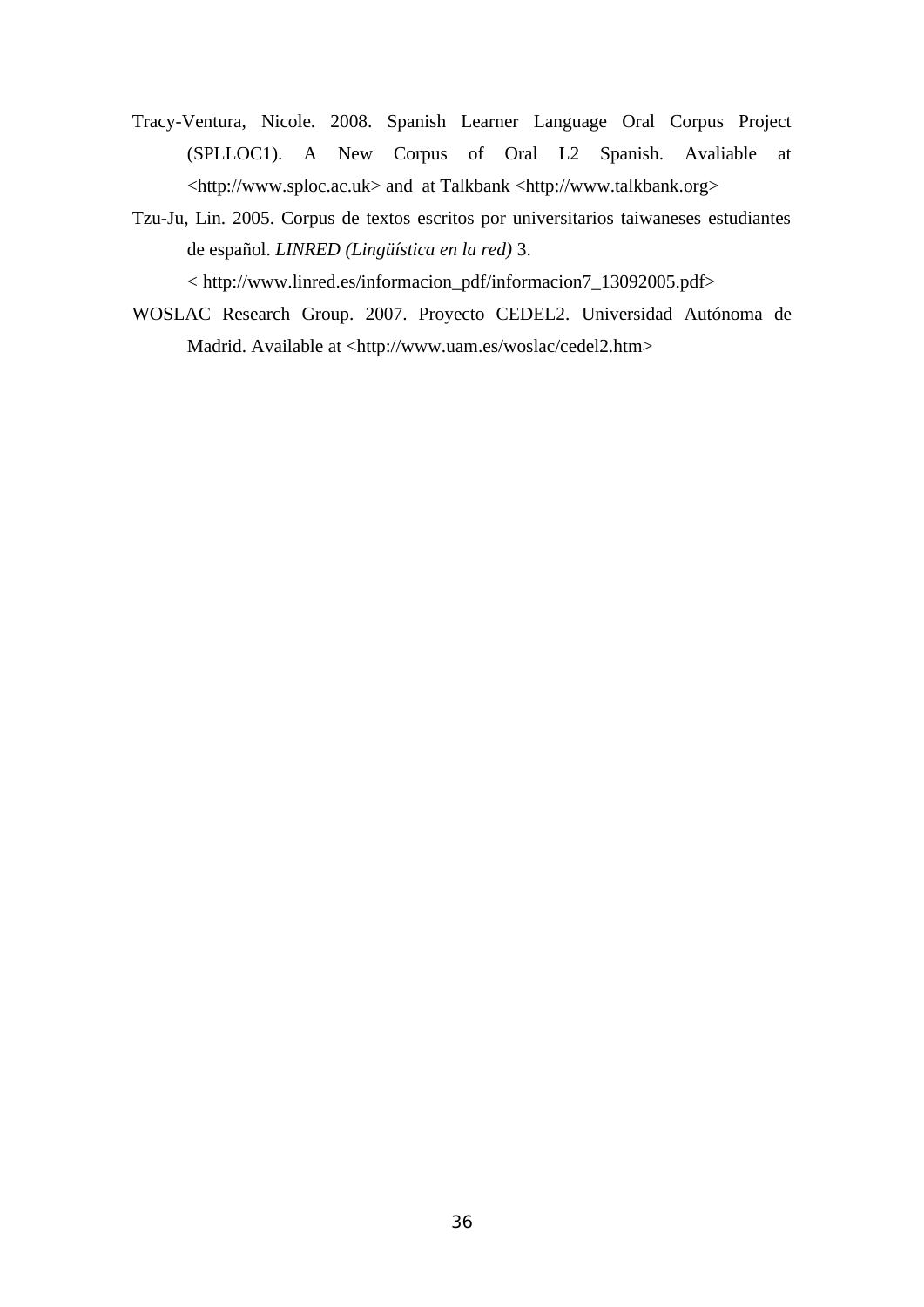|                | Arabic | Chinese | French | English | Portuguese | Russian |
|----------------|--------|---------|--------|---------|------------|---------|
| A1             | 599    | 189     | 132    | 77      | 494        | 66      |
| A2             | 364    | 100     | 88     | 344     | 257        | 58      |
| B1             | 232    | 69      | 85     | 127     | 123        |         |
| B <sub>2</sub> | 99     | 15      | 48     |         | 99         |         |
| Ր1             |        |         | 18     | 26      | 28         |         |

| Table 7: Participants' distribution according to their L1 and proficiency level |  |  |  |  |  |
|---------------------------------------------------------------------------------|--|--|--|--|--|
|---------------------------------------------------------------------------------|--|--|--|--|--|

Table 8. Participants' distribution according to their country of origin

| Countries           | Elements | Sample units   |
|---------------------|----------|----------------|
| Afghanistan         | 20 052   | 52             |
| Algeria             | 10 0 29  | 32             |
| Australia           | 3 3 4 3  | 6              |
| Austria             | 627      | $\overline{1}$ |
| Belgium             | 4 1 6 6  | 9              |
| <b>Belarus</b>      | 446      | $\mathbf{1}$   |
| <b>Bolivia</b>      | 587      | $\overline{1}$ |
| <b>Brazil</b>       | 143 926  | 319            |
| <b>Burkina Faso</b> | 325      | $\mathbf{1}$   |
| Canada              | 2 5 5 0  | 5              |
| China               | 53 207   | 127            |
| Colombia            | 194      | $\mathbf{1}$   |
| Denmark             | 314      | $\mathbf{1}$   |
| Egypt               | 4601     | 10             |
| France              | 39 317   | 92             |
| Germany             | 896      | $\overline{2}$ |
| Greece              | 416      | $\overline{1}$ |
| Guinea              | 927      | 3              |
| Indonesia           | 293      | $\mathbf{1}$   |
| <b>Irak</b>         | 713      | $\overline{2}$ |
| Ireland             | 18 680   | 38             |
| Italy               | 420      | $\mathbf{1}$   |
| Japan               | 257      | $\overline{1}$ |
| Jordan              | 7 1 3 7  | 21             |
| Kazakhstan          | 480      | $\mathbf{1}$   |
| Kuwait              | 1638     | $\overline{4}$ |
| Lebanon             | 11 171   | 26             |
| Morocco             | 97 425   | 312            |
| Mauritania          | 444      | $\mathbf 1$    |
| Mexico              | 1 3 6 4  | $\mathbf{1}$   |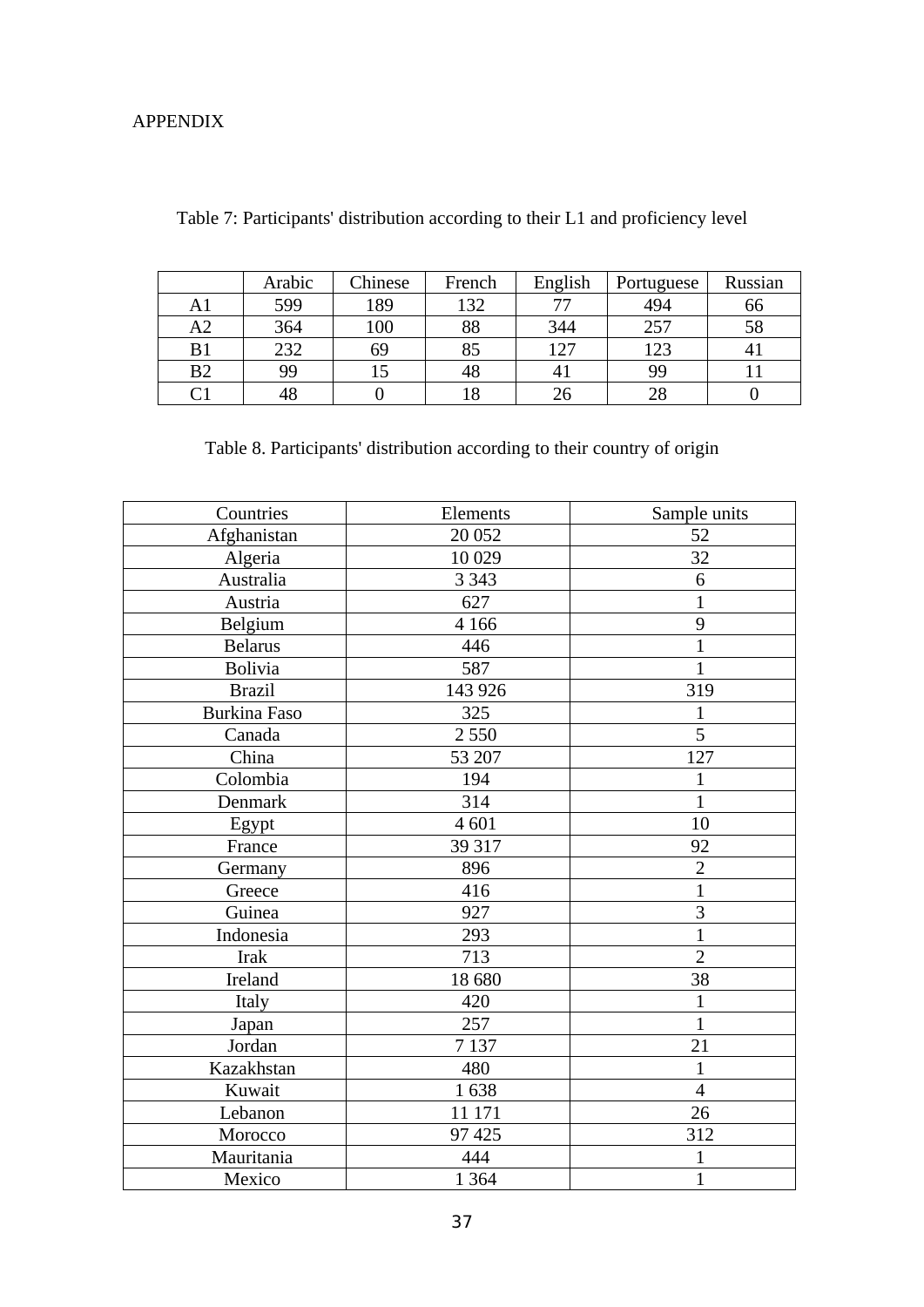| Moldova                     | 278     | 1              |
|-----------------------------|---------|----------------|
| Monaco                      | 266     | $\overline{1}$ |
| Pakistan                    | 277     | $\overline{1}$ |
| Philippines                 | 316     | $\mathbf{1}$   |
| Portugal                    | 15 947  | 31             |
| Russia                      | 18 908  | 62             |
| Saudi Arabia                | 454     | $\mathbf 1$    |
| Singapore                   | 412     | $\mathbf{1}$   |
| Syria                       | 30 289  | 70             |
| South Africa                | 673     | $\mathbf{1}$   |
| South Korea                 | 1 4 4 9 | $\overline{4}$ |
| Spain                       | 1588    | $\overline{2}$ |
| Switzerland                 | 841     | $\overline{2}$ |
| Taiwan                      | 382     | $\overline{1}$ |
| Tunisia                     | 4 4 5 7 | 16             |
| Turkey                      | 148     | $\overline{1}$ |
| Turkmenistan                | 332     | $\mathbf 1$    |
| <b>Ukraine</b>              | 575     | $\overline{2}$ |
| <b>United Arab Emirates</b> | 154     | $\overline{1}$ |
| <b>United Kingdom</b>       | 3978    | 9              |
| <b>United States</b>        | 65 211  | 139            |
| Venezuela                   | 390     | $\overline{1}$ |
| Other                       | 448     | $\overline{1}$ |

Table 9. Participants' distribution according to their proficiency level

| Proficiency level | Elements | Sample units |
|-------------------|----------|--------------|
|                   | 155 458  | 526          |
|                   | 178 834  | 421          |
|                   | 116 520  | 252          |
|                   | 80 556   | 162          |
|                   | 42 350   |              |

Table 10. Participants' distribution according to their L1

| L1                      | Elements | Sample units |
|-------------------------|----------|--------------|
| Arabic                  | 168 231  | 497          |
| <b>Mandarin Chinese</b> | 53 163   | 128          |
| French                  | 58 412   | 143          |
| English                 | 106 968  | 227          |
| Portuguese              | 165 231  | 361          |
| Russian                 | 20 713   | 67           |

Table 11. Participants' distribution according to their gender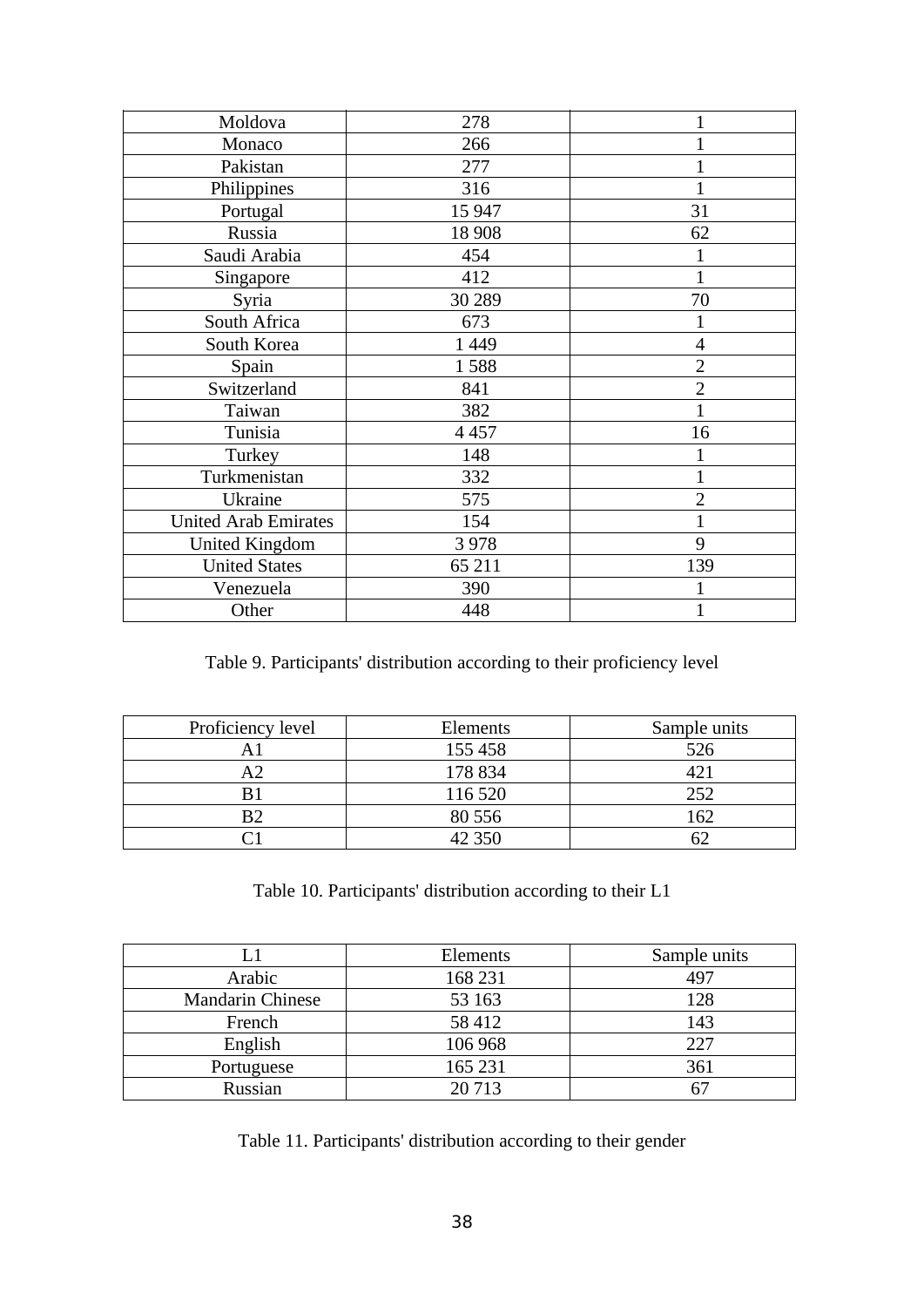| Gender | Elements | Sample units |
|--------|----------|--------------|
| Male   | 207 992  | 521          |
| Female | 365 726  | 902          |

### Table 12. Studies completed by participants

| Studies completed | Elements | Sample units |
|-------------------|----------|--------------|
| Primary           | 72 961   | 205          |
| Secondary         | 48 2 2 6 | 177          |
| University        | 375 602  | 908          |
| )ther             | 76 929   | R.           |

### Table 13. Participants' contacts in Spanish-speaking countries

| Contacts            | Elements | Sample units |
|---------------------|----------|--------------|
| Friends             | 182 867  | 409          |
| Friends & relatives | 48737    | 118          |
| Relatives           | 33 389   | 96           |
| No                  | 285 592  | 742          |
| )ther               | 23 1 33  | 58           |

### Table 14. Participants' distribution according to age

| Age                   | Elements | Sample units |
|-----------------------|----------|--------------|
| $>=15 - 5 = 21$       | 200 696  | 498          |
| $>=22 - 5 = 30$       | 187 311  | 466          |
| $\ge$ =31 - $\le$ =40 | 76 674   | 196          |
| $>= 41 - 50$          | 83750    | 198          |
| >=61                  | 25.287   | 65           |

Table 15. Participants' starting age in the study of Spanish

| Starting age    | Elements | Sample units |
|-----------------|----------|--------------|
| <15             | 156 393  | 404          |
| $>=15 - 5 = 21$ | 178 064  | 417          |
| $>=22 - 5 = 30$ | 127 386  | 315          |
| $>=31 - 540$    | 51 828   | 133          |
| $>= 41 - 50$    | 51 346   | 131          |
| $>= 61$         | 8 701    | 23           |